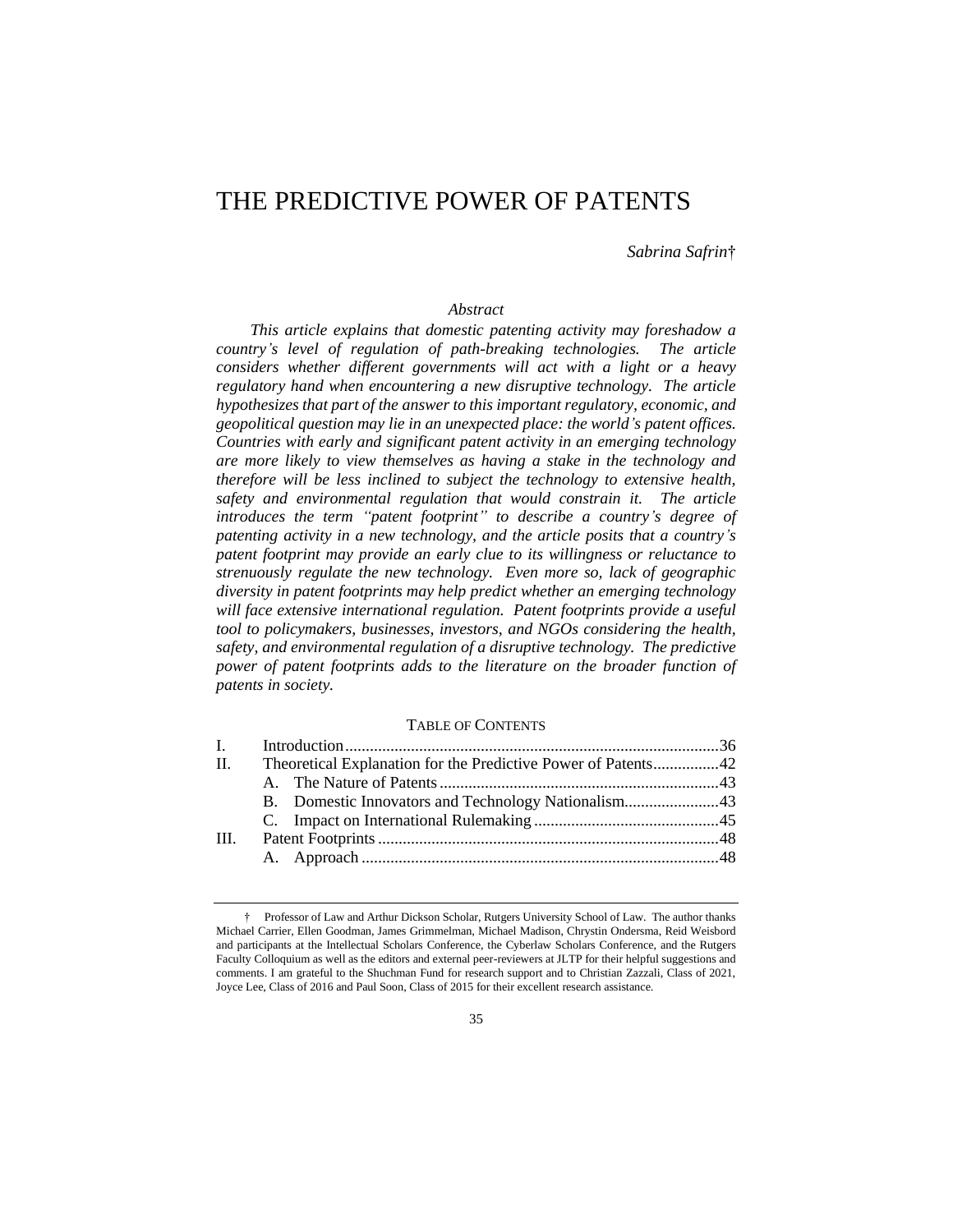|          | $\mathbf{B}_{\cdot}$ |  |  |  |
|----------|----------------------|--|--|--|
|          |                      |  |  |  |
|          |                      |  |  |  |
|          |                      |  |  |  |
|          |                      |  |  |  |
| $IV_{-}$ |                      |  |  |  |
|          |                      |  |  |  |
|          |                      |  |  |  |
|          |                      |  |  |  |
|          |                      |  |  |  |
|          |                      |  |  |  |
|          |                      |  |  |  |
|          |                      |  |  |  |
|          |                      |  |  |  |
| V.       |                      |  |  |  |

36 JOURNAL OF LAW, TECHNOLOGY & POLICY [Vol. 2021

#### I. INTRODUCTION

Patents, as classically construed, incentivize innovation by giving inventors exclusive rights to their discoveries.<sup>1</sup> Over the years, scholars have shown that patents serve purposes other than the assignment of ownership to important technological advances. Patents, even if never licensed, used, or enforced,<sup>2</sup> send important signals to the outside world.<sup>3</sup> They convey to potential investors information about firm productivity, innovative dynamism, and knowledge capital.<sup>4</sup> They provide a window into a firm's overall managerial competence and foresight.<sup>5</sup> They spotlight those working in a given area and may facilitate research and business collaborations, <sup>6</sup> as well as help investors and researchers ascertain the frontier of a given field.<sup>7</sup> They provide employers

<sup>1.</sup> U.S. CONST. art. I § 8, cl. 8.

<sup>2</sup>*. See* Gideon Parchomovsky & R. Polk Wagner, *Patent Portfolios*, 154 U. PA. L. REV. 1, 5 (2005) (explaining the overwhelming majority of patents have a low average expected value); Kimberly A. Moore, *Worthless Patents,* 20 BERKELEY TECH. L. J. 1521, 1522 (2005) (showing that average value of patents are less than their average acquisition costs); Mark Schankerman, *How Valuable is Patents Protection? Estimates by Technology Field*, 29 RAND J. ECON. 77, 93 (1998) ("most patents have very little private value").

<sup>3.</sup> Clarisa Long, *Patent Signals*, 69 U. CHI. L. REV. 625, 643–64 (2002). *See generally* Jay Kesan, *Economic Rationales for the Patent System in Current Context*, 22 GEO. MASON L. REV. 897, 911 (2015).

<sup>4.</sup> Long, *supra* note 3 at 651–52.

<sup>5</sup>*.* Stuart J. H. Graham et. al., *High Technology Entrepreneurs and the Patent System: Results of the 2008 Berkeley Patent Survey,* 24 BERKELEY TECH. L. J. 1255, 1306 (2009); *see* Stuart J.H. Graham & Ted Sichelman, *Why Do Start-Ups Patent*? 23 BERKELEY TECH. L.J. 1063, 1078 (2008)("[E]ven if the patents cannot increase a company's profitability, they may signal to outsiders that the company is engaging in the sorts of practices that successful companies generally conduct"); *id*. at 637.

<sup>6.</sup> Daniel F. Spulber, *How Patents Provide the Foundation for the Market for Inventions,* 11 J. COMP. L. & ECON. 271, 310 (2015); Andrew Beckerman-Rodau et. al*., eBay v. MercExchange and Quanta Computer v. LG Electronics*, 4 J.BUS. & TECH. L. 5, 14 (2009) (quoting Kieff on how patents act as a beacon that draw people who share an interest in a given technology together); Julien Penin, *Patents Versus Ex Post Rewards: A New Look,* 34 RES. POL'Y 641, 642 (2005).

<sup>7.</sup> Jay Kesan, *Intellectual Property Protection and Agricultural Biotechnology: A Multidisciplinary Perspective,* 44 AM. BEHAV. SCIENTIST 464, 489 (2009); Long, *supra* note 3, at 648.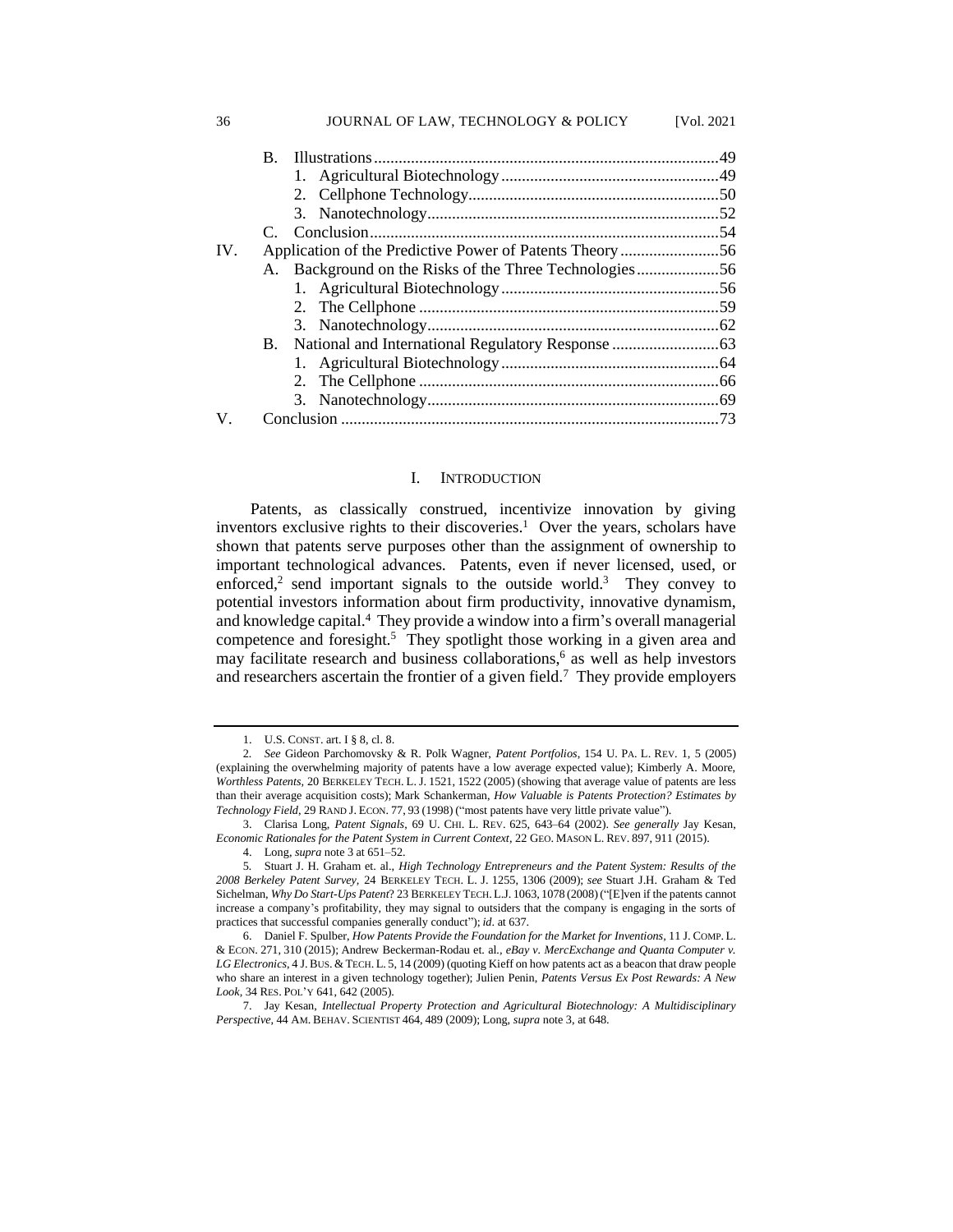with information on employee productivity.<sup>8</sup> Even when economically worthless, they bestow prestige on inventors, signaling a life of accomplishment.<sup>9</sup>

This article theorizes that patents can telegraph something more dramatic and unexpected. Patents may signal early on whether a new technology will face extensive or modest health, safety, and environmental regulation, particularly at the international level. Confronted with a powerful new technology, governments must decide whether and to what extent to regulate it. The dangers of a new technology are often hypothetical, and the fog of ambiguity creates space for regulatory discretion. The extent and manner of regulation may determine whether a new technology will flourish or be constrained. The extent to which a country perceives itself to have a future in a new technology will affect its decision on how to regulate the technology. This article theorizes that a country's "patent footprint" in a new technology provides an early indicator of that future.

This article introduces the term "patent footprint" to connote the extent and intensity of a country's patent activity in a given technology as measured by the amount and quality of patents issued to a country's domestic inventors (including foreign patent offices) and, at times, by patent assignees from that country. To be clear, a country's patent footprint does not refer to the overall number of patents for a technology granted by a country's patent office (which would include patents granted to foreign inventors).

Whether a country will play an important role in a new technology often may be first gleaned in the patent office. Patent law serves as the legal system's sentinel at the frontier of technology.<sup>10</sup> It usually marks a watershed technology's first brush with the law. For example, long before government officials grappled with the regulation of biotechnology, $11$  patent officials wrestled with whether to patent bioengineered organisms.<sup>12</sup> Similarly, inventors filed the earliest of nanotechnology patents in  $1975$ ,<sup>13</sup> while governments only

<sup>8.</sup> Richard Levin, *A New Look at the Patent System*, 76 AM. ECON. REV. 199, 200-01 (1986); Wesley M. Cohen et. al., *Protecting Their Intellectual Assets: Appropriability Conditions and Why U.S. Manufacturing Firms Patent (or Not)* (Nat'l Bureau of Econ. Rsch., Working Paper No. 752, 2000).

<sup>9</sup>*. See, e.g.,* 35 U.S.C. § 287(c) (2018) (permitting patents on methods of medical treatments while depriving patent holders of the right to enforce such patents against medical practitioners).

<sup>10</sup>*. See, e.g.,* Dan L. Burk & Mark A. Lemley, *Policy Levers in Patent Law*, 89 VA. L. REV. 1575, 1576 (2003) ("Patent law is our primary policy tool to promote innovation, encourage the development of new technologies, and increase the fund of human knowledge.").

<sup>11</sup>*. See* Office of Science and Technology Policy, *Coordinated Framework for Regulation of Biotechnology*, 51 Federal Register 23302 (June 26, 1986) [hereinafter *Coordinated Framework*]; Commission of the European Communities, *A Community Framework for the Regulation of Biotechnology* (Nov. 4, 1986) described in MARK A. POLLACK & GREGORY C. SHAFFER, WHEN COOPERATION FAILS: THE INTERNATIONAL LAW AND POLITICS OF GENETICALLY MODIFIED FOODS 60 (Oxford Univ. Press 2009).

<sup>12.</sup> While the first patent application for a bioengineered organism was filed in 1972 and the U.S. Supreme Court resolved the patent eligibility of bioengineered organisms by 1980, not until 1986 did either the United States or the European Communities regulate the technology. Diamond v. Chakrabarty, 447 U.S. 303, 303 (1980). The famous Cohen-Beyer biotechnology patent, which ultimately generated some \$250 million to Stanford University was issued in 1980 and filed in year 1972. *See* U.S Patent No. 4,259,444 ("Microorganisms having multiple compatible degradative energy-generating plasmids and preparation thereof.").

<sup>13.</sup> Jordan Paradise, *Claiming Nanotechnology: Improving USPTO Efforts at Classification of Emerging Nano-Enabled Pharmaceutical Technologies,* 10 NW J. OF TECH. & INTELL. PROP. 169, 183 (2012) (The first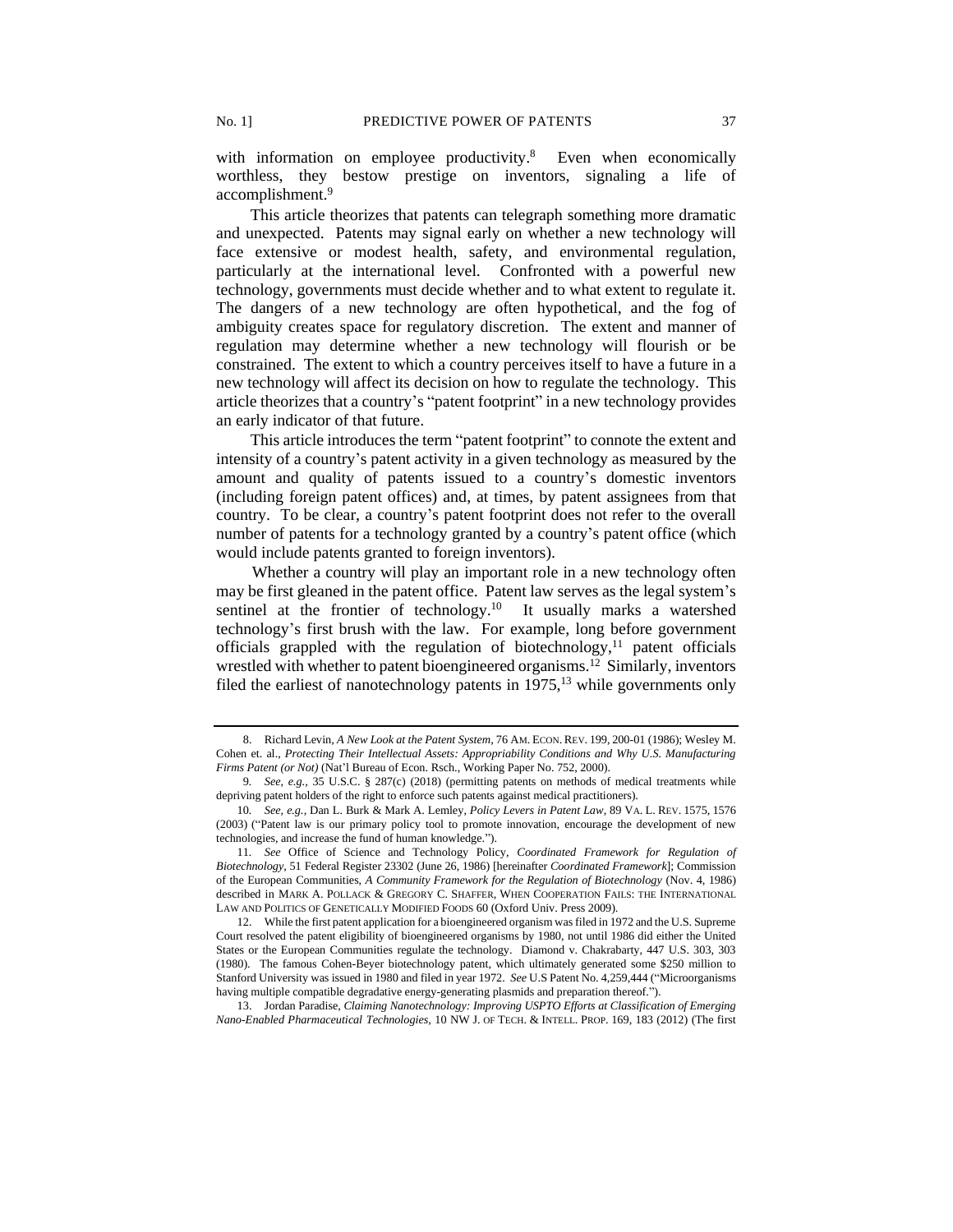began to consider regulation of the field in the early 2000s.<sup>14</sup> That patent law acts as a legal sentinel comes as no surprise. The patent system purposefully encourages inventors to rush to the patent office as early as possible, lest another inventor obtain a patent on the invention first.<sup>15</sup> This promotes early disclosure of an invention, a prime objective of all patent systems.<sup>16</sup>

<span id="page-3-0"></span>Scholars,<sup>17</sup> non-governmental organizations,<sup>18</sup> and government officials<sup>19</sup> have recently grappled with the regulatory future of nanotechnology. This powerful technology enables the building of matter from the atomic level up.<sup>20</sup> Nanotechnology even holds promise in the war against COVID-19. Tiny sponges made of nanoparticles, when inserted into the body, may block the

15*. See* Bonito Boats, Inc. v. Thunder Craft Boats, Inc. 489 U.S. 141, 141 (1989); Egbert v. Lippmann, 104 U.S. 333, 333 (1881).

18. *E.g.*, ENVL. LAW INST., GOVERNING UNCERTAINTY: THE NANOTECHNOLOGY ENVIRONMENTAL, HEALTH, AND SAFETY CHALLENGE (2005); FRIENDS OF THE EARTH, NANOMATERIALS, SUNSCREENS AND COSMETICS: SMALL INGREDIENTS BIG RISKS (2006); News Release, ETC Group, Nanotech Meets the Environment (Oct. 23, 2003), https://www.etcgroup.org/content/nanotech-meets-environment) (calling for a moratorium on the sale of nanotechnology personal health products).

19*. E.g.,* Nat'l Nanotechnology Initiative, Office of the President, Health and Safety Research Strategy (2011), (The 2011 Strategy replaces NNI's 2008 strategy); John F. Sargent Jr., Cong. Research Serv., RL 34401, THE NATIONAL NANOTECHNOLOGY INITIATIVE: OVERVIEW, REAUTHORIZATION, AND APPROPRIATIONS ISSUES 16 (2011); OFFICE OF THE SCI. ADVISOR, U.S. ENVTL. PROTEC. AGENCY, EPA 100/B–07/001, NANOTECHNOLOGY WHITE PAPER (2007). *See also*, Aida Maria Ponce Del Castillo, *The European and Member States' Approaches to Regulating Nanomaterials: Two Levels of Governance*, 7 NANOETHICS 189 (2013) (discussing nanotechnology regulation by different European governments).

20. MARK RATNER & DANIEL RATNER, NANOTECHNOLOGY: A GENTLE INTRODUCTION TO THE NEXT BIG IDEA, at 7 (2003) (contrasting to hewing and shaping matter at the macroscale as traditionally done).

nanotech patent within the USPTO patent classification system was filed in September 1975 and issued in August 1978. Injectable Compositions, Nanoparticles Useful Therein, & Process of Mfg. Same, U.S. Patent No. 4,107,288 (filed Sept. 9, 1975); Tyson Winarsk, et. al., *Nanotechnology Thriving on Patents*, INTELL. PROP. TODAY (Apr. 2005), at 26 (citing the National Science Foundation) (noting an earlier nanotech patent issued in 1976).

<sup>14</sup>*. E.g.,* EUROPEAN COMM'N CMTY. HEALTH &CONSUMER PROT.,*Nanotechnologies: A Preliminary Risk Analysis on The Basis of a Workshop Organized in Brussels on 1-2 March 2004 by the Health and Consumer Protection Directorate General of the European Commission* 13 (2004), available at http://ec.europa.eu/health/ph\_risk/documents/ev\_20040301\_en.pdf; OFFICE OF THE SCIENCE ADVISOR, U.S. ENVIRONMENTAL PROTECTION AGENCY, EPA 100/B–07/001, NANOTECHNOLOGY WHITE PAPER (2007).

<sup>16</sup>*. Id.*

<sup>17</sup>*. E.g.,* David B. Resnik, *How Should Engineered Nanomaterials Be Regulated for Public and Environmental Health,* AMA J. OF ETHICS, 363 (April 2019); Vincent R. Johnson, *Nanotechnology, Environmental Risks, and Regulatory Options*, 121 PENN ST. L. REV. 471 (2016); Dorothea K. Thompson, *Small Size, Big Dilemma: The Challenge of Regulating Nanotechnology*, 79 TENN. L. REV. 621 (2012); Daniel J. Fiorino, Woodrow Wilson International Center for Scholars, VOLUNTARY INITIATIVES, REGULATION, AND NANOTECHNOLOGY OVERSIGHT: CHARTING A PATH (2010); Gregory Mandel, *Nanotechnology Governance*, 59 ALA. L. REV. 1323 (2008); David B. Fischer, *Nanotechnology—Scientific and Regulatory Challenges*, 19 VILL. ENVTL. L.J. 315, 330 (2008); Jordan Paradise, et. al., *Developing Oversight Frameworks for Nanobiotechnology,*  9 MINN.J. OF L., SCI. AND TECH. 399 (2008); Robert Lee & P.D. Jose, *Self-interest, Self-restraint and Corporate Responsibility for Nanotechnologies: Emerging Dilemmas for Modern Managers*, 20 TECH. ANALYSIS & STRATEGIC MGMT. 113 (2008); J. CLARENCE DAVIES, EPA AND NANOTECHNOLOGY: OVERSIGHT FOR THE 21ST CENTURY 13, WOODROW WILSON INT'L. CENTER FOR SCHOLARS, (2007), https://core.ac.uk/download/pdf/ 11818756.pdf; Lee Paddock, *Keeping Pace with Nanotechnology: A Proposal for a New Approach to Environmental Accountability*, 3t ENVT'L L. REP. 10943 (2006); Andrew D. Maynard, *Safe Handling of Nanotechnology*, 44 NATURE 267, 267 (2006); INT'L RISK GOVERNANCE COUNCIL, SURVEY ON NANOTECHNOLOGY GOVERNANCE: VOLUME A. THE ROLE OF GOVERNMENT (2005); Glenn Harlan Reynolds, *Nanotechnology and Regulatory Policy: Three Futures*, 17 HARV. J.L. & TECH. 179, 182 (2003); Paul C. Lin-Easton, *It's Time for Environmentalist to Think Small – Real Small: A Call for the Involvement of Environmental Lawyers in Developing Precautionary Policies for Molecular Nanotechnology,* 14 GEO. INT'L ENVTL. L. REV. 107 (2001).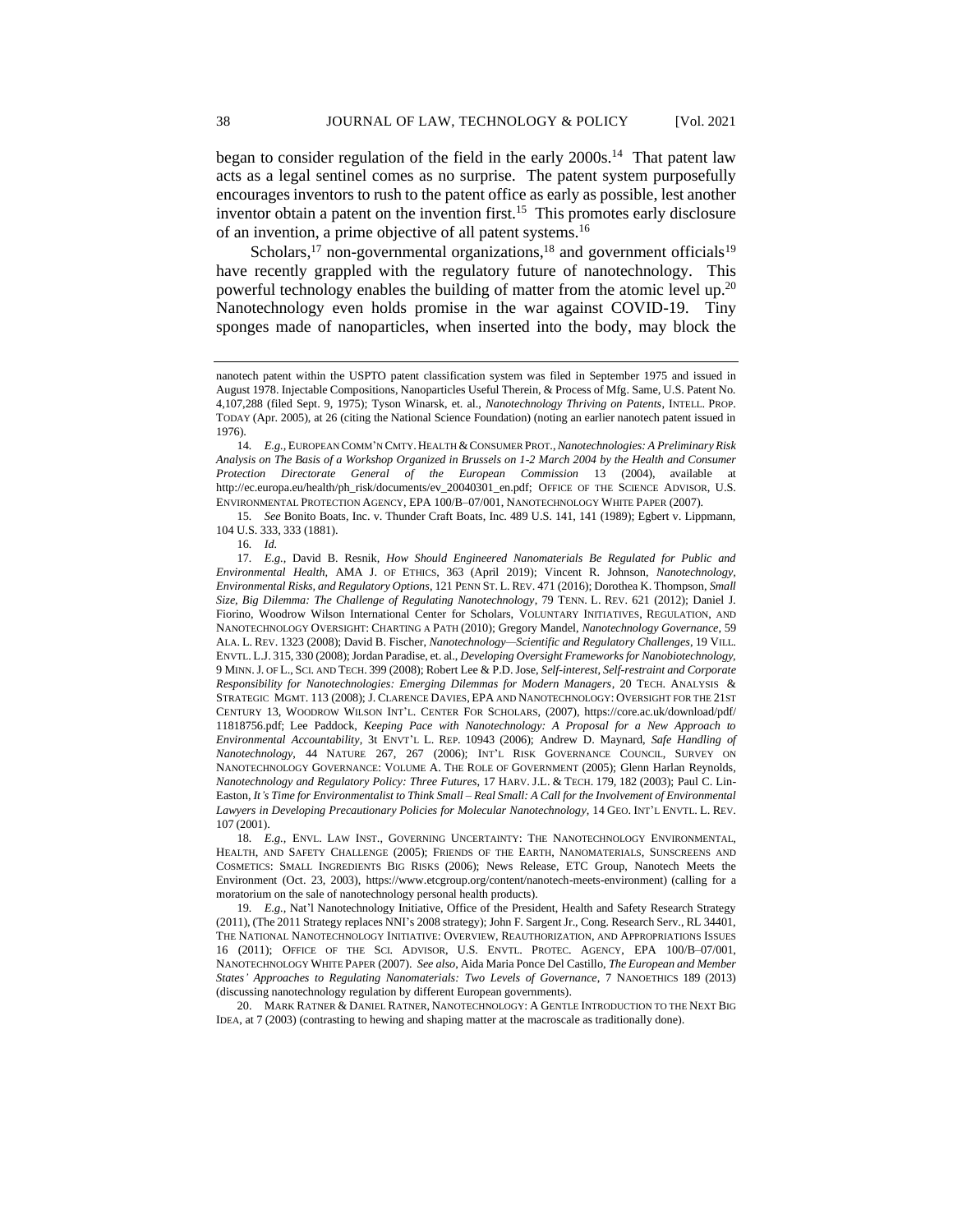deadly virus's spread but could unexpectedly damage the body in other ways.<sup>21</sup> Nanotechnology portends to revolutionize so vast an array of fields<sup>22</sup> that many see it as ushering in a second industrial revolution.<sup>23</sup> Like other transformative technologies before it, nanotechnology presents a vast array of uncertain health, safety, and environmental risks. Some call for robust oversight and even bans on nanotechnology.<sup>24</sup> Others call for a more flexible approach.<sup>25</sup> A key issue is whether, and to what extent, nanotechnology should fall subject to international regulation.<sup>26</sup>

<span id="page-4-0"></span>In an earlier work, I showed how two of the most important transformative technologies of the past fifty years, biotechnology and the cellular telephone, faced diametrically different regulatory responses.<sup>27</sup> From the outset, biotechnology, particularly agricultural biotechnology, faced a web of increasingly comprehensive and strenuous national and international

science/d4c653e5-bb98-4a86-bbba-3bd0de57b017/. *See also* U.S. GOV'T ACCOUNTABILITY OFF., GAO-14- 181SP, NANOMANUFACTURING: EMERGENCE AND IMPLICATIONS FOR U.S. COMPETITIVENESS, THE ENVIRONMENT, AND HUMAN HEALTH 13 (2014), http://www.gao.gov/assets/670/660591.pdf (stating that multiple participants selected by the National Academies of Science explained that nanomanufacturing could transform society as much as electricity, computers, and the internet.).

24. ETC calls for moratorium on nanotechnology products. Nat'l Nanotechnology Initiative*, supra* note 19; *see also* Brent Blackwelder, *Comment on a Framework Convention for Nanotechnology*, 38 ELR 10520, 10522 (2008) (stating how Friends of the Earth calls for an immediate worldwide moratorium on nanotechnology products until appropriate regulatory regimes are in place).

25. Mandel, *supra* note 17*;* Ortwin Renn & Mihail RC. Roco, *Nanotechnology and the Need for Risk Governance,* 8 NANOPARTICLE RES. 153, 172 (2006).

27. Sabrina Safrin, *Anticipating the Storm: Predicting and Preventing Global Technology Conflicts,* 46 ARIZ. STATE L.J. 899, 902 (2014).

<sup>21.</sup> Parva Chhantyal, *How Polymer Nanoparticles Could Slow the Spread of COVID-19*, AZONANO, https://www.azonano.com/article.aspx?ArticleID=5537 (last visited Aug. 18, 2020).

<sup>22.</sup> Robin Fretwell Wilson, *Nanotechnology: The Challenge of Regulating Known Unknowns,* 34 J.L. MED. & ETHICS 704, 705 (2006) (explaining that impacted fields include space exploration, semiconductors, pharmaceuticals, energy, agriculture and more).

<sup>23.</sup> Rick Weiss, *Nanotech Poses Big Unknown to Science,* WASH POST, (Feb. 1, 2004) at A1, https://www.washingtonpost.com/archive/politics/2004/02/01/nanotech-poses-big-unknown-to-

<sup>26</sup>*. E.g.,* Thomas Faunce and Bartlomiej Kolodziejczyk., *Nanowaste: Need for Disposal and Recycling Standards,* G20 INSIGHTS, (April 17, 2017) (arguing that G-20 member states should work together to regulate the field of nanotechnology and apply the Precautionary Principle to nanotechnology products but develop their own standards for nanowaste while coordinating to have "more unified international policies and guidelines"), available at https://www.g20-insights.org/wp-content/uploads/2017/05/Agenda-2030\_Nanowaste-1.pdf; Gary E. Marchant, et al., *Transnational New Governance and the International Coordination of Nanotechnology Oversight*, papers.ssrn.com/id=1597809 (2010); Kenneth W. Abbott, et al., *Transnational Regulation: Reality or Romanticism?*, INT'L HANDBOOK ON REGULATING NANOTECHNOLOGIES, at 25 (2010); Gary E. Marchant et. al., *International Harmonization of Regulation of Nanomedicine*, STUDIES IN ETHICS, . & TECH. 3(3): Article 6 (2009); Linda Breggin, et al., *Securing the Promise of Nanotechnologies: Towards Transatlantic Regulatory Cooperation*, ENVTL. L. INST. & LONDON SCH. of ECON. (Sept. 2009), available at http://www.chathamhouse.org.uk/files/14692\_r0909\_nanotechnologies.pdf; Vladimir Murashov & John Howard, *The US Must Help Set International Standards for Nanotechnology*, 3 NATURE NANOTECHNOLOGY 635 (2008); Ken Abbott, et. al., *A Framework Convention for Nanotechnology*, 36 ELR 10507, 10507 (2008); *Response* by Lynn L. Begeson at 10515; David Rejeski, *Comment on A Framework Convention for Nanotechnology*, 38 ELR 10518 (2008); Diana M. Bowman & Graeme A. Hodge, *A Small Matter of Regulation: An International Review of Nanotechnology Regulation*, 8 COLUMBIA SCI . TECH. L. REV. 1, 2 (2007); Environmental Law Institute, *Symposium on Nanotechnology Governance: Environmental Management from an International Perspective* (2006); J. PELLEY & M. SANER, *International Approaches to the Regulatory Governance of Nanotechnology, Ottawa: Carleton University Regulatory Governance Initiative* (2009), available at http://www.carleton.ca/regulation/publications/Nanotechnology\_Regulation\_Paper\_April2009.pdf; Gary E. Marchant,and Douglas Sylvester., *Transnational Models for Regulation of Nanotechnology*, 34 J. L MED. & ETHICS 714, 714 (2006).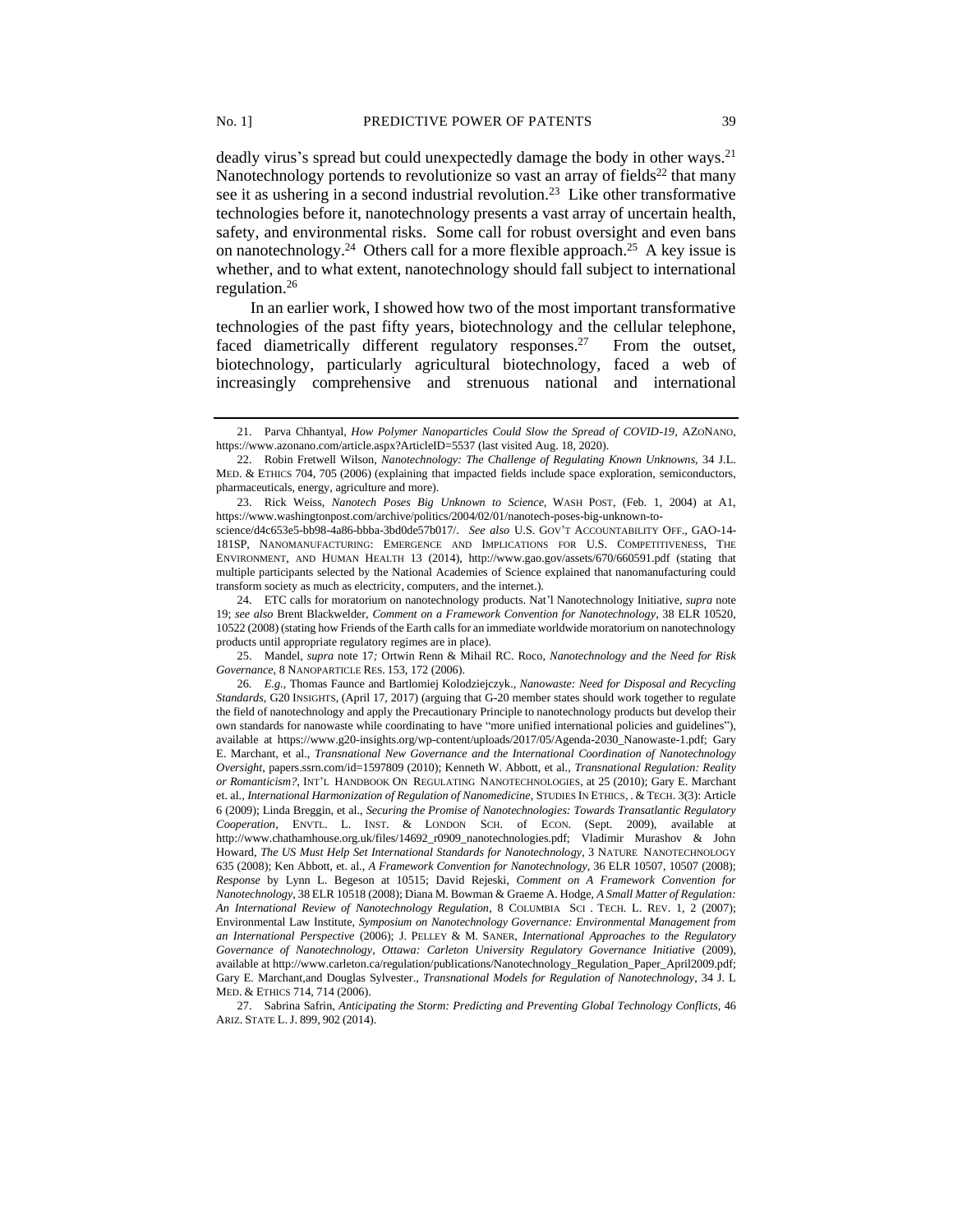regulation—replete with mandatory risk assessments and expensive labeling regimes.<sup>28</sup> Meanwhile, the cellular phone, a technology that emerged and developed at precisely the same time, entered the marketplace with minimal health, safety, and environmental regulation.<sup>29</sup> Indeed, the primary international response to the cellphone was and has been the conduct of health and safety studies and the harmonization of standards that facilitate its spread.<sup>30</sup>

These vastly different regulatory responses find explanation neither in the two technologies' respective benefits nor in their respective risks. The dramatic regulatory discrepancy existed from the early days of the two technologies when scientists and regulators first identified the potential risks of each technology and before consumers benefited from either one.<sup>31</sup> In fact, AT&T originally forsook cellphone technology because it perceived only a small market for what was then an expensive gadget for the rich.<sup>32</sup> Scientific studies have shown the cellphone to present significantly greater health and safety risks than agricultural biotechnology.<sup>33</sup> Yet, the cellphone remains largely free from strenuous health and safety regulation, while agricultural biotechnology is encumbered by the same.<sup>34</sup> The different international regulatory climates impacted the fate of the twin technologies. The restrictive international environment slowed agricultural biotechnology.<sup>35</sup> The paucity of health, safety, and environmental regulation facilitated the cellphone's spread.<sup>36</sup> Is nanotechnology likely to face a strenuous international regulatory environment like that encompassing agricultural biotechnology, a modest response like that enjoyed by the cellphone, or something in between?

This article posits that an important early clue lies in the world's patent offices. Countries with early and significant patent activity by domestic inventors in an emerging technology are more likely to view themselves as having a national stake in that technology. They in turn will be more likely to resist having that technology subject to strenuous health, safety, and environmental regulation that would constrain the technology, particularly at an international level. Conversely, countries lacking meaningful patent activity by domestic inventors in an important emerging technology have less to lose from a restrictive regulatory landscape. They may even desire international health,

<sup>28.</sup> Cartagena Protocol on Biosafety to the Convention on Biological Diversity, Articles 7–10, 15, Jan. 29, 2000, Montreal, 39 I.L.M. 1027 [hereinafter Biosafety Protocol].

<sup>29.</sup> Safrin, *supra* not[e 27,](#page-4-0) at 910, 912.

<sup>30</sup>*. Id*.

<sup>31.</sup> Safrin, *supra* not[e 27,](#page-4-0) at 913.

<sup>32.</sup> DAN STEINBOCK, THE NOKIA REVOLUTION: THE STORY OF AN EXTRAORDINARY COMPANY THAT TRANSFORMED AN INDUSTRY 112 (Amacom 2001).

<sup>33</sup>*. Infra* Part III(A).

<sup>34</sup>*. Infra* Part III(B).

<sup>35.</sup> Erik Dohlman, et al., *Regulatory Events and Biotech Firm Share Prices*, 24 REG. AGRIC. ECON. 108, 120 (2002) (explaining how equity values of leading biotechnology firms began to lag behind broader market indices in 1999 and 2000, having been highly valued relative to such indices in 1998. Companies began to reduce research efforts on new biotech seed development. "Regulatory events appear to covey the most negative information to investors regarding the prospects for future market expansion and profits."); ASA Calls EU Traceability and Labeling Review a Whitewash, AM. SOYBEAN ASS'N (May 10, 2006), https://soygrowers.com/news-releases/asa-calls-eu-traceability-labeling-review-a-whitewash/ (reporting a 65% drop in soybean exports following EU regulations on bioengineered food) [hereinafter ASA Calls EU].

<sup>36.</sup> ASA Calls EU, *supra* note 35.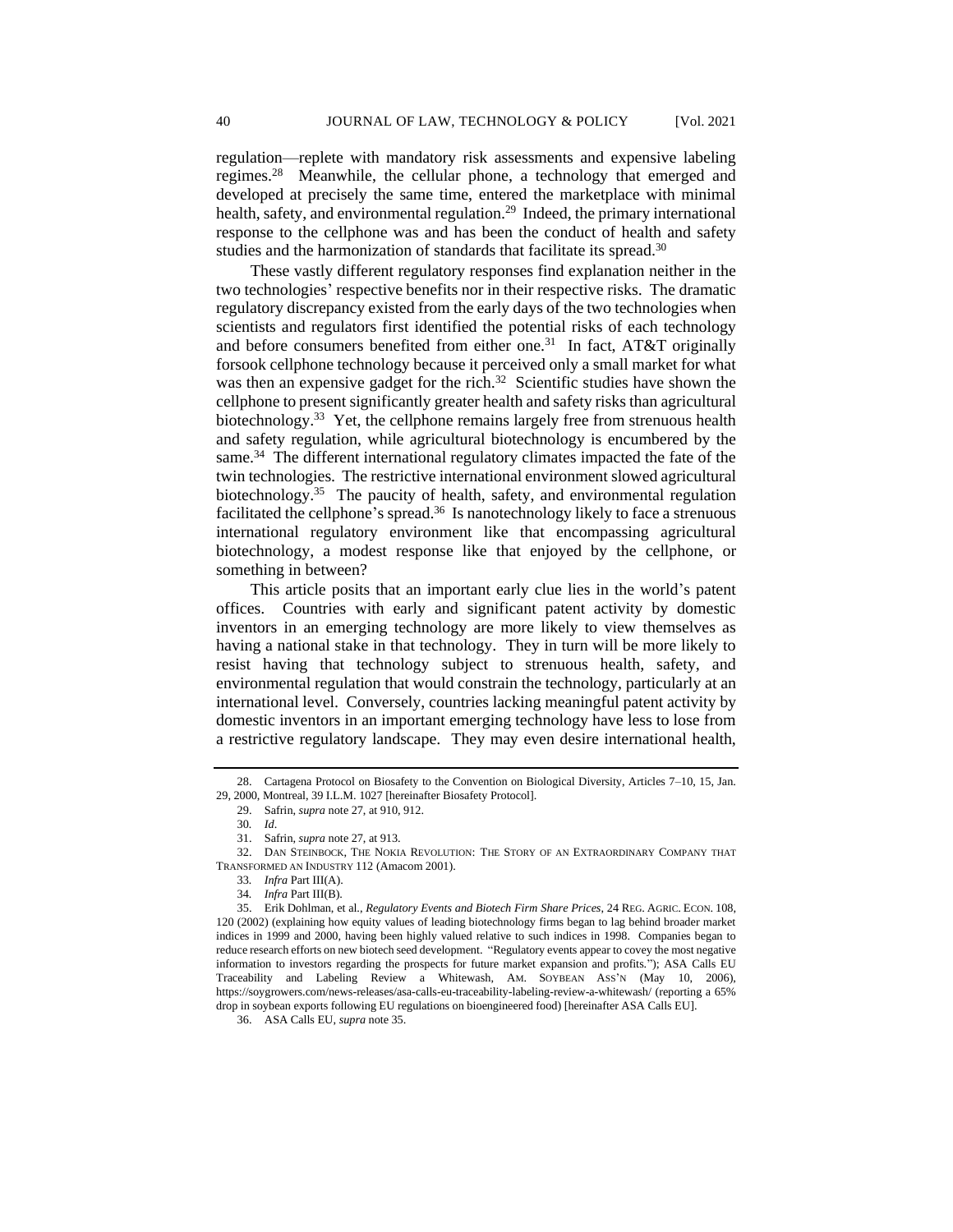safety, and environmental rules to restrain another country that they perceive as having a hegemonic presence in a new technology. Such rules could slow the hegemon's runaway advantage, even the global technological playing field, or enable lagging countries to extract concessions for the sharing of technological know-how and benefits between nations. In short, geographic diversity in patent activity for an important new technology may signal a low appetite on the part of governments for international regulation that could constrain that technology.

Before proceeding, two caveats are in order. First, this article does not argue that patents are the sole indicator of whether a major emerging technology will face a strenuous national and international health, safety, and environmental regulatory environment. Other factors such as catastrophic exogenous shocks.<sup>37</sup> institutional factors,<sup>38</sup> and cultural risk preferences<sup>39</sup> can play a role. Scholars have shown, for example, how cultural cognition of the risks and benefits of technologies may shape individual and societal receptivity to emerging technologies.<sup>40</sup> This author has shown how the ability of governments to directly capture economic benefits from an emerging technology, such as through the sale of spectrum rights, can soften potential opposition to a disruptive technology.<sup>41</sup> Moreover, patents may operate alongside government programs to foster a technology, indicating government support for the technology. As shown below, however, these programs usually lag patent activity.<sup>42</sup> Rather than asserting that patent footprints serve as a sole predictor of a disruptive technology's likely regulatory future, this article theorizes that patents serve as a particularly early, useful, and underestimated indicator of that future to be considered along with other factors.<sup>43</sup>

Second and similarly, this article does not suggest that patent footprints operate as a binary on-off switch. It does not posit that countries with an early and extensive patent presence in an emerging technology will never adopt a precautionary regulatory approach to the technology, or that countries with low patent activity will always pursue strenuous regulation.<sup>44</sup> Instead, this article argues that patent footprints provide a particularly early, if not the earliest, predictor of a country's likely predisposition to the extensive regulation of a disruptive technology as it balances uncertain environmental, health, and safety

44*. Id*.

<sup>37.</sup> CASS SUNSTEIN, LAWS OF FEAR 31–32 (Cambridge U. Press 2005).

<sup>38.</sup> POLLACK & SHAFFER,*supra* note 11, at 45–48.

<sup>39</sup>*. See generally* MARY DOUGLAS & AARON WILDAVSKY, RISK AND CULTURE (1983).

<sup>40</sup>*. E.g.,* Dan M. Kahan, et al., *Cultural Cognition of the Risks and Benefits of Nanotechnology*, 4 NATURE NANOTECHNOLOGY 87, 89 (2009) (concluding that people with "a pro-technology cultural orientation" are "more likely to become exposed to information about nanotechnology and to draw positive inferences from what they discover."); Dietram A. Scheufele & Bruce V. Lewenstein, *The Public and Nanotechnology: How Citizens Makes Sense of Emerging Technologies,* 7 NANOPARTICLE RES. 659, 663 (2005).

<sup>41.</sup> Safrin, *supra* note 27, at 914.

<sup>42</sup>*. See,* Lisa Larrimore Ouellette, *Nanotechnology and Innovation Policy*, 29 HARV.J. OF L. & TECH. 33, 34–36, 62–63 (2015) (recognizing that between 2000 and 2004, over sixty countries created national nanotechnology R & D programs.).

<sup>43</sup>*. See* Safrin, *supra* note 27, at 924–28 (analyzing how exogenous shocks, institutional factors, regulatory culture and cultural cognition theory do not fully explain the diametrically different approaches taken by the European Union and the United States to the health, safety, and environmental regulation of agricultural biotechnology nor to the various regulatory approaches to the cellphone).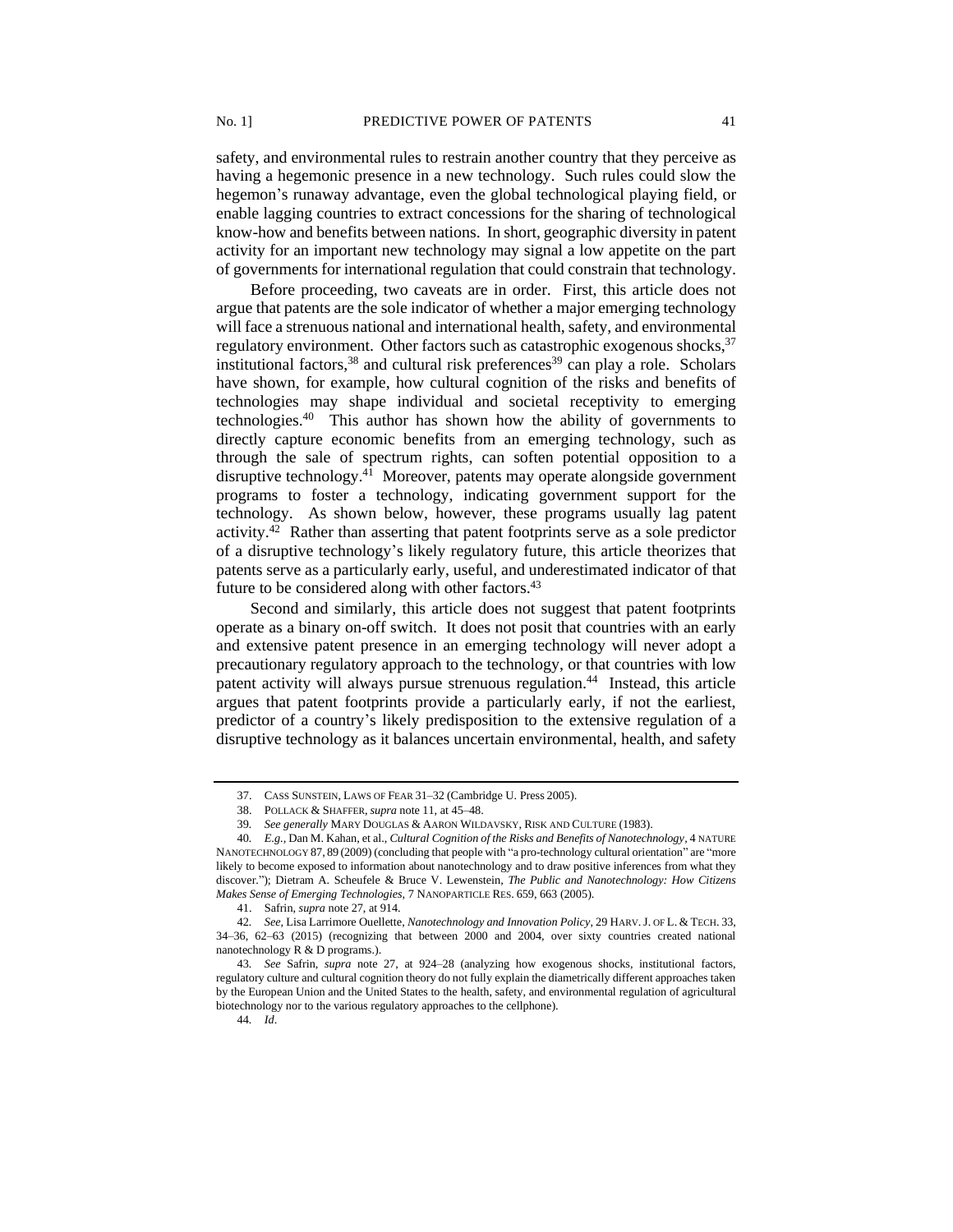concerns against its perceived economic future and techno-nationalistic interest in the technology.

Part I develops the theoretical basis for the predictive power of patents hypothesis. This Part explains why geographic diversity in patent activity could unexpectedly help predict the extent of health, safety, and environmental regulation that an emerging transformative technology might face, particularly at an international level. Part II then provides three suggestive illustrations of the geographic diversity of "patent footprints" for three major transformative technologies: 1) agricultural biotechnology, 2) the cellphone, and 3) nanotechnology. Part III proceeds to test the predictive power of patents theory by exploring the global regulatory environment that the three transformative technologies faced. The cases of agricultural biotechnology and the cellphone are particularly instructive given that the two technologies emerged and developed at the same time. They arose, therefore, in the same geopolitical, economic, and regulatory milieu. Nanotechnology presents a more recent case involving a major transformative technology where policymakers debate whether and how to regulate the new technology in the face of uncertainty of risk, including regulation at the international level.

## II. THEORETICAL EXPLANATION FOR THE PREDICTIVE POWER OF PATENTS

Political economy scholars have shown that government officials weigh a myriad of factors when deciding whether and how to regulate a technology, which involve balancing the risks of the technology against its benefits.<sup>45</sup> In the context of nanomanufacturing, for example, the United States government in 2014 considered "implications for U.S. competitiveness" when evaluating how to approach risks to the environment and human health.<sup>46</sup> The United States is hardly alone in its framing. As Lisa Larrimore Ouelette points out, with respect to environmental and safety regulations over nanotechnology, "many governments have debated how to address concerns about negative impacts of nanotechnology without stifling innovation in the field."<sup>47</sup> Because the risks presented by a new technology are often hypothetical and uncertain, government officials exercise considerable discretion in deciding how to regulate them.<sup>48</sup> Countries acting in their economic self-interest ordinarily will want to bring their technology to market with minimum regulatory interference, and the ambiguity

<sup>45.</sup> Heba Shams, *Law in the Context of "Globalisation": A Framework of Analysis*, 35 INT'L L. 1589, 1596 (2001).

<sup>46.</sup> U.S. GOV'T ACCOUNTABILITY OFF., GAO–14–181SP, NANOMANUFACTURING: EMERGENCE AND IMPLICATIONS FOR U.S. COMPETITIVENESS, THE ENVIRONMENT, AND HUMAN HEALTH 13 (2014).

<sup>47.</sup> Ouellette, *supra* note 42, at 60.

<sup>48</sup>*. See* Gregory N. Mandel & Gary Marchant, *The Living Regulatory Challenges of Synthetic Biology*, 100 IOWA L.REV. 155, 158 (2014) (noting the challenges of regulating synthetic biology due to the technology's uncertain risks and benefits); Joy Y. Zhang et. al., *The Transnational Governance of Synthetic Biology: Scientific Uncertainty, Cross-Borderness and the 'Art' of Governance* 8 (Ctr. For the Study of Bioscience, Biomedicine, Biotechnology and Society, Working Paper No. 4, 2011), *available at* https://royalsociety.org/~/media/royal\_society\_content/policy/publications/2011/4294977685.pdf (discussing the role of uncertainty in international regulation of synthetic biology); and Mandel, *Nanotechnology Governance, supra* note 17 at 1326 (2008) (stressing the regulatory challenges posed by nanotechnology's uncertain risks).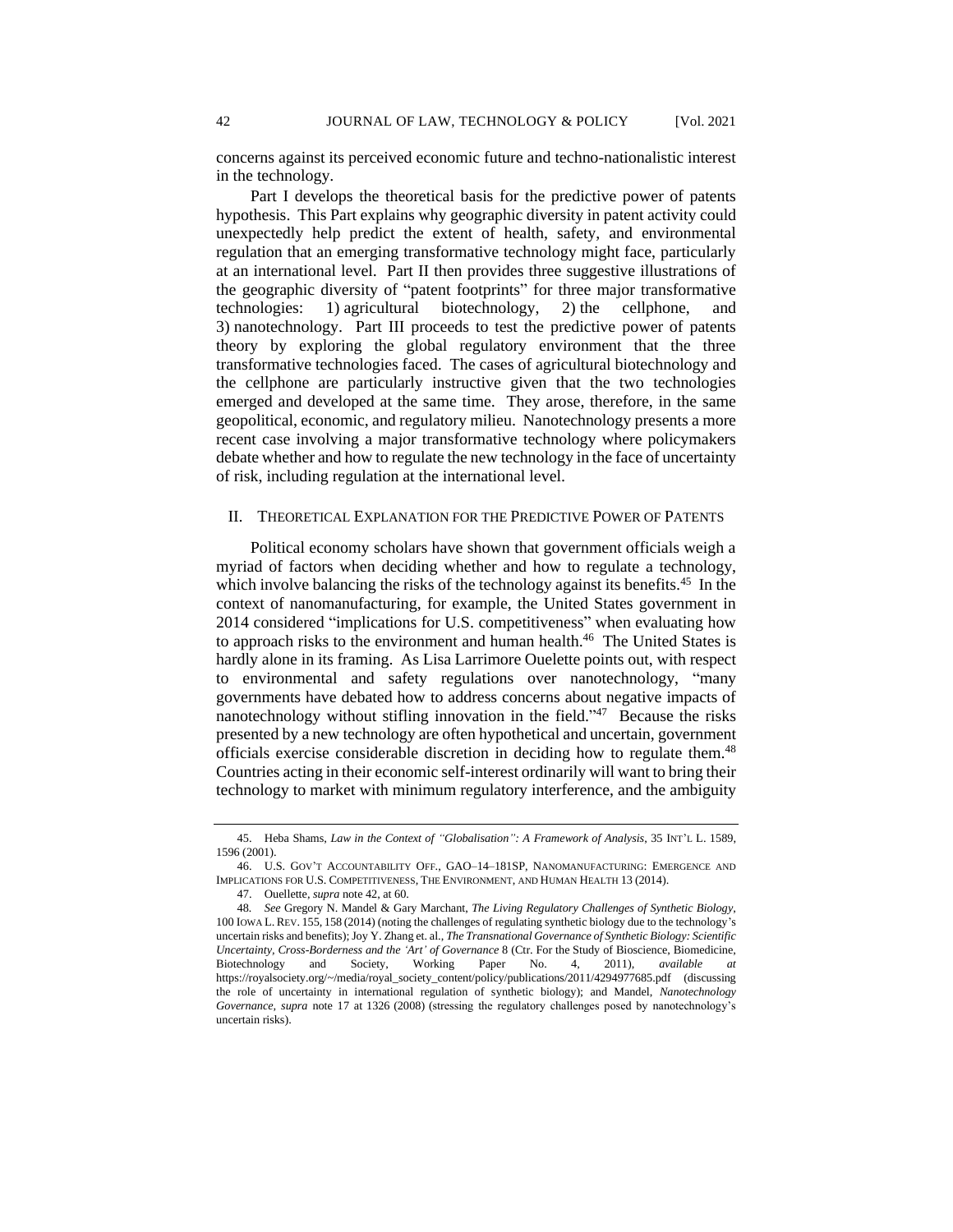of risk presents greater opportunity for domestic innovators and domestic economic self-interest to shape regulatory outcomes. Moreover, the presence of domestic innovators plays an important role in a nation's technology nationalism. With this in mind, this section explains why geographic diversity in patent footprints for an emerging technology can serve as an early predictor of whether governments might exercise their discretion to pursue a modest or more restrictive domestic and international regulatory regime for that technology.

## *A. The Nature of Patents*

As a starting point, the predictive power of patents hypothesis girds itself in the nature of patents themselves. Patent footprints serve as a uniquely useful tool in predicting the regulatory future of an emerging technology because patents occur early in the innovative cycle but not too early. Theoretical breakthroughs such as Einstein's theory of relativity, Watson and Crick's 1972 discovery of the genetic double-helix, or Richard Feynman's famous "plenty of room at the bottom" 1959 speech that foresaw a nanotechnology future,<sup>49</sup> precede patent activity. These theoretical breakthroughs, however, come too early in the innovative cycle to trigger a regulatory response. Patents, in contrast, issue to applied technology. They bridge theory and adoption. They occur before consumers and countries shoulder the benefits and risks of the new technology but late enough that stakeholders and decision-makers can begin to anticipate whether their country stands poised to have a stake in the emerging technology.

While national plans to support a technology also indicate a country's interest in that technology, governments tend to establish these plans years after patent activity. For example, not until 2000 did the United States promulgate its national nanotechnology plan, years after thousands of nanotechnology patents had issued.<sup>50</sup> Over sixty countries followed suit with their own nanotechnology plans even later.<sup>51</sup> Thus, patents provide a considerably earlier harbinger of a country's future in a technology than do national plans.

## *B. Domestic Innovators and Technology Nationalism*

Patent activity by a country's domestic inventors signals the presence of domestic innovators in a given field. Of course, patent activity is not the exclusive indicator of a domestic innovative presence. A country may have domestic innovators engaged in publicly funded research for which they may or may not have sought patent protection.<sup>52</sup> Even if not on par with the private

<sup>49.</sup> Richard Feynman, *Plenty of Room at the Bottom* (Dec. 1959) (lecture to the American Physical Society).

<sup>50.</sup> Ouellette, *supra* note 42, at 60.

<sup>51.</sup> *Id.*

<sup>52</sup>*. See Invention, Knowledge Transfer, and Innovation*, NAT'L SCI. BD. (last visited Jan. 28, 2021), https://ncses.nsf.gov/pubs/nsb20204/innovation-indicators-united-states-and-other-major-economies

<sup>(</sup>describing that relative to the amount of R&D performed, universities and federal labs receive fewer patents. In 2017 and 2018, universities performed about 13% of R&D and received 4% of USPTO patents. Government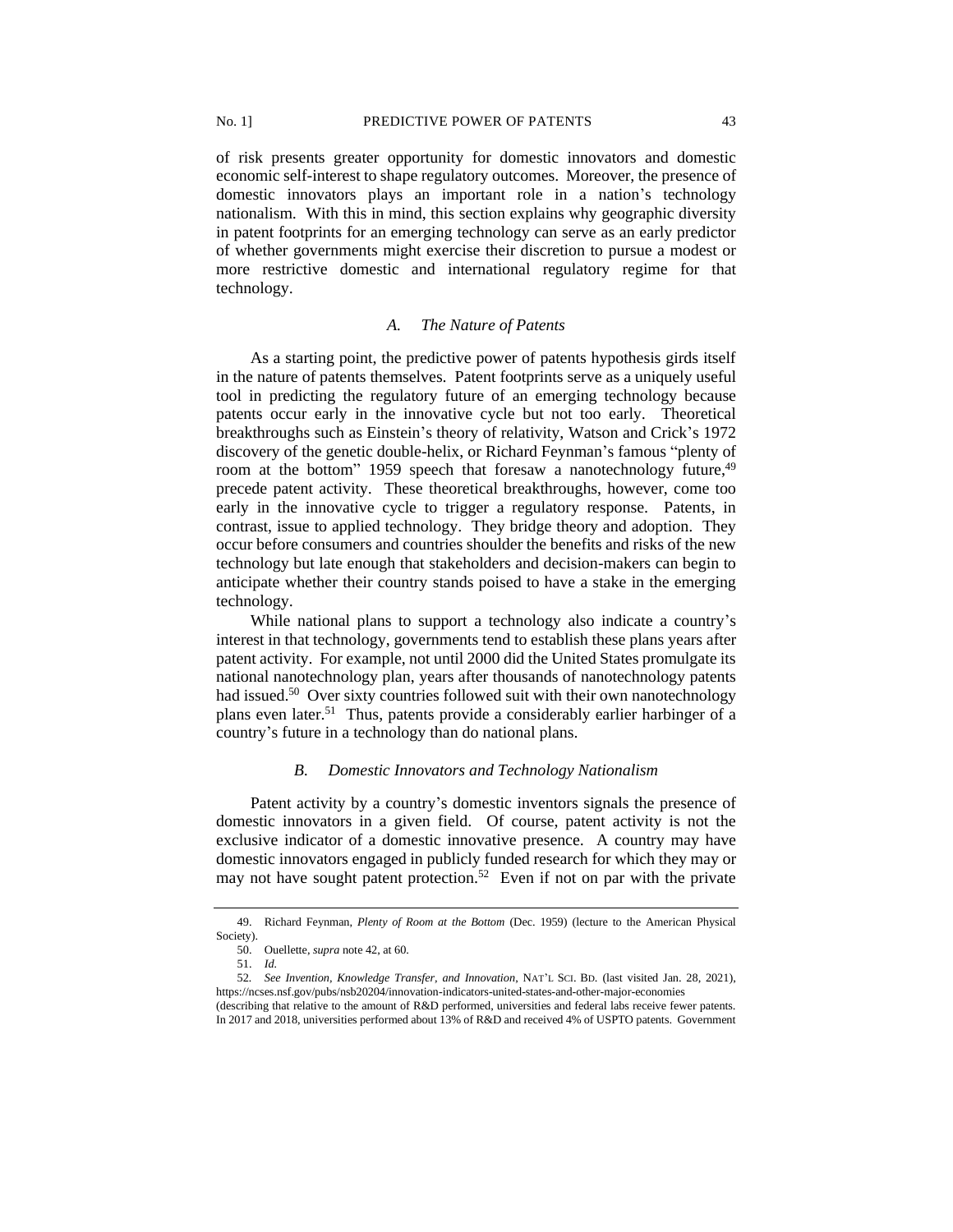sector, however, universities and government-supported research organizations increasingly patent their innovations both in the United States and overseas.<sup>53</sup> Businesses engaged in research and development seek patent protection for their inventions,<sup>54</sup> and nationals of countries with robust inventiveness in a field patent their inventions both in their own countries and elsewhere.<sup>55</sup> While "there is more to invention than patenting," overall patents serve as the leading indicator of applied innovation<sup>56</sup> and robust patenting activity by a country's nationals indicates the presence of domestic innovators.

The presence of domestic innovators in turn increases the likelihood of a national interest group vested in the technology that can positively influence regulators who are deciding how to regulate that technology. Scholars have shown that a domestic group of innovators can exercise particular power in the case of rapidly developing emerging technologies where information asymmetry usually exists between innovators and innovative companies at the frontier of a technology and regulators who are trying to catch  $up.57$  At a minimum, the presence of domestic innovators increases the likelihood that the technology will have its champions when domestic regulatory decisions are being made.

In the case of disruptive emerging technologies that threaten to replace existing technologies, the presence of domestic innovators can serve as a counterweight to the lobbying efforts of industries harmed by the new technology. While industries adversely affected by a new technology may press for restrictive regulations to curtail the technology, the existence of domestic innovators in the new field increases the likelihood of a counter-group to

54*.* Reichman & Dreyfuss, *id*. The National Science Board found that in 2017 and 2018, 70% of the R&D performed in the United States was done by businesses and businesses received 85% of U.S. patents. NAT'L SCIENCE Board *supra* note 52.

57*. See* Gregory D. Graff & David Zilberman, *Explaining Europe's Resistance to Agricultural Biotechnology,* 7 AGRIC. & RESOURCES ECONOMICS 1, 2 (2004).

labs performed about 10% of R&D and received 1% of patents. "Research at universities and federal labs more frequently yields peer-reviewed articles than commercially oriented inventions. This disparity between R&D activity and patenting makes sense given the difference among the activities and goals of universities, federal labs, and businesses.").

<sup>53.</sup> Jerome H. Reichman & Rochelle Cooper Dreyfuss, *Harmonization Without Consensus: Critical Reflections on Drafting a Substantive Patent Law Treaty,* 57 DUKE L.J. 85, 105 (2007) ("New players, such as universities and scientific research organizations, routinely patent their output…"). In the case of nanotechnology, Mark Lemley found that "companies and universities alike are patenting early and often" and "a large number of the basic nanotechnology patents have been issued to universities, which have become far more active in patenting in the last twenty-five years." Mark Lemley, *Patenting Nanotechnology,* 58 STAN. L. REV. 601 (2005).

<sup>55.</sup> See Jorge L. Contreras & Rohini Lakshane, *Patents and Mobile Devices in India: An Empirical Survey,* 50 VAND. J. OF TRANSNAT'L L. 3 , 31 (2017) (describing how multinational players in mobile devices, such as Apple, Samsung, Motorola, Qualcomm, and Alcatel-Lucent, have amassed massive patent portfolios and have patented their inventions not only in developed world countries but in India. Meanwhile, Indian firms engaged in pharmaceutical innovation file a substantial number of pharmaceutical patents both in India and overseas).

<sup>56.</sup> Reichman & Dreyfuss, *supra* note 54, at 106. *But see* Contreras & Lakshane, *supra* note 55 at 4,33 (noting the paucity of Indian patents by Indian nationals over mobile phone technology, even though Indian nationals have been innovating in the sector.) These unpatented innovations, however, are recent, draw upon previous-generation technology, and may be using technology patented by others for which there may be growing patent infringement exposure. *Id.* at 4, 33 and Jorge Contreras, *Patent-less Smartphone Innovation and Global Technology Markets*, PATENT PROGRESS (Dec. 19, 2012), http://www.patentprogress.org/2012/ 12/19/patnet-less-smartphone-innovatoin-and-global-technology-markets/.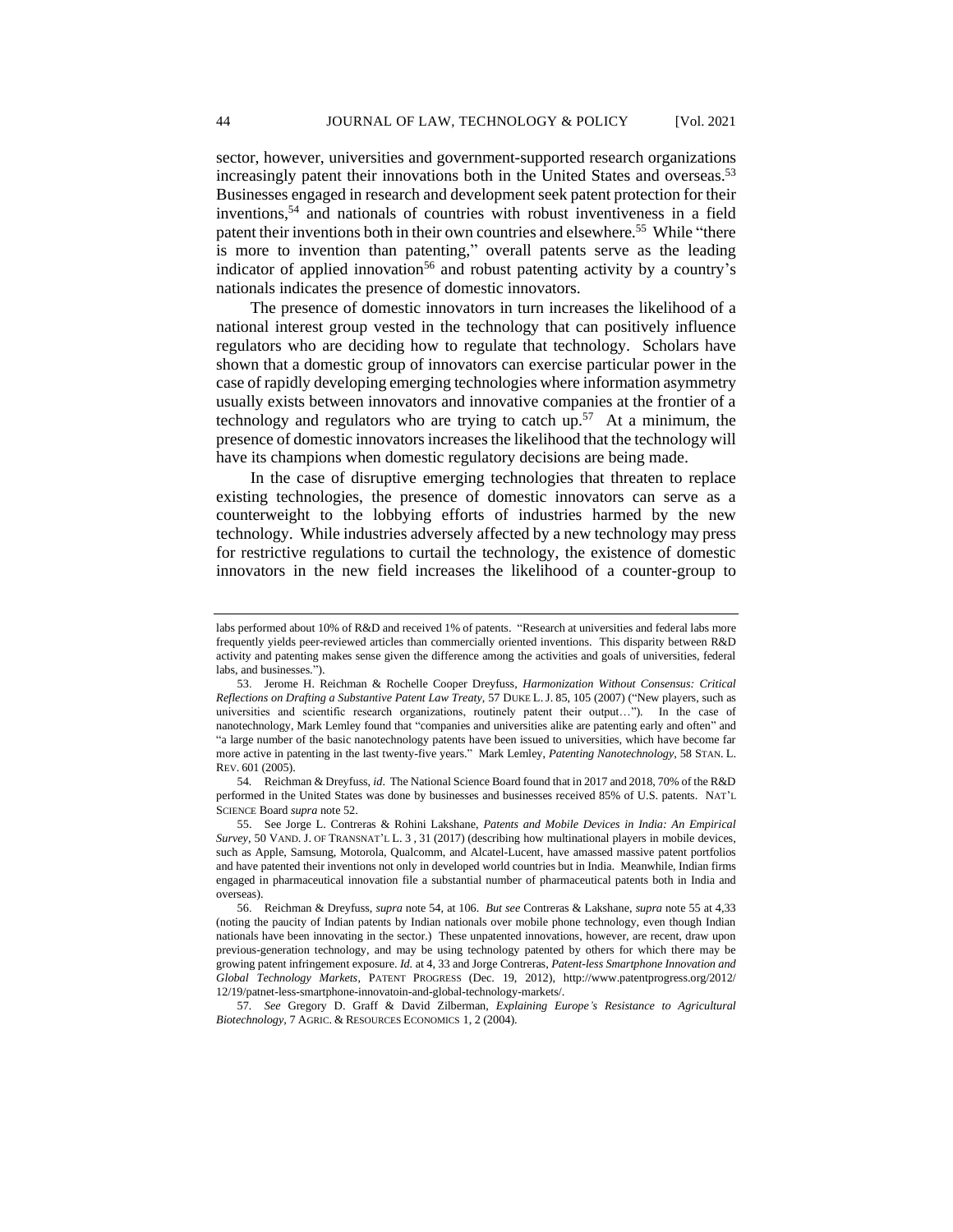advocate for the technology.<sup>58</sup> Political economists have shown that regulators display greater sensitivity to domestic interests than to foreign ones.<sup>59</sup> Thus, the presence of domestic innovators holds particular importance when regulators weigh the benefits and risks of an emerging technology.

Moreover, countries with early and significant patent activity in an emerging technology are more likely to view themselves as having a future in that technology. They therefore will be more inclined to want that technology to blossom and less inclined to constrain it through extensive regulation. A growing body of scholarship points to the expanding role that "technonationalism" plays in countries' perception and furtherance of their overall national goals. Techno-nationalism views creating and capturing technological innovation as central to a nation's security and wealth. $60$  Nations want their domestic industries to be market leaders in high-technology sectors.<sup>61</sup> The existence of domestic innovators is key to that agenda and patents by domestic innovators evidence their presence. Sapna Kumar shows how since the 1970s, the U.S. government, for example, has "actively promoted a national identity of innovativeness" and tied that identity to robust patent law.<sup>62</sup> This trend has accelerated both in the United States and overseas. President Obama stressed that "[t]he first step in winning the future is encouraging American innovation" and that the United States needed to "out-innovate" other countries.<sup>63</sup> China and some European nations have sought to emulate the United States in terms of innovative presence.<sup>64</sup>

In sum, the presence of domestic innovators in an emerging technology makes it less likely that domestic regulators will exercise their discretion in the face of ambiguity of risk to restrain the technology, both because of a domestic constituency to champion the technology and a perceived national stake in the technology's future that comports with its technology nationalism goals.

# *C. Impact on International Rulemaking*

The two factors discussed above affect international rulemaking in two ways. First, countries that see themselves as having a future in a technology

<sup>58</sup>*. See generally*, CALESTOUS JUMA, INNOVATION AND ITS ENEMIES: WHY PEOPLE RESIST NEW TECHNOLOGIES (2016) (describing resistance to technologies by industries about to be replaced).

<sup>59.</sup> Graff & Zilberman, *supra* note 57, at 2.

<sup>60.</sup> Olga Petricevic & David J. Teece, *The Structural Reshaping of Globalization: Implications for Strategic Sectors, Profiting from Innovation, and the Multinational Enterprise*, 50 J. INT'L BUS. STUD. 1487, 1495 (2019). *See also* Alex Capri, *Techno-Nationalism: What is it and How Will it Change Global Commerce?* FORBES (Dec. 20, 2019), http://www.forbes.com/sites/alexcapri/2019/12/20/techno-nationalism-what-is-it-andhow-will-it-change-global-commerce/?sh=4ab1fa24710f (providing commentary on the emerging technonationalist "strain of mercantilist thinking").

<sup>61.</sup> S. OSTRY & R.R. NELSON, TECHNO-NATIONALISM AND TECHNO-GLOBALISM: CONFLICT AND COOPERATION (1995).

<sup>62.</sup> Sapna Kumar, *Innovation Nationalism*, 51 CONN. L. REV. 205, 226–32 (2019).

<sup>63.</sup> *Id.* at 228–29 (quoting Dr. Patrick Gallagher, the Undersecretary of Commerce under President Barack Obama, that promoting technological innovation formed the "centerpiece" of Obama's economic agenda).

<sup>64</sup>*. Id.*; *see also* Petricevic & Teece, *supra* note 60, at 1490–91 (describing China's goal to achieve innovative dominance); David E.H. Edgerton, *The Contradictions of Techno-Nationalism and Techno-Globalism: A Historical Perspective,* 1 NEW GLOBAL STUD. 1, 2 (2007) (detailing the evolution of technonationalism and techno-globalism).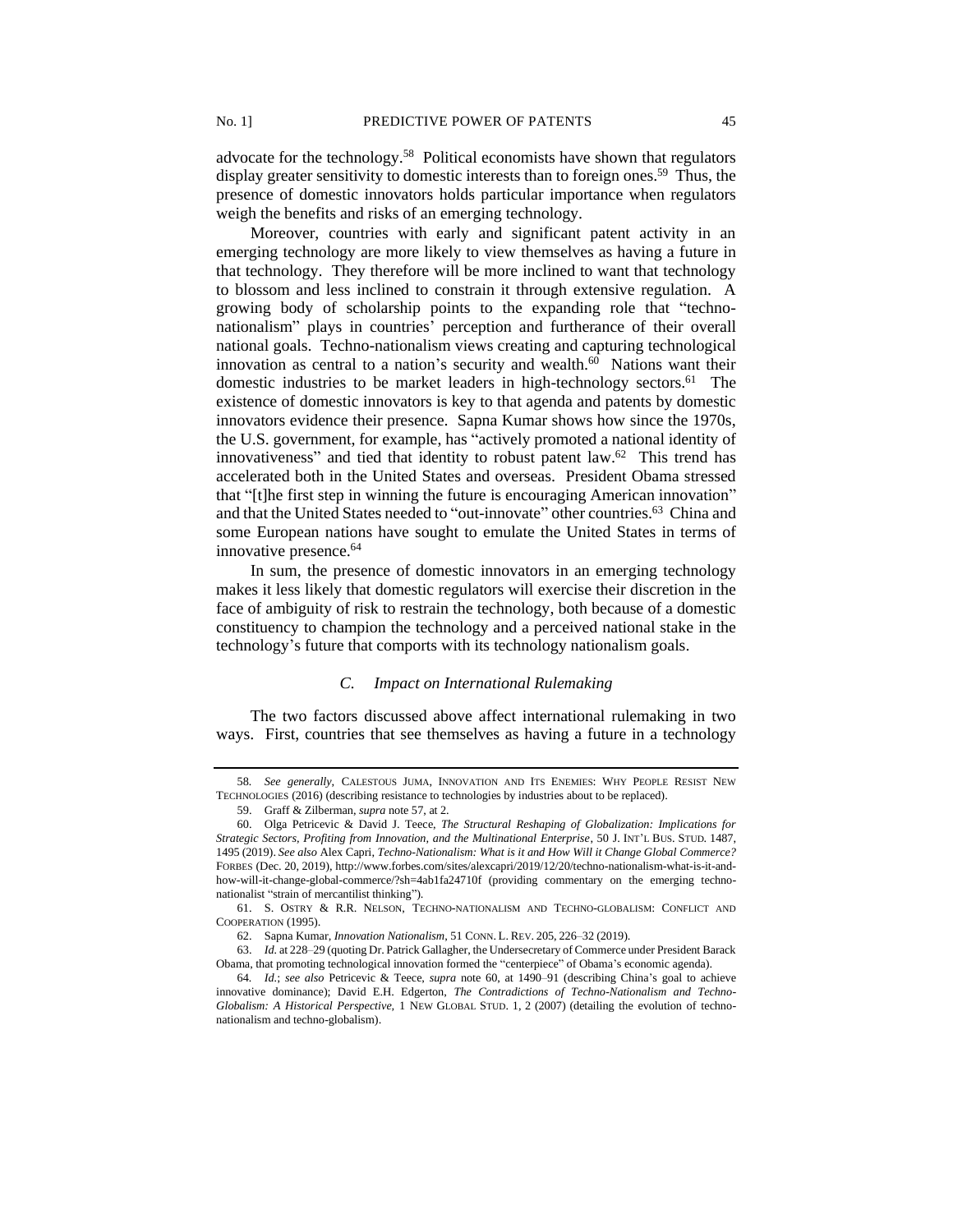because of the presence of domestic innovators are less likely to promulgate overly restrictive health, safety, and environmental rules as a domestic matter. Having chosen a less restrictive domestic regulatory path, they will similarly, if not more so, eschew a restrictive regime internationally. Countries will rarely bind themselves to restrictive rules internationally that they had affirmatively decided against domestically. After all, international regulations curtail the power of domestic regulators. Any domestic legislation to implement the international standards will be difficult to obtain in the face of a domestic constituency championing a technology and a domestic regulatory apparatus opposed to restrictive rules. Moreover, modifications to international rules require the approval of multiple countries, making them particularly difficult to change.<sup>65</sup> International regulation of a technology can straitjacket domestic regulators for years to come. Countries wishing to see a new technology flourish will find binding international rules particularly unsavory, given the need for flexibility in the face of uncertain risks and domestic implementation challenges.<sup>66</sup>

If anything, countries will seek to harmonize international rules to their own standards<sup>67</sup> rather than embark on more stringent international rules that curtail their flexibility. We see this phenomenon in the development of international telecommunication standards where countries strove to conform international standards to their domestic ones.<sup>68</sup> Similarly in the case of biotechnology, the EU sought international rules to match its domestic rules, while the United States opposed international rules that went beyond its chosen level of protection domestically. 69 In sum, a relationship exists between the domestic regulation of a technology and the likelihood of its international regulation. Countries that have decided against the strict domestic regulation of a technology or that wish to preserve domestic flexibility will not generally favor subjecting the technology to strict constraints as a matter of international law.

Second, the cost-benefit calculus for international environmental, health, and safety rules changes significantly when few countries have innovative capacity in a technology. This is even more so when a single country dominates a technological field, becoming what we call a "technological hegemon." For countries outside of this single or small innovative clique, a decision to impose

<sup>65.</sup> Gregory C. Shaffer & Mark A. Pollack, *Hard v. Soft Law in International Security*, 52 B.C. L. REV. 1147, 1163 (2011).

<sup>66</sup>*. See generally, id.* at 1163–64; *see also* David G. Victor, Kal Raustiala, & Eugene B. Skolnikoff, IMPLEMENTATION & EFFECTIVENESS OF INT'L ENV'T COMMITMENTS: THEORY & PRACTICE, at 781 (1998) ("When uncertainty has been high, most governments have approached binding commitments with caution: they have signed only what they could implement, and thus binding commitments have typically required only modest, if any, change in behavior *ex ante*…").

<sup>67.</sup> Shaffer & Pollack, *supra* note 65 at 1177. *See also* William W. Burke-White & Anne-Marie Slaughter, *The Future of International Law is Domestic (or, The European Way of Law)*, 47 HARV. INT'L L.J. 327, 335– 336 (2006) (describing the export by both the U.S. and the EU of their regulatory approaches in the areas of securities, antitrust, environmental and competition policy through informal transnational networks).

<sup>68</sup>*. See* Mustafa M. Matalgah, *International Mobile Telecommunications – 2000 and 3G Wireless Systems*, *in* HANDBOOK OF COMPUT. NETWORKS, at 716 (explaining that international recommendations and guidance on spectrum bandwidth and band of operation are based on critical technical parameters and traffic estimates).

<sup>69.</sup> Shaffer & Pollack, *supra* note 65, at 1177.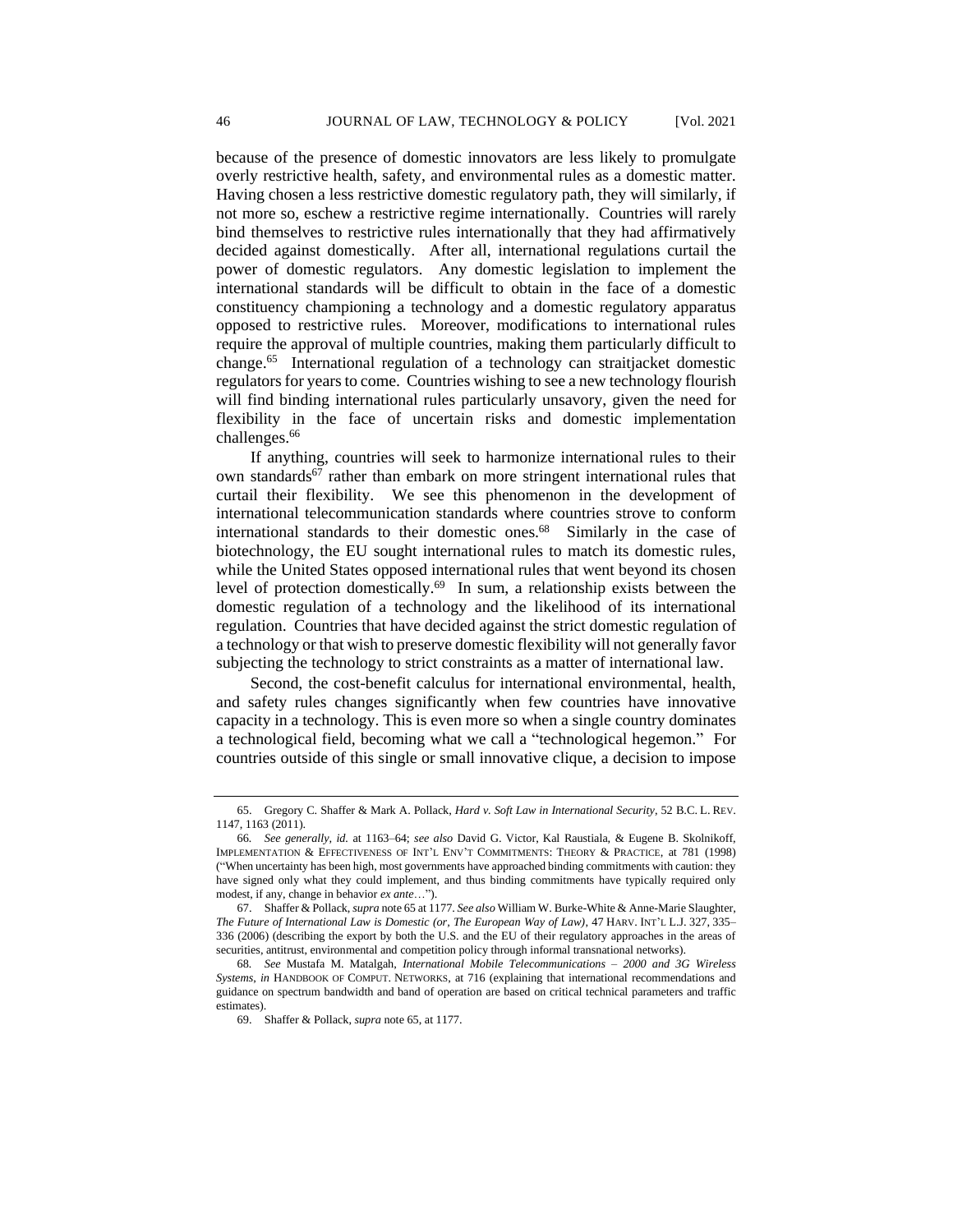strict international environmental, health, and safety rules does not come at the cost of curtailing a potential domestic industry in the emerging technology. On the contrary, countries without technological capacity may wish to protect their domestic industries from displacement or harm from the emerging technology. They stand to benefit from international rules that would slow the technology down. For example, during the negotiation of the Biosafety Protocol, a multilateral agreement governing the trade in bioengineered goods, some developing countries advocated strict rules out of fear that "arctic" rice and coffee, bioengineered to grow in cold climates, would displace their important temperate climate cash crop exports.<sup>70</sup>

International regulations can better restrict a technology than domestic ones due to their global reach. In addition, international health, safety, and environmental regulations become even more attractive to countries wishing to curtail a technology when they factor in the World Trade Organization (WTO) trade disciplines. The international trade rules favor international health, safety, and environmental regulations over purely domestic ones. In particular, the WTO Sanitary and Phytosanitary (SPS) Agreement prohibits countries from enacting health, safety, and environmental regulations when promulgated as disguised barriers to trade.<sup>71</sup> The SPS Agreement presumes that international health, safety, and environmental rules lack this nefarious purpose and hence presumes them to be WTO compliant.<sup>72</sup> Incentive therefore exists for countries that wish to restrain a disruptive emerging technology to have restrictive rules promulgated at the international level. Not only will international rules better restrain the technology as they will govern multiple nations, but they will also shield a country that wishes to protect its domestic industry from trade sanctions under the WTO.

It bears noting that international rulemaking usually requires either consensus or super-majorities.<sup>73</sup> Thus, even if the overwhelming majority of countries lack innovative capacity in an emerging technology, as long as a powerful minority exists with innovative capacity, that minority can block consensus or a supermajority from forming. This minority can prevent the promulgation of restrictive environmental, health, and safety rules. When considering geographic diversity in patent footprints, therefore, one need not see a majority of nations involved in nascent technology. Rather, patent footprints must simply exist across geographic groups capable of blocking consensus and, most of all, the technology must not concentrate in a single country.

<sup>70.</sup> Author participated in the negotiation of the Biosafety Protocol and heard these concerns.

<sup>71.</sup> *Agreement on the Application of Sanitary and Phytosanitary Measures*, 1867 U.N.T.S. 493 (Jan. 1, 1995) [hereinafter SPS Agreement] at Annex 1A, Art. 2(3); KEVIN C. KENNEDY, INTERNATIONAL TRADE REGULATION 367 (2009).

<sup>72.</sup> David G. Victor, UCIAS DYNAMICS OF REGULATORY CHANGE: HOW GLOBALIZATION AFFECTS NATIONAL REGULATORY POLICIES 3–4 (2002).

<sup>73.</sup> Eric A. Posner & Alan O. Sykes, *Voting Rules in International Organizations* 2 (U. Chi. Coase-Sandor Inst. For L. & Econ., Working Paper No. 458, 2014).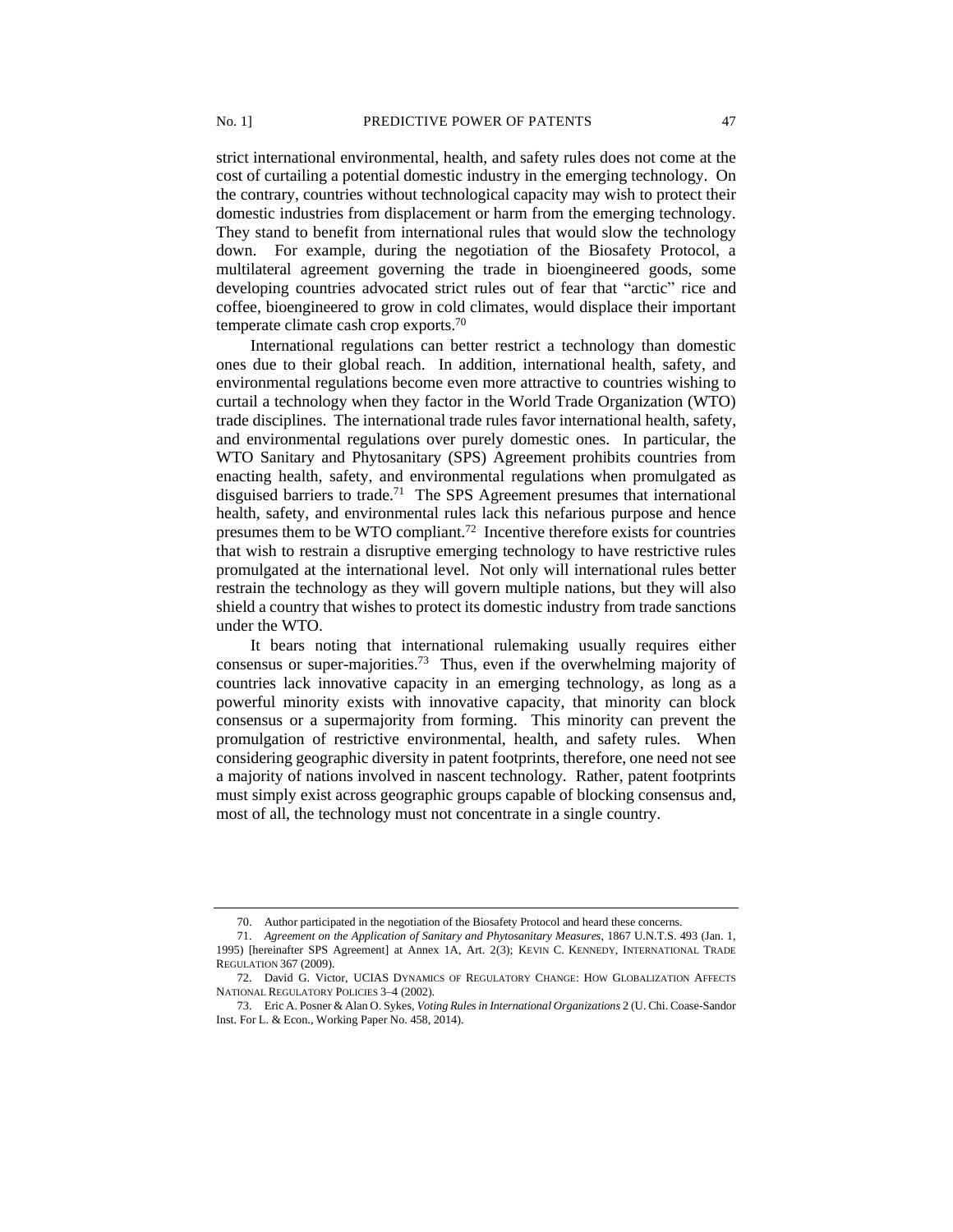#### III. PATENT FOOTPRINTS

We now turn to an exploration of the patent footprints in three major disruptive technologies. This Part will analyze whether multiple nations have innovated in these technologies such that they would hesitate to constrain the technologies with extensive health, safety, and environmental regulation, particularly at an international level. In the alternative, was the disruptive technology characterized by a single country with a runaway or hegemonic presence in the technology that might cause other countries to pursue strict international health, safety, and environmental rules to slow the hegemon's runaway advantage?

#### *A. Approach*

To assess geographic diversity in patent activity we have relied primarily on the country of origin of the named inventor in U.S. patents. The use of the country of origin of the named inventor as a metric for ascribing country "credit" for an invention is not unique. Both the U.S. Patent and Trademark Office (USPTO) and the Organization for Economic Cooperation and Development (OECD) publish datasets on inventors' country of origin to help ascertain who is patenting what.<sup>74</sup> Other scholars have similarly used the country of origin of the named inventor in U.S. patents to determine geographic patent activity.<sup>75</sup> Admittedly, the use of U.S. patents to assess geographic diversity in patent activity suffers from a "home advantage" effect, whereby the U.S. Patent Office would receive proportionately more patent applications from U.S. inventors than from foreign ones. <sup>76</sup> However, given the size of the U.S. market and the importance to foreign inventors of protecting key innovations in the United States,<sup>77</sup> a home-court bias in the USPTO in favor of U.S. inventors would not explain dramatic differences in foreign inventive activity between technologies. Moreover, the presence of significant foreign inventor activity in the United States would anticipate even greater non-U.S. inventor activity in a given technology in patent offices overseas. In other words, if nearly half of U.S. patents in a technology class are issued to foreign inventors, the home advantage effect would suggest an even greater geographic diversity of patent activity in an emerging technology in overseas patent offices.

In addition, we have considered the literature on the patent quality of patents in the three examined technological fields. The quantity of patent activity in a given technological field points to the extent of innovative activity

<sup>74</sup>*. See Data for Researchers*, WIPO, https://www.wipo.int/econ\_stat/en/economics/research/ (last visited Jan. 31, 2021) (providing a hub to all datasets for all WIPO-affiliated intellectual property offices).

<sup>75</sup>*. See* Graff & Zilberman, *supra* note 59 (describing an instance of such a method of identification).

<sup>76</sup>*. See* Paolo Criscuolo, *The 'Home Advantage' Effect and Patent Families: A Comparison of OECD Triadic Patents, the USPTO and EPO*, 66 SCIENTOMETRICS 23, 30 (2006) (describing the "home advantage" effect); EUR. Commission, *Second European Report on S & T Indicators* (1997) (showing European inventors primarily applied for patents in Europe).

<sup>77.</sup> *See* Brian J. Love et al., *An Empirical Look at the "Brokered" Market for Patents*, 83 MO. L. REV. 359, 372 (2018) (stressing the importance and value of U.S. patent rights given the size of U.S. technology markets).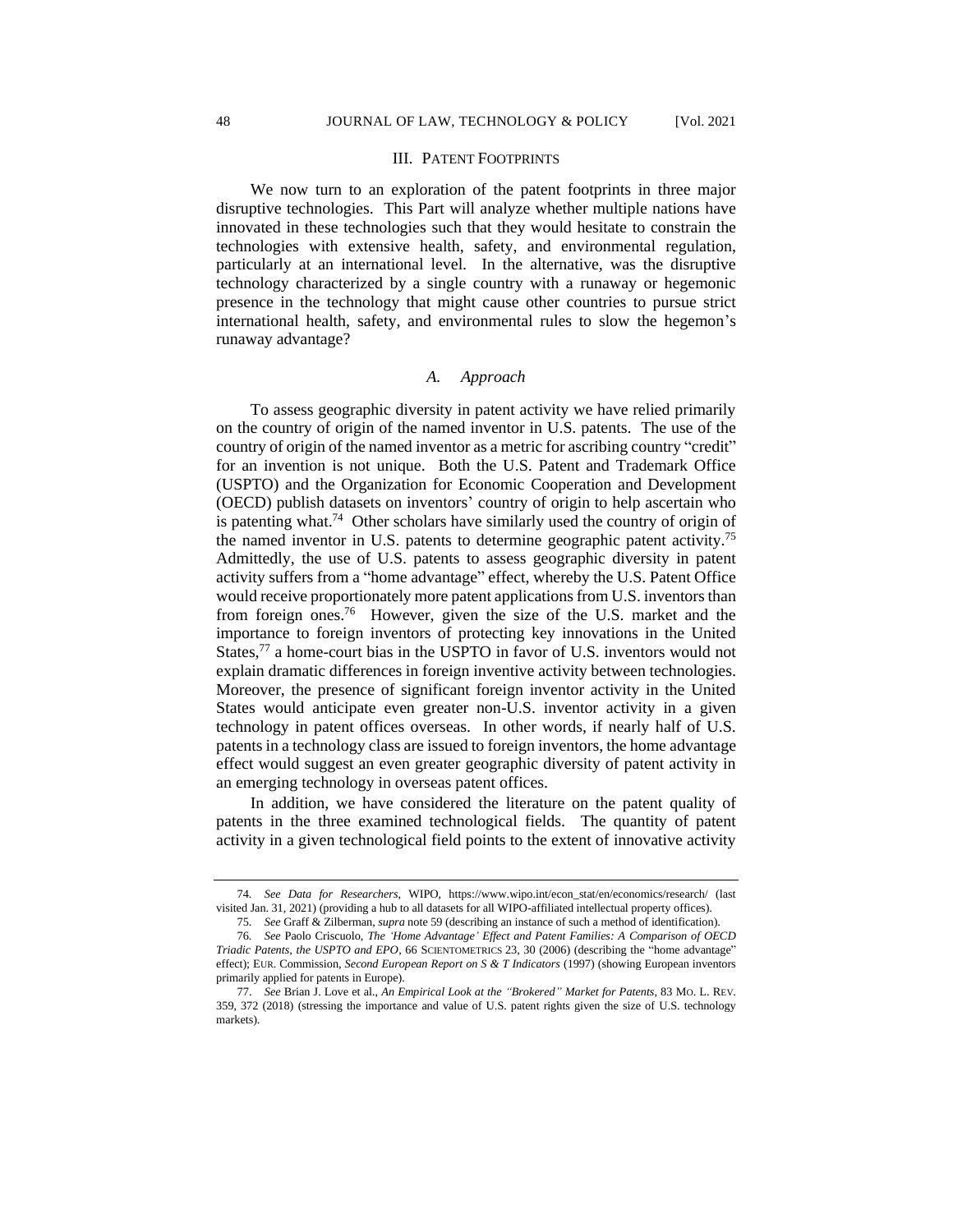in that field, while an analysis of patent quality provides a fuller picture of the value of the innovations patented.

Finally, we have focused our analysis on the foundational periods of each technology but have at times fleshed out that analysis with an exploration of later patent activity.

#### *B. Illustrations*

## *1. Agricultural Biotechnology*

An analysis of patent activity reveals that from the earliest days, U.S. inventors and U.S. firms dominated agricultural biotechnology. Between 1982– 1992, the foundational decade for agricultural biotechnology, U.S. inventors received 79% of U.S. patents in the class most relevant to agricultural biotechnology.<sup>78</sup> Between 1993–2003, they received 75% of such patents.<sup>79</sup> Overall, between 1963–2011, U.S. inventors received three times as many patents in the class most relevant to agricultural biotechnology than their foreign counterparts.<sup>80</sup>



<sup>78.</sup> Safrin, *supra* note 27, at 930. Author culled data from U.S. PAT. OFF., PATENTING BY GEOGRAPHIC REGION BREAKOUT BY TECHNOLOGY CLASS COUNT OF 1963-2011 UTILITY PATENT GRANTS, (129 patents issued to U.S. inventors compared to 34 issued to foreign inventors in technology class 800) [hereinafter USPTO REPORT]; *see also* Gregory D. Graff & David Zilberman, *Explaining Europe's Resistance to Agricultural Biotechnology,* 7 AGRIC. & RESOURCES ECON. UPDATE 1, 3 (2004) (finding that in the foundational decades of agricultural biotechnology, 1982–2002, North American inventors received 3,035 U.S. patents covering "agbiotechnologies and crop genetics," while European inventors received only 774 patents).

<sup>79.</sup> USPTO REPORT, *supra* note 78 (citing 2,821 issued to U.S. inventors compared to 944 issued to foreign inventors).

<sup>80</sup>*. Id.* (citing 7,515 patents issued to U.S. inventors compared to 2,443 patents issued to foreign inventors).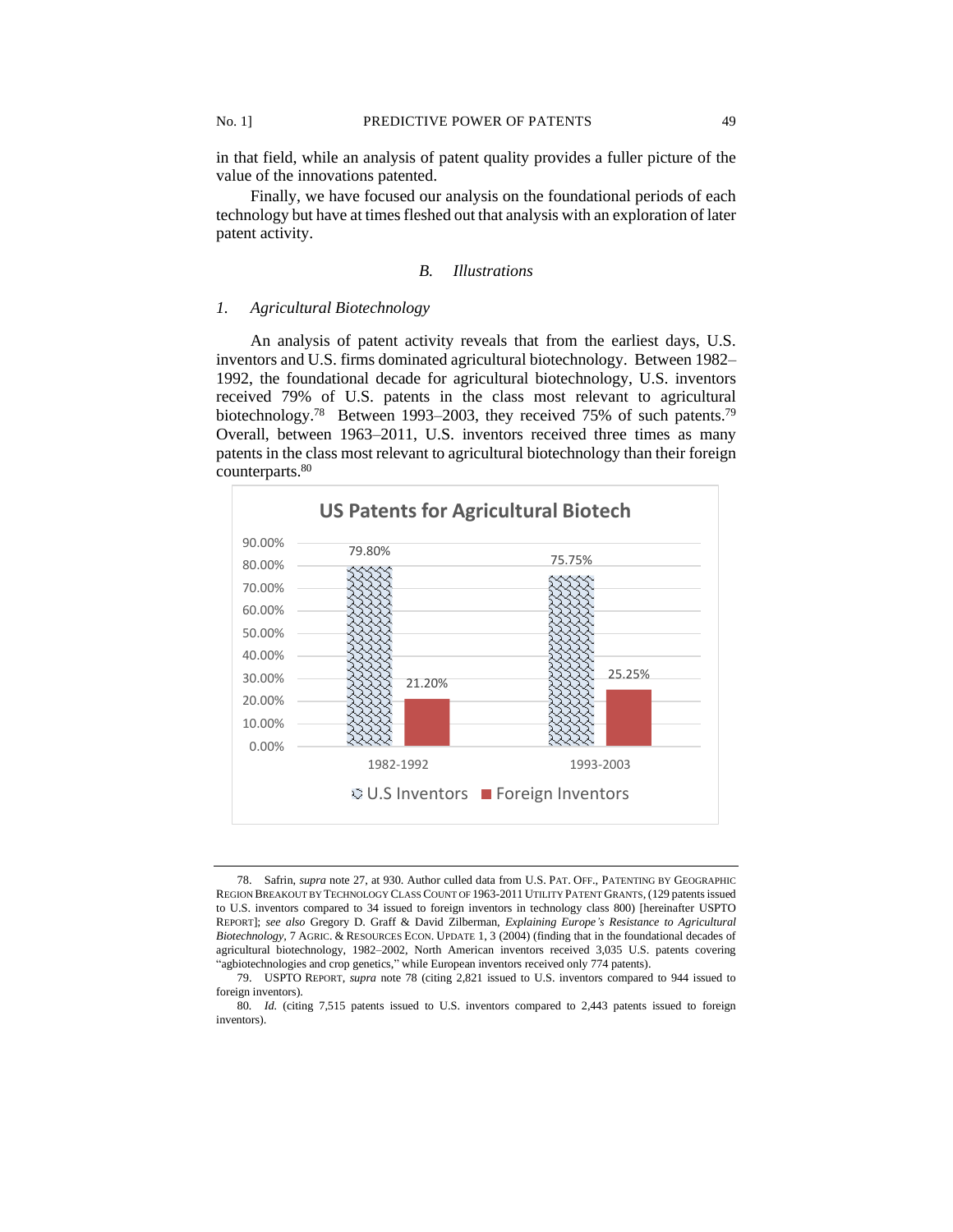By way of a baseline comparison, between 1982–1993 and 1993–2003, 45.3% and 44.1% of all U.S. patents were issued to foreign inventors, respectively.<sup>81</sup> Thus, foreign inventive activity as compared to U.S. inventive activity in the agricultural biotechnology sector fell far below the norm.

Moreover, agricultural biotechnology patents granted to U.S. inventors manifest greater value or quality than those granted to their foreign counterparts.<sup>82</sup> In other words, not only were U.S. inventors receiving seventyfive to eighty percent of patents relevant to agricultural biotechnology, they were also receiving the most important ones. Scholars track the number of citations that a patent receives from other patents as one way to test a patent's value.<sup>83</sup> Since 1980, agbiotech patents granted to U.S. inventors have on the whole received ten times more patent citations than those granted to European inventors.<sup>84</sup> Graff and Zilberman find this difference particularly pronounced during the 1980s and early 1990s, the foundational years of the technology and before there existed much public awareness of, let alone opposition, to it.<sup>85</sup> We cannot, therefore, explain the difference in innovative capacity as primarily due to a flight of agricultural biotechnology research and development from a hostile Europe, though this flight did eventually occur. In sum, the patent footprints in agricultural biotechnology show that the United States held a commanding innovative lead in this sector.

Overall, the patent footprints for agricultural biotechnology reveal that the United States had a hegemonic presence in the technology. No other country came close to its innovative heft.

# *2. Cellphone Technology*

Unlike agbiotech patents, patent ownership and innovation in telecommunications as well as in digital communications, the two patent classes covering cellular communications, displayed global diversity in the foundational years of the technology. In sharp contrast to agricultural biotechnology, where U.S. inventors have received approximately 75% of U.S. patents issued, foreign inventors have received about as many U.S. patents in the fields of digital or pulse communications and telecommunications as their U.S. counterparts. Between 1982–1992, the foundational decade for cellphone communications, U.S. inventors received 51% and foreign inventors received 49% of U.S. patents for digital or pulse communications<sup>86</sup> and 56% and 44% respectively of U.S.

<sup>81.</sup> U.S. PAT. OFF., U.S Patent Statistics Chart CALENDAR YEARS 1963–2019, https://www.uspto.gov/ web/offices/ac/ido/oeip/taf/us\_stat.htm (last visited June 5, 2020).

<sup>82.</sup> Gregory D. Graff et al., *The Political Economy of Agricultural Biotechnology Policies,* 12 AGBIOFORUM 34, 39 (2009).

<sup>83</sup>*. Id.*

<sup>84</sup>*. Id.*

<sup>85</sup>*. Id.* at 39–40.

<sup>86.</sup> Safrin, *supra* note 27, at 930. Author culled data from United States Patent Office, PATENTING BY GEOGRAPHIC REGION BREAKOUT BY TECHNOLOGY CLASS COUNT OF 1963–2011 UTILITY PATENT GRANTS available at https://www.uspto.gov/web/offices/ac/ido/oeip/taf/tecstca/294clstc\_gd.htm (last visited Jan. 13, 2016) (citing that in the digital or pulse communications field, the U.S. patent office granted U.S. inventors 1681 patents and foreign inventors 1593 patents).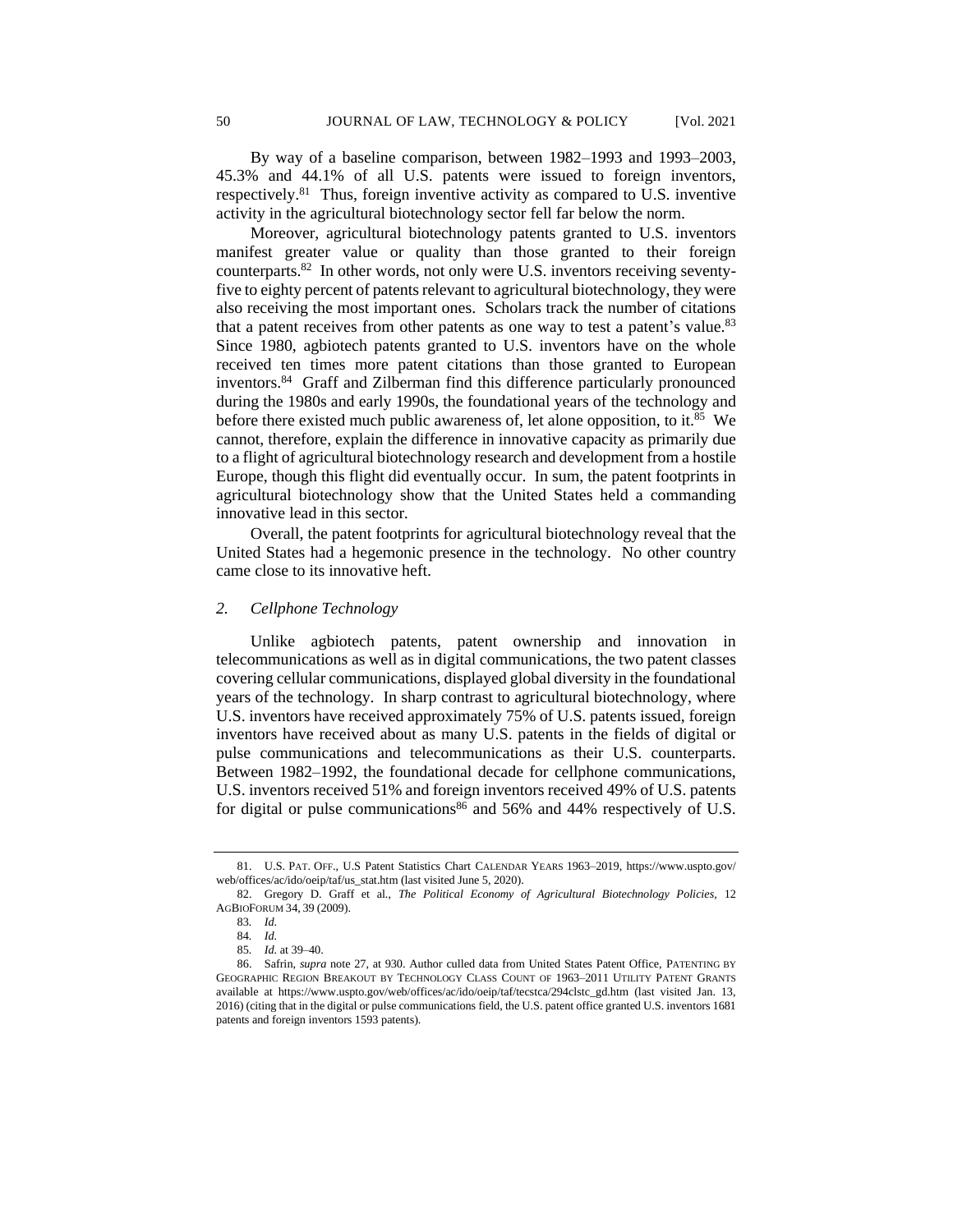telecommunications patents. $87$  In the next decade, 1993–2003, U.S. inventors received 51% and foreign inventors received 49% of U.S. patents in the field of digital or pulse communications, <sup>88</sup> and 52% and 48%, respectively, of U.S. telecommunications patents.<sup>89</sup> Foreign inventors in the fields most relevant to cellphone technology received more patents than the baseline norm in these two decades.

Overall, between 1963 and 2011, foreign inventors received almost as many U.S. patents as did U.S. inventors in the fields key to cellphone communications. The U.S. patent office granted U.S. inventors 24,128 and foreign inventors 22,696 telecommunications patents: 51.5% to 48.5%.<sup>90</sup> U.S. inventors received 18,103 digital communications patents compared to 17,222 received by foreign inventors: 51% to 49%.<sup>91</sup>



<sup>87</sup>*. Id.* (citing 1,314 patents to U.S. inventors and 1,024 patents to foreign inventors).

<sup>88</sup>*. Id.* (citing 6,027 patents to U.S. inventors and 5,748 to foreign inventors).

<sup>89</sup>*. Id.* (citing 6,659 patents to U.S. inventors and 6,177 patents to foreign inventors).

<sup>90</sup>*. Id.*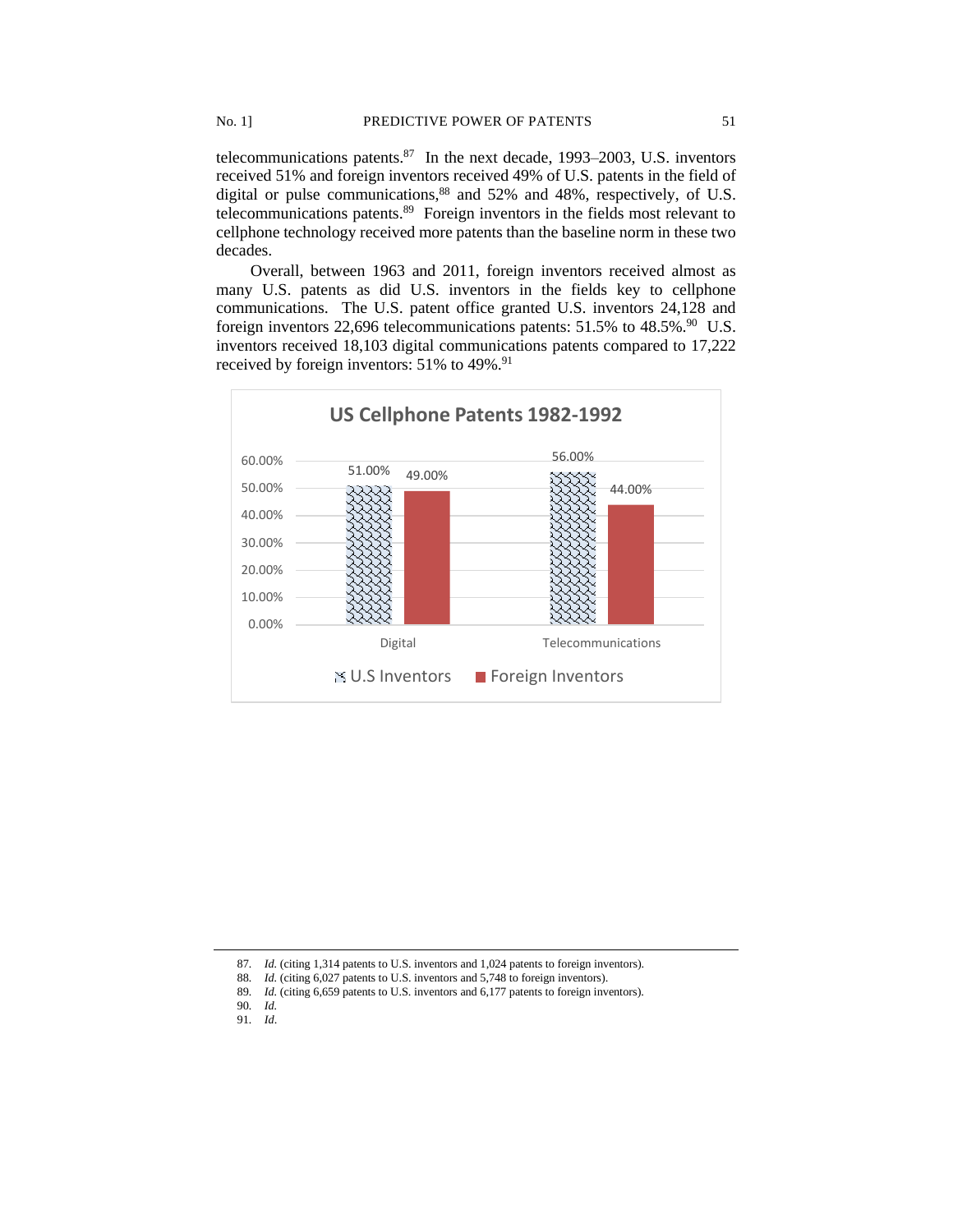

Moreover, in contrast to agbiotech patents, patents owned by foreign corporations relevant to cellphone technology have manifested comparable value or quality as those owned by U.S. corporations. For example, a 2004 survey examined the ownership of the 7,796 patents important for third generation cellphone technology.<sup>92</sup> Of the 265 patents determined by the survey authors to be most essential, Finnish Nokia owned 55 (21%), Swedish Ericsson owned 34 (13%), and U.S. Qualcomm and Motorola together owned 109 (41%), with others owning the rest.<sup>93</sup> Forty-one different companies owned patents key to third generation technology.<sup>94</sup>

In sum, an analysis of the geographic diversity in patent activity reveals a dramatic difference in the patent activity of U.S. versus foreign inventors in the agricultural biotechnology sphere as compared to fairly comparable patent activity between U.S. and foreign inventors in the technological sectors implicating cellular phone technology in the foundational decades of each technology.

## *3. Nanotechnology*

Turning to nanotechnology, we find that its patent footprint more closely resembles that of the cellular telephone than that of agricultural biotechnology. Our empirical analysis of patent activity in the nanotechnology sector reveals the lack of a single nation exercising hegemonic innovative dominance. Rather, early patent activity indicates that, as with the cellphone and in contrast to

<sup>92.</sup> David J. Goodman & Robert A. Myers, *3G Cellular Standards and Patents,* IEEE WIRELESSCOM 2005, at 4 (June 13, 2005).

<sup>93</sup>*. Id.* at 4.

<sup>94</sup>*. Id.*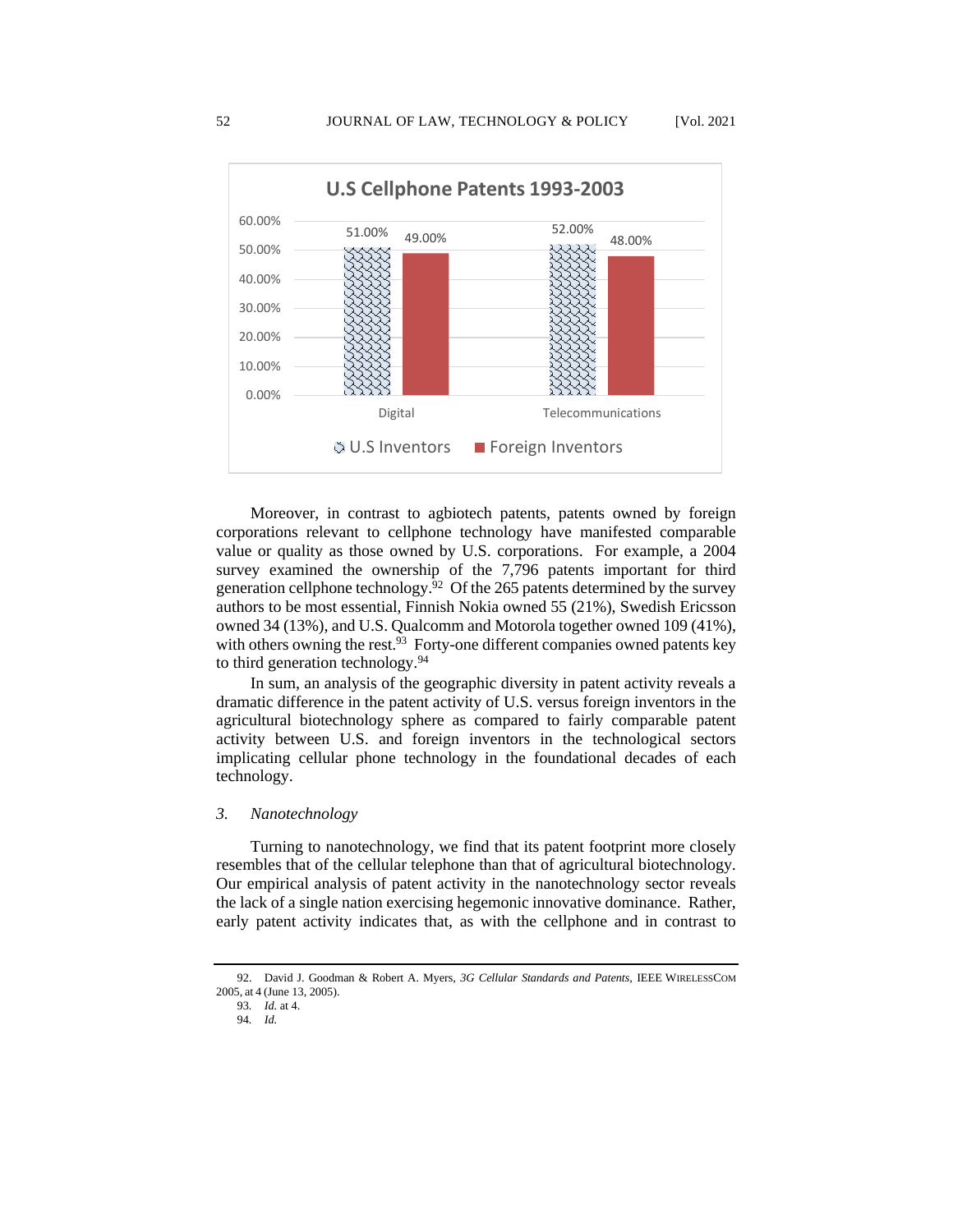agricultural biotechnology, numerous nations actively and extensively engage in innovation in the nanotechnology field. Unfortunately, the USPTO has not compiled yearly datasets on the country of inventors' origin for nanotechnology.<sup>95</sup> OECD, however, does maintain statistics for nanotechnology that indicates the number of U.S.-issued patents by inventor country of origin.<sup>96</sup>

Between 1982 and 1992, the nascent years of the nanotechnology sector, USPTO issued 36.5% of patents to U.S. inventors and 62.5% to foreign inventors.<sup>97</sup> Between 1993 and 2003, USPTO issued 51% of patents to U.S. inventor and 49% to foreign inventors.<sup>98</sup> Between 2004 and 2014, the USPTO issued 48.5% of patents to U.S. inventors and 51.5% to foreign inventors.<sup>99</sup> Like the cellphone, and in contrast to agricultural biotechnology, foreign inventive activity in the nanotechnology sector exceeded the baseline norm during these decades.



Statistics of patent activity under the Patent Cooperation Treaty (PCT) similarly reveal a lack of a technological hegemon in the nanotechnology

<sup>95.</sup> Jordan Paradise, 10 N.W. J. OF TECH. & INTELL. PROP. 169, 190 (2012). USPTO technology class for nanotech is 977. The USPTO established this class in 2004 and did not retroactively classify already issued nanotech patents into the 977 technology class, except on an ad-hoc basis.

<sup>96.</sup> *Science, Technology, and Patents*, OECD. STAT, https://stats.oecd.org/Index.aspx?DataSetCode+ PATS IPC (last visited June 3, 2020). OECD's method of counting inventors' country of origin differs from the USPTO's way of counting inventors' country of origin. The USPTO uses the country of origin of the first named inventor as the country of origin for the patent. This makes sense because the first named inventor is the lead inventor. OECD uses a fractional count approach when there are multiple inventors from different countries. For example, if an invention is made by one inventor from the United States, one from France and two from Germany, OECD counts the invention as having been made 50% from Germany, 25% from France and 25% from the United States. The different methods of ascribing country of origin should not have a material effect on the overall analysis because they are applied across the board in a large dataset and therefore should even out. We have no reason to believe that the inventor from United States would consistently be the first inventor.

<sup>97.</sup> *Id*.

<sup>98</sup>*. Id.*

<sup>99</sup>*. Id.*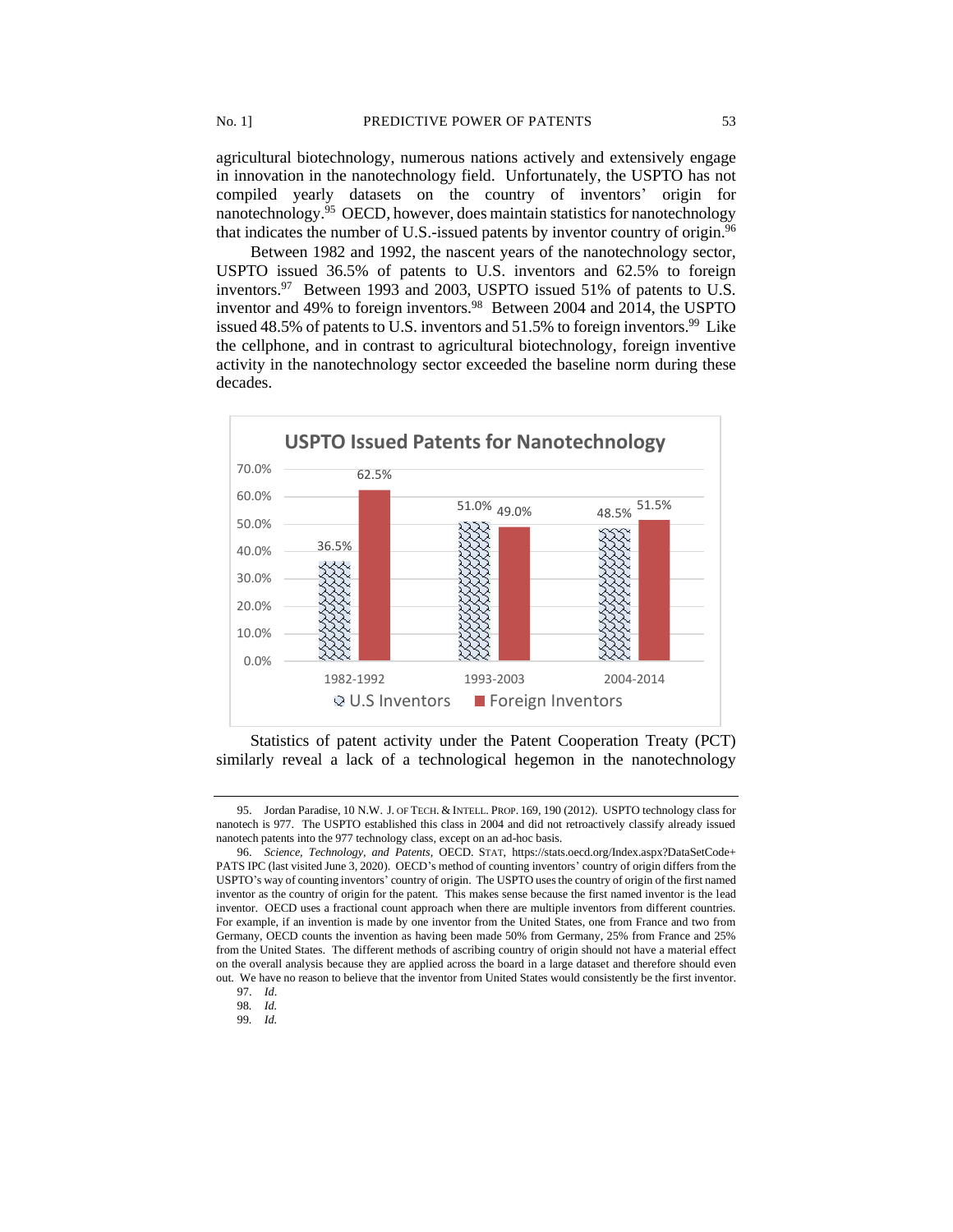sector.<sup>100</sup> Between 1999 and 2009, 43% of patent applications filed under the PCT in the nanotechnology sector were by U.S. inventors and 57% of such patent applications were by foreign inventors.<sup>101</sup> Moreover, we see foreign inventive activity relative to U.S. inventive activity increasing over time. For example, between 1999 and 2001, 52% of PCT patent applications in the nanotechnology field were by U.S. resident inventors.<sup>102</sup> Between 2010 and 2012, that number dropped to 35%.<sup>103</sup>

In terms of the quality of nanotechnology patents, an analysis by Chen, Roco, Li, and Lin found that although the United States has more patent publications in the nanotechnology sector than any other country, patents from a number of other countries have comparable and at times even higher average impact on the nanotechnology field.<sup>104</sup> Chen et al. found that nanotechnology patents issued by the USPTO cited Swiss and Japanese nanotechnology patents almost as often as they cited other U.S. issued nanotechnology patents.<sup>105</sup> U.S. patents were cited an average of 2.49 times while Swiss and Japanese patents clocked in at 2.44 and 2.2 times, respectively.<sup>106</sup> At the European Patent Office, patents issued outside the United States enjoyed higher or equal citation counts to U.S. patents. Japanese patents were cited an average of .19 times, Belgium patents .15 times and South Korea and Switzerland both .10 times compared to the .10 citation rate of U.S. patents.<sup>107</sup>

In addition, some scholars have noted that nanotechnology patents tend to have numerous inventors from more than one institution and from more than one country and reveal extensive multinational collaborations on inventions.<sup>108</sup> An analysis of pending nanotechnology patents by Sylvester and Bowman, for example, found collaborations on inventions between U.S. inventors and inventors from India, Great Britain, the Netherlands, Poland, Belgium, and Japan.<sup>109</sup>

# *C. Conclusion*

From a political economy perspective, the patent footprints in the agricultural biotechnology sphere revealed the existence of multiple major U.S. patent-obtaining organizations, which stood poised to influence U.S. regulators,

<sup>100.</sup> *Id.* (reporting on yearly PCT patent applications in the nanotechnology sector by inventor's country of residence from 1999–2012).

<sup>101</sup>*. Id.* (reporting 18,287 patent applications were filed in the nanotechnology sector. Of these, 7,805 patent applications listed a U.S. resident inventor.)

<sup>102</sup>*. Id.* (reporting 3,079 nanotechnology patents filed worldwide, of which 1,591 included a U.S. resident inventor).

<sup>103</sup>*. Id.* (reporting 5,818 patent applications filed worldwide, of which 2,008 included a U.S. resident inventor).

<sup>104.</sup> Hsinchun Chen et. al., *Trends in Nanotechnology Patents*, 3 NATURE NANOTECHNOLOGY 123, 124 (2008).

<sup>105.</sup> *Id.*

<sup>106</sup>*. Id.* 107*. Id.*

<sup>108.</sup> Douglas J. Sylvester & Diana M. Bowman, *Navigating the Patent Landscape for Nanotechnology: English Garden or Tangled Grounds?,* BIOMEDICALTECHNOLOGY METHODS AND PROTOCOLS, at 9–10. (Sarah J. Hurst, ed., 2011).

<sup>109</sup>*. Id.* at 10.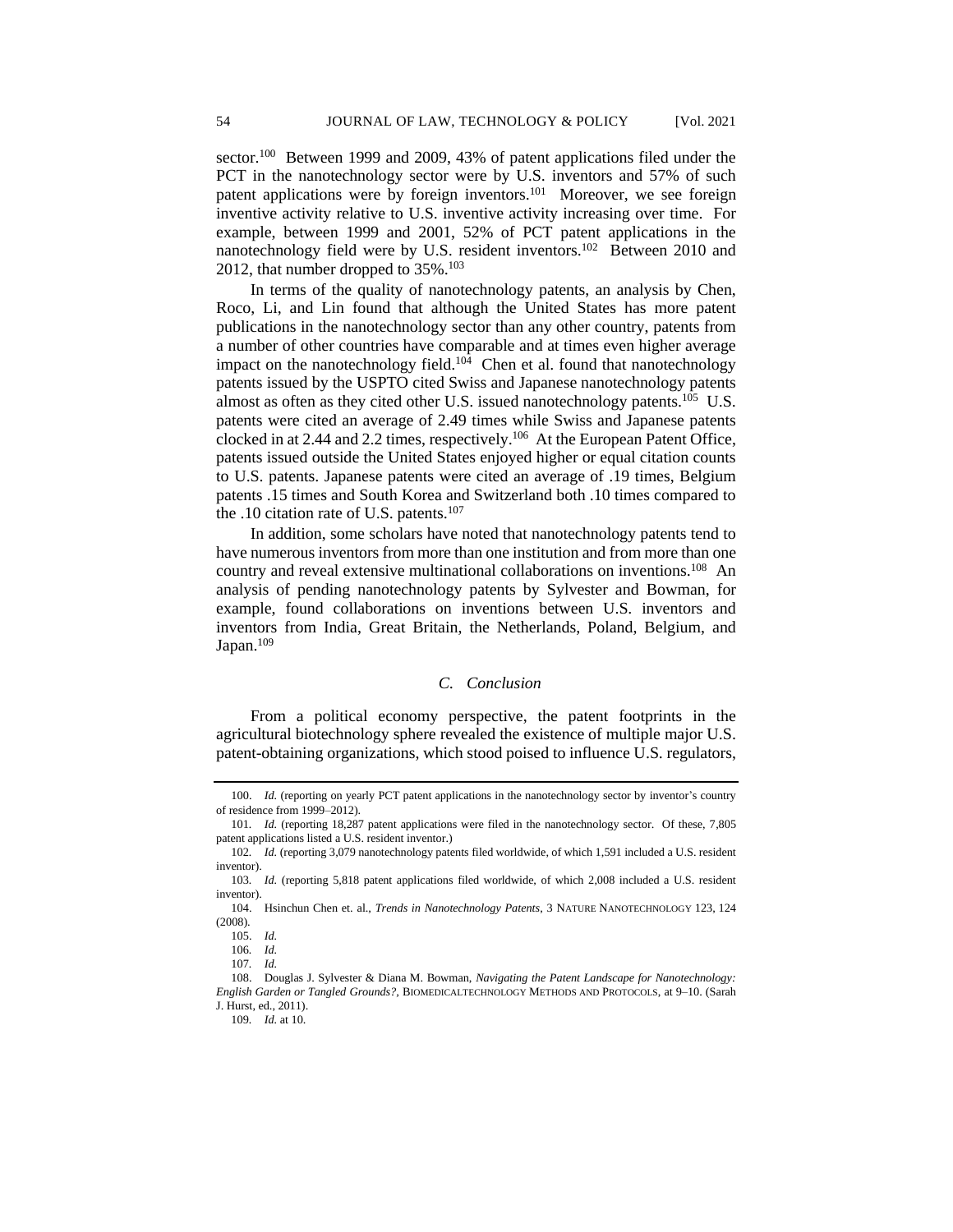and a relative dearth of foreign patent-obtaining organizations ready to exercise similar influence with regulators overseas. According to the USPTO, based on a period spanning 1969–2013, ten of the top fifteen patent obtaining organizations in the technological class most pertinent to agricultural biotechnology came from the United States.<sup>110</sup> These included powerful corporations like Monsanto and Pioneer Hi-Bred.<sup>111</sup> Only two European and two Swiss companies made the list: German BASF Plant Science, Belgium CropDesign and Swiss Syngenta and Mertec Ag.<sup>112</sup> Combined, the European companies had only 146 patents and the Swiss ones 504, compared to the whopping 6,376 patents issued to U.S. corporations on the list.<sup>113</sup>

In contrast, patent footprints in the cellular telecommunications field demonstrate geographic diversity. Multiple major overseas patent-obtaining organizations existed that could influence overseas regulators. USPTO statistics show that between 1969–2013, only three of the top fifteen organizations obtaining U.S. patents in telecommunications came from the United States (Motorola, Qualcomm, and Broadcom).<sup>114</sup> The remainder hailed from Japan, South Korea, Finland, France, Sweden, and Canada.<sup>115</sup> While not in the top fifteen, Germany's Siemens was a major telecommunications patent-obtaining entity as well.<sup>116</sup> Moreover, patent ownership spreads among these countries rather than concentrating in a single country or company. Of the top fifteen patent-obtaining organizations, taken together, U.S. companies on this list received 6,107 patents, European companies received 6,126 patents, Japanese companies received 5,234 patents, South Korean companies received 3,392 patents, and the top Canadian company received 1,137 patents.<sup>117</sup>

In the case of nanotechnology, a study by Li, Lin, Chen, and Roco of USPTO published nanotechnology patents between 1976–2004 reveal a patent distribution among top assignee entities that lies somewhere between agricultural biotechnology and cellphone technology.<sup>118</sup> Of the top twenty nanotechnology patent obtaining entities, twelve came from the United States.<sup>119</sup> This includes the number one and number two patent obtaining entities: IBM and the Regents of the University of California.<sup>120</sup> However, unlike agricultural biotechnology where U.S. entities held all of the top spots, in nanotechnology,

<sup>110.</sup> *Extended Year Set – Patenting in Technology Classes, Breakout by Organization 1969–2013 Utility Patent Grants with Patent Counts Based on Primary Patent Classification, Technology Class 800*, U.S. PAT. & TRADEMARK OFF., http://www.uspto.gov/web/offices/ac/ido/oeip/taf/tecasg/800\_tor.htm (last visited Feb. 21, 2021) [hereinafter *Utility Patent Grants*].

<sup>111</sup>*. Id.*

<sup>112</sup>*. Id.*

<sup>113</sup>*. Id.*

<sup>114</sup>*. Extended Year Set – Patenting in Technology Classes, Breakout by Organization*, U.S. PAT. & TRADEMARK OFF. (last modified Mar. 26, 2014, 9:17 AM), http://www.uspto.gov/web/offices/ac/ido/oeip/taf/ tecasga/455\_torg.htm.

<sup>115</sup>*. Id.*

<sup>116</sup>*. See id.* (showing Siemens Aktiengesellschaft receiving 479 Telecom patents between 1969 and 2015).

<sup>117</sup>*. See id.* (including patents obtained by Nokia Mobile Phones LTD and Nokia Telecommunications OYJ with patents obtained by Nokia Corporation.)

<sup>118.</sup> Xin Li et al., *Worldwide Nanotechnology Development: A Comparative Study of USPTO, EPO, and JPO Patents (1976–2004)*, 9 J. NANOPARTICLE RSCH. 977 (July 27, 2007).

<sup>119</sup>*. Id.* at 988.

<sup>120</sup>*. Id.*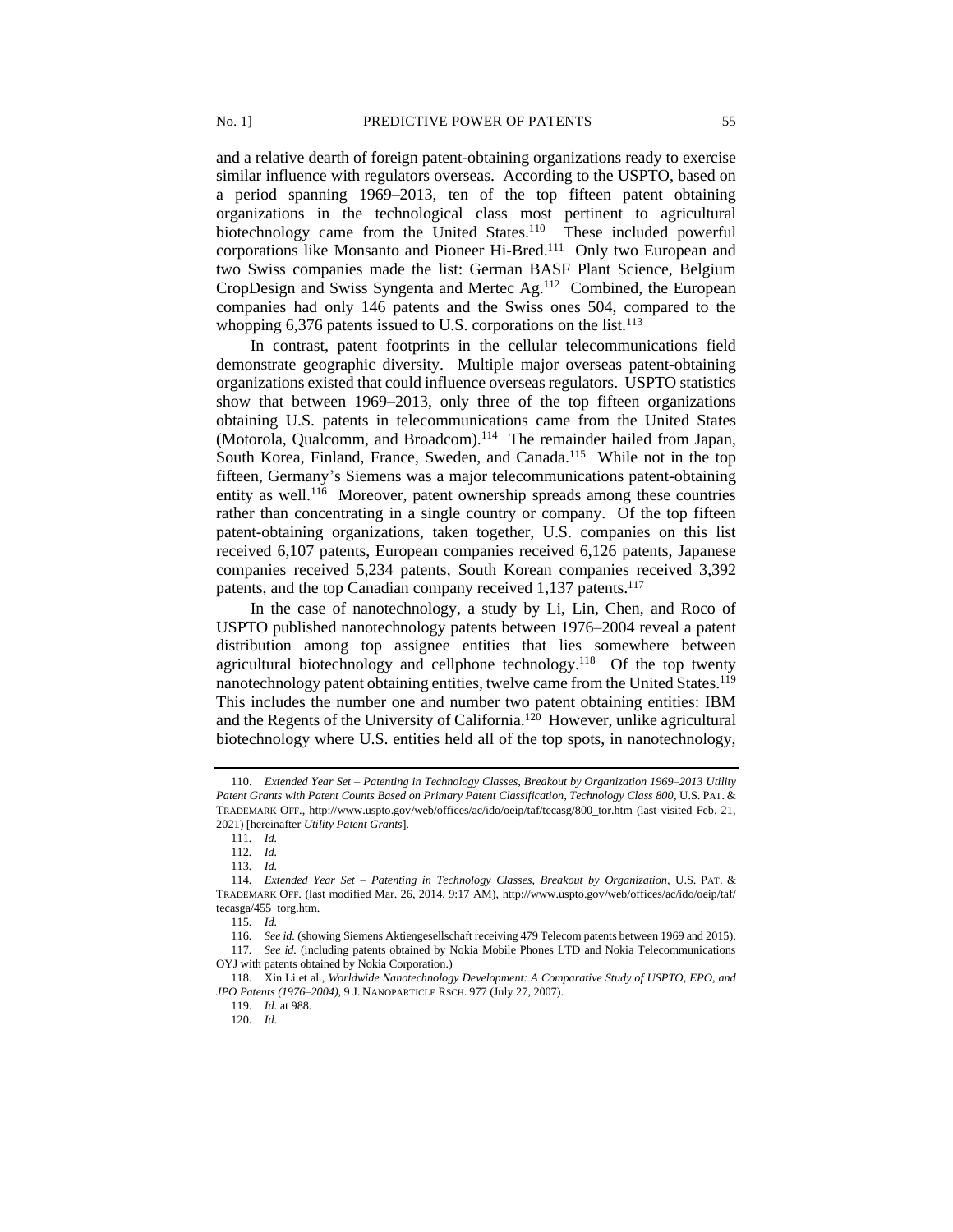Japanese and French organizations held six of the top eight spots.<sup>121</sup> Overall, the nanotechnology sector manifests less geographic diversity in patent activity than occurred with cellphone technology but considerably more diversity than occurred with agricultural biotechnology. Moreover, as was true with cellphone technology and in contrast to agricultural biotechnology, the productivity of the top U.S. nanotechnology patent-obtaining entity (IBM) declined in the later years.<sup>122</sup> Furthermore, patents largely spread among the remaining institutions rather than concentrating in a couple of runaway corporations like Monsanto or Pioneer HiBred.<sup>123</sup> Japanese Matsushita, Toshiba, and Hitachi and French L'Oreal obtain a comparable number of patents to U.S. Xerox, Texas Instruments, GE, and Hewlett-Packard.<sup>124</sup> Overall, unlike agricultural biotechnology and similar to cellular telephone technology, multiple powerful overseas patent-obtaining organizations, like L'Oreal, Toshiba, Hitachi, Matsushita Electric Industrial Co., and Allied Signal, existed and exist in the nanotechnology sphere that could and can influence regulators in foreign countries.

Finally, the patent footprints of agricultural biotechnology indicate that the United States stood as a technological hegemon in that technology. In contrast, the patent footprints of cellphone technology and nanotechnology reveal the lack of a technological hegemon. Multiple countries were and are innovating in these emerging fields. Therefore, from a geopolitical perspective, they lacked compelling motivation to fear and restrain a hegemon with a runaway advantage in the nascent technologies.

## IV. APPLICATION OF THE PREDICTIVE POWER OF PATENTS THEORY

#### *A. Background on the Risks of the Three Technologies*

Before exploring the national and in turn international regulatory response to the three technologies, a brief primer on the health, safety, and environmental risks posed by each technology is in order. The potential risks of these technologies have been analyzed at length elsewhere, and the discussion below summarizes the core concerns.

#### *1. Agricultural Biotechnology*

Turning first to agricultural biotechnology, consumption of bioengineered food presents two main risks to human health. First, bioengineered food might unwittingly trigger an allergic reaction.<sup>125</sup> For example, oranges bioengineered with a gene from a flounder to resist frost could hypothetically trigger an allergic

<sup>121</sup>*. Id.*

<sup>122</sup>*. Id.* at 986.

<sup>123</sup>*. Id. Cf. Utility Patent Grants*, *supra* note 110 (displaying large disparity between the top two organizations and everyone else).

<sup>124.</sup> Li, *supra* note 118, at 988.

<sup>125.</sup> PETER PRINGLE, FOOD, INC.: MENDEL TO MONSANTO—THE PROMISES AND PERILS OF THE BIOTECH HARVEST 60 (2003).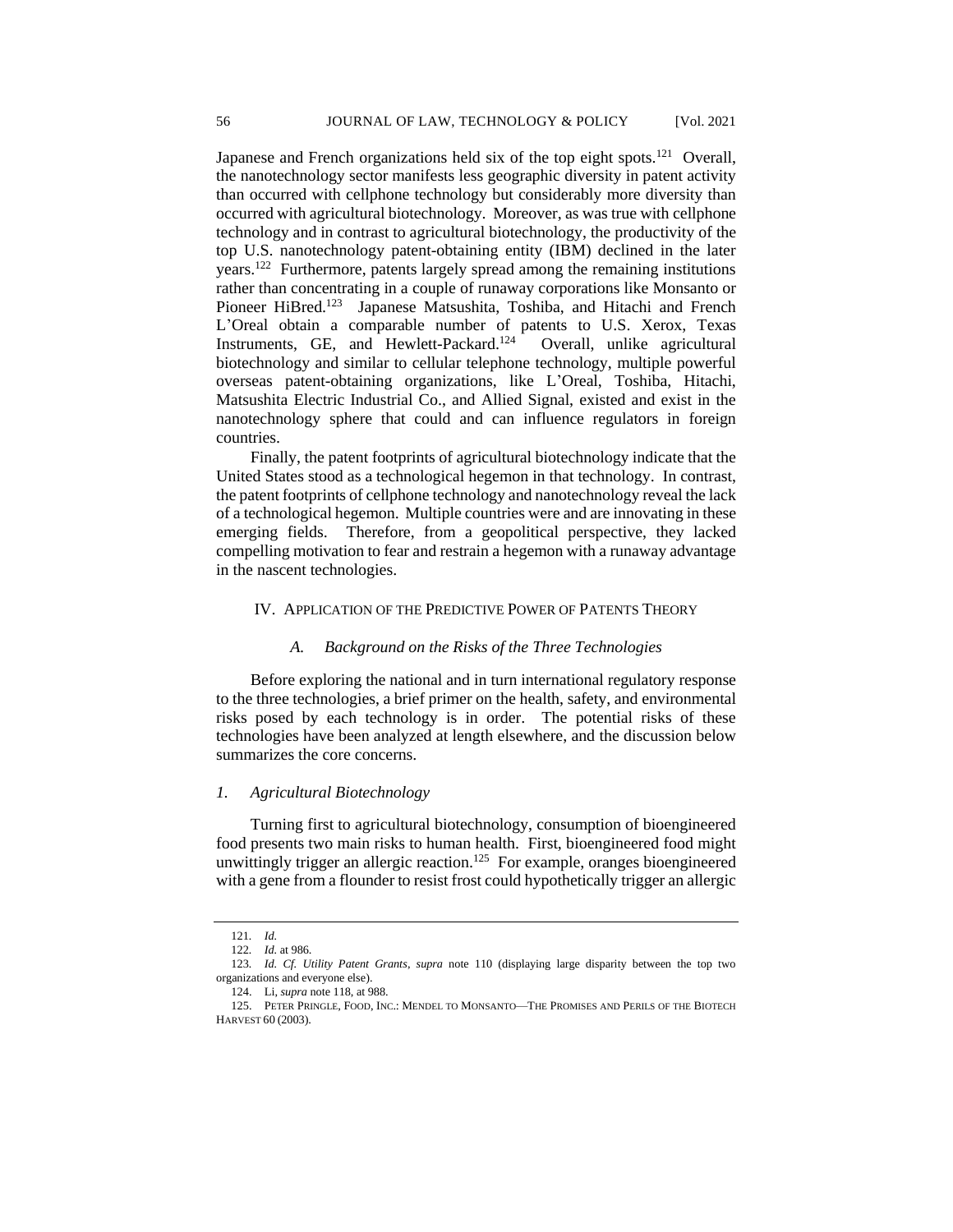reaction in people allergic to fish when eating the bioengineered orange. To date, these allergenicity concerns have not born out in practice.<sup>126</sup> Scientists can and do test food to ensure that they have not transferred allergens from one food to another, and people do not appear to be having allergic reactions to transferred genes.<sup>127</sup> Second, crops bioengineered to resist pests could unintentionally prove to be toxic.<sup>128</sup> Most importantly, genes from the common soil bacterium *Bacillus thruingiensis* (*Bt*), routinely used by organic gardeners as a spray on insecticide, have been widely transferred to potatoes, corn, and cotton to enable them to resist pests.<sup>129</sup> Numerous governments have conducted acute toxicity tests on *Bt* crops and found them non-toxic to humans.<sup>130</sup> For example, after six years of review the government of the Philippines found *Bt* corn unharmful to humans because the *Bt* protein only affects organisms with specific receptor sites in their alkaline guts, which humans lack.<sup>131</sup>

The European Union spent \$425 million over twenty-five years studying the safety of genetically-modified crops.<sup>132</sup> An extensive report issued in 2010 by the European Commission Directorate General for Research and Innovation concluded that, based on the efforts of more than 130 research projects involving more than 500 independent research groups, genetically modified foods are not more risky than conventional plant breeding technologies.<sup>133</sup> A 2009 report commissioned by the European Union similarly concluded that geneticallymodified foods pose no greater danger to human or animal health than their conventional counterparts.<sup>134</sup>

A potential indirect health risk of agricultural biotechnology has emerged, caused not by human consumption of or direct exposure to genetically-modified crops, but from extended human exposure to the world's most popular weedkiller, glyphosate-based herbicide Roundup.<sup>135</sup> Roundup is a conventional

<sup>126.</sup> U.S. FOOD & DRUG ADMIN., GMOS & YOUR HEALTH (2020), https://www.fda.gov/media/ 135280/download

<sup>127.</sup> *Id.*

<sup>128.</sup> PRINGLE, *supra* note 125, at 60.

<sup>129.</sup> DANIEL LEE KLEINMAN, SCIENCE AND TECHNOLOGY IN SOCIETY: FROM BIOTECHNOLOGY TO THE INTERNET 16 (2005).

<sup>130</sup>*. See, e.g.,* ENV'T PROT. AGENCY, BIOPESTICIDES REGISTRATION ACTION DOCUMENT: BACILLUS THURINGIENSIS (BT) PLANT-INCORPORATED PROTECTANTS (2001), https://www.epa.gov/pesticides/chem\_ search/reg\_actions/pip/bt\_brad2/1-overview.pdf ("Tests [of *Bt* corn] have shown no toxicity to mammals . . . and anticipated exposure of farm workers to [Cry1AB and Cry1F] proteins is negligible.").

<sup>131.</sup> Marvin Vicedo, *The Safety of BT Corn,* FOODRECAP.NET (July 30, 2010), http://www.foodrecap.net/ safety/safety-bt-corn/.

<sup>132.</sup> Nina V. Fedoroff, Opinion, *Engineering Food for All*, N.Y. TIMES (Aug. 19, 2011), https://www.nytimes.com/2011/08/19/opinion/genetically-engineered-food-for-all.html.

<sup>133</sup>*.* EUROPEAN COMM'N, EUR 24473 EN, A DECADE OF EU-FUNDED GMO RESEARCH (2001–2010) 16 (2010), *available at* https://op.europa.eu/en/publication-detail/-/publication/d1be9ff9-f3fa-4f3c-86a5 beb0882e0e65.

<sup>134.</sup> Fed. OFF. CONSUMER PROT. & FOOD SAFETY, *Long-term Effects of Genetically Modified Crops on Health and on the Environment* (2009), https://ec.europa.eu/food/sites/food/files/plant/docs/gmo\_rep-stud\_ 2006\_report\_lt-effects\_final.pdf; *see also* Fedoroff, *supra* note 132 (noting that the National Academy of Sciences and the British Royal Society have similarly concluded that bioengineered crops are no more dangerous than crops modified by other method).

<sup>135</sup>*. See Why is Prolonged Exposure to Roundup Weed Killer Potentially Dangerous?,* PRW LAW BLOG (Oct. 11, 2019), https://www.prwlaw.com/why-is-prolonged-exposure-to-roundup-weed-killer-potentiallydangerous ("[T]he consequences of prolonged exposure [to Roundup] can be deadly.").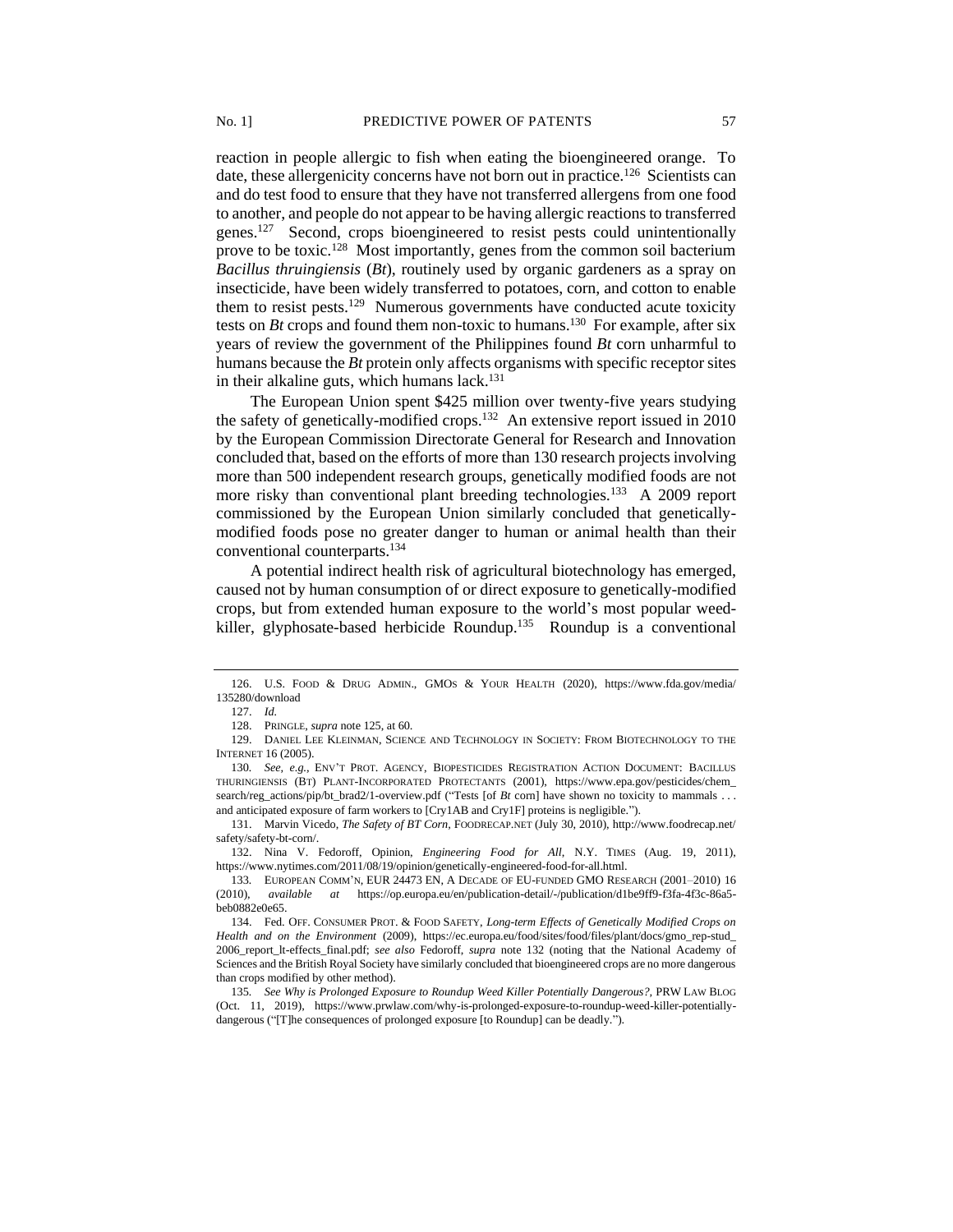herbicide that presents risks to human health as would any poisonous pesticide or herbicide, and undergoes regulatory review of those risks.<sup>136</sup> While not genetically-modified itself, genetic-engineering has enabled Roundup's widespread adoption in agriculture. Crops, such as Roundup Ready Soybean and Roundup Ready Corn, have been genetically engineered to withstand Roundup's toxic effects so that Roundup kills the weeds but leaves the crops unharmed.<sup>137</sup> Farmers spraying Roundup allegedly suffer from higher levels of non-Hodgkin's lymphoma caused by their extensive exposure to it.<sup>138</sup> Disagreement exists as to whether Roundup causes cancer. The U.S. EPA, the European Chemicals Agency and other regulators have found it noncarcinogenic.<sup>139</sup> Meanwhile, the World Health Organization has deemed it a "probable carcinogen."<sup>140</sup> Three U.S. juries have found it to cause cancer.<sup>141</sup> Bayer, which acquired Monsanto in 2018, has agreed to pay \$9.6 billion to settle existing Roundup lawsuits and has proposed paying an additional \$2 billion to cover future lawsuits. 142

In terms of the potential environmental risks of agricultural biotechnology, the biggest is unintended gene flow. Genetically-enhanced crops might crossbreed with weedy relatives and unwittingly create superweeds.<sup>143</sup> They might also crossbreed with other plants such that some wild plants may no longer exist without the modified traits.<sup>144</sup> As for crops genetically-modified to resist pests, their overall effect on the environment might be positive rather than negative because they largely form an alternative to damaging pesticides and herbicides.<sup>145</sup> According to one study, genetically-modified crops reduced global pesticide use by 286,000 tons in one year alone.<sup>146</sup> Unlike spray-on pesticides, which kill a broad spectrum of insects, genetically-modified plants target specific ones.<sup>147</sup> Herbicide-resistant crops like Roundup require less

<sup>136</sup>*. Id.*

<sup>137.</sup> Erik Kobayashi-Solomon, *Here's the Real Reason Why GMOs are Bad, and Why they May Save Humanity,* FORBES (Feb. 15, 2019, 11:38 AM), www.forbes.com/sidtes/erikkobabyashisolomon/2019/02/15; Jennifer Sass, *ATSDR Report Confirms Glyphosate Cancer Risks*, NRDC EXPERT BLOG (Apr. 11, 2019), https://www.nrdc.org/experts/58uropa58s-sass/atsdr-report-confirms-glyphosate-cancer-risks.

<sup>138</sup>*. See* Sass, *supra* note 137 ("[T]he ATSDR Report . . . lays out the vast array of scientific evidence linking . . . products like Roundup as they are sold on the shelf to cancer.").

<sup>139.</sup> Patricia Weiss & Tina Bellon, *Bayer Puts Roundup Future Claims Settlement on Hold*, REUTERS (July 8, 2020, 8:27 AM), https://www.reuters.com/article/legal-us-bayer-litigation/bayer-puts-roundup-future-claimssettlement-on-hold-idUSKBN24921Q.

<sup>140</sup>*. Id.*

<sup>141</sup>*. Id.*

<sup>142</sup>*.* Sara Randazzo, *Bayer Tries Again to Limit Roundup Liability*, WALL ST. J. (Feb. 3, 2021), https://www.wsj.com/articles/bayer-tries-again-to-limit-roundup-liability.

<sup>143.</sup> PRINGLE, *supra* note 125, at 171.

<sup>144</sup>*. Id.* at 174.

<sup>145.</sup> FOOD & AGRIC. ORG. U.N., THE STATE OF FOOD AND AGRICULTURE (2003–04) 76 (2004) (describing decline in pesticide use as a result of bioengineered crops which has in turn protected farm workers and water supplies and engendered the return of beneficial insects and birds to farmers' fields).

<sup>146.</sup> Graham Brookes & Peter Barfoot, *Global Impact of Biotech Crops: Socio-Economic and Environmental Effects in the First Ten Years of Commercial Use*, 9 J. AGROBIOTECHNOLOGY MGMT. & ECON. 139*,* 277 (2008).

<sup>147.</sup> Gregory N. Mandel, *Gaps, Inexperience, Inconsistencies, and Overlaps: Crisis in the Regulation of Genetically Modified Plants and Animals*, 45 WM. & MARY L. REV. 2167, 2184–85 (2004).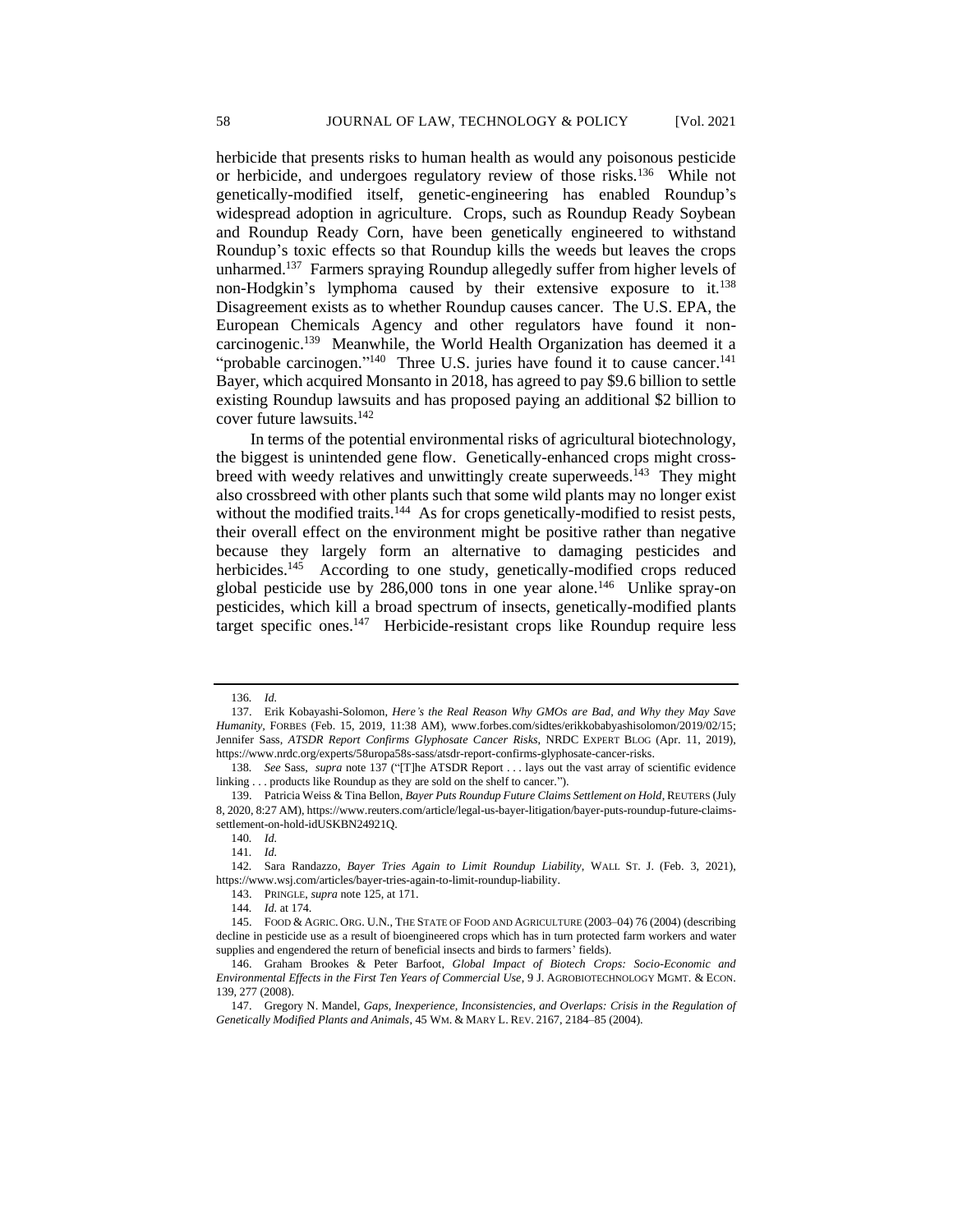tillage, which reduces agriculture's carbon footprint, creates less soil erosion, and decreases water loss.<sup>148</sup>

## *2. The Cellphone*

Extended cellphone use may cause cancer. Cellphones communicate through the transmission of radio signals, a form of non-ionizing electromagnetic radiation.<sup>149</sup> Public health regulators have long known that ionizing radiation, like that emitted by x-ray machines and power lines, can contribute to cancer by breaking the body's molecular bonds and damaging its DNA.<sup>150</sup> The fog of ambiguity centers around whether extended exposure to cellphone's weaker non-ionizing radiation can also have this effect.

Beginning in 1999, research coming out of Sweden indicated a troubling link between brain cancer and cellphone use.<sup>151</sup> Further research deepened this link. In 2011, the Swedish researchers reported a 170% increase in the most common type of brain cancer, astrocytoma glioma, for those who had used cellphones for more than ten years.<sup>152</sup> Those who first used cellphones before the age of twenty had an almost 400% increased risk of glioma.<sup>153</sup> Another group's meta-analysis of the cancer risk of cellphones found an almost doubling of the risk of head tumors, including brain tumors, tumors of the acoustic nerve, and tumors of the salivary gland.<sup>154</sup>

Concern that cellphones might cause brain cancer prompted the World Health Organization International Agency for Research on Cancer (IARC) to

<sup>148.</sup> Brookes & Barfoot, *supra* note 146, at 83; Michele C. Marra et al., *The Net Benefits, Including Convenience, of Roundup Ready Soybeans: Results from a National Survey*, NSF CTR. FOR INTEGRATED PEST MGMT. (Sept. 2004), https://www.researchgate.net/profile/nicholas\_piggott/publication/237717600\_the\_net\_ benefits\_including\_convenience\_of\_roundup\_readyr\_soybeans\_results\_from\_a\_national\_survey/links/5410fc7 60cf2df04e75d6c58.pdf (reporting marked reduction in tillage by farmers who adopted Roundup Ready soybeans and that such farmers use Roundup Ready largely because of its health advantages to the farmers and to the environment over spray-on herbicides).

<sup>149</sup>*. Cell Phones and Cancer Risk Fact Sheet*, NAT'L CANCER INST. (Jan. 9, 2019), https://www.cancer.gov/about-cancer/causes-prevention/risk/radiation/cell-phones-fact-sheet.

<sup>150</sup>*. Id*.

<sup>151.</sup> Lennart Hardell et al., *Use of Cellular Telephones and the Risk for Brain Tumours: A Case Control Study*, 15 INT'L J. ONCOLOGY 113, 113–16 (1999); Lennart Hardell et al., *Case-control study on Cellular and Cordless Telephones and the Risk for Acoustic Neuroma or Meningioma in Patients Diagnosed 2000*–*2003,* 25 NEUROEPEDEMIOLOGY 120, 120–28 (2005); Lennart Hardell et al., *Case-control study of the Association Between the Use of Cellular and Cordless Telephones and Malignant Brain Tumors Diagnosed Between 2000*– *2003*, 100 ENV'TL RES. 232, 232–41 (2006); Lennart Hardell et al., *Further Aspects on Cellular and Cordless Telephones and Brain Tumours*, 22 INT'L J. OF ONCOLOGY 399, 399–407 (2003); Lennart Hardell et al., *Tumour Risk Associated with Use of Cellular Telephones or Cordless Desktop Telephones,* 4 WORLD J. SURGICAL ONCOLOGY 74, 74 (2006).

<sup>152.</sup> Lennart Hardell et al., *Pooled Analysis of Case-Control Studies on Malignant Brain Tumours and the Use of Mobile and Cordless Phones Including Living and Deceased Subjects*, 38 INT'L J. OF ONCOLOGY 1465, 1465–74 (2011).

<sup>153</sup>*. Id.* For a critique of the Swedish Hardell studies, *see* Anders Ahlbom et al., *Epidemiologic Evidence on Mobile Phones and Tumor Risk: A Review*, 20 EPIDEMIOLOGY 639, 639 (2009). A Finnish study showed 100% increase in the risk for glioma among cellphone users. Ansi Auvinen et al., *Brain Tumors and Salivary Gland Cancers Among Cellular Telephone Users*, 13 EPIDEMIOLOGY 356, 357 (2002).

<sup>154.</sup> Angelo G. Levis et al., *Mobile Phones and Head Tumours. The Discrepancies in Cause-Effect Relationships in the Epidemiological Studies – How Do They Arise?*, 10 ENV'T. HEALTH 1, 1 (2011); *see also* Michael Kundi, *The Controversy about a Possible Relationship between Mobile Phone Use and Cancer*, 117 ENV'T. HEALTH PERSP. 316, 316 (2009) (discussing cancer risks associated with cellphone use).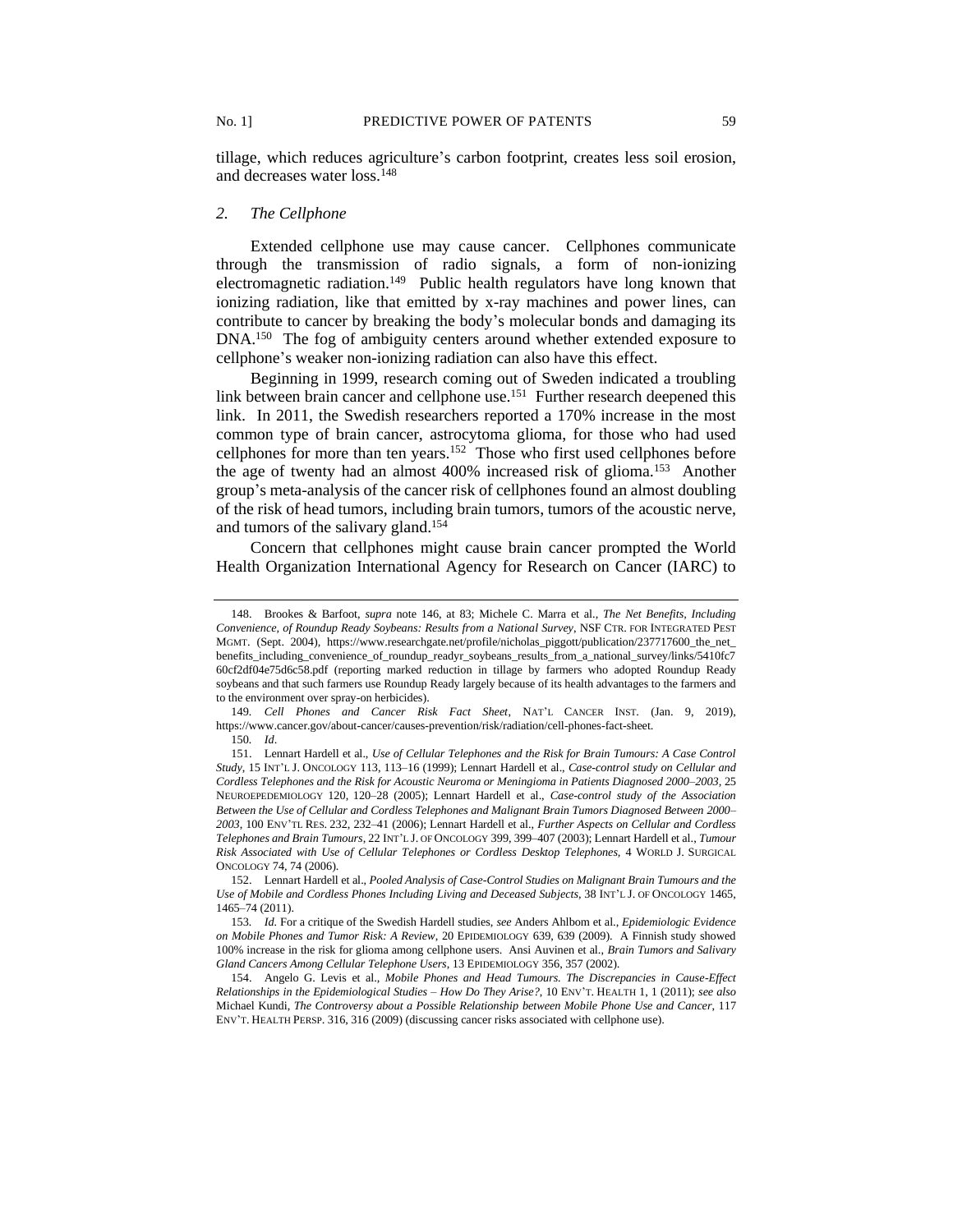launch a major study in 2000 involving thirteen industrialized countries and thousands of participants.<sup>155</sup> It compared the occurrence of two types of brain tumors diagnosed between 2000–2004 in those who used cellphones and those that did not.<sup>156</sup> In May of 2010, it issued its long-awaited report.<sup>157</sup> It found an approximately forty percent increase in the risk for the lethal brain tumor glioma and an approximately fifteen percent increase in risk for the generally non-lethal brain tumor meningioma for those with the highest level of cellphone use.<sup>158</sup> It defined this high-use group as people who used a cellphone for more than ten years, with an average talk time of twenty-seven minutes a day.<sup>159</sup>

A year later, in May of 2011, a Working Group of thirty-one scientists from fourteen countries met at the IARC.<sup>160</sup> The group reviewed hundreds of scientific articles, studies, and individual country reports.<sup>161</sup> It decided to classify cellphone radiation as possibly carcinogenic to humans putting it in the same category as lead, chloroform, and coffee.<sup>162</sup> The Working Group emphasized particular risks for children, noting that children's brains absorb double the radiofrequency energy as those of adults and ten times more energy than adults in the bone marrow of their skulls.<sup>163</sup>

More recently, the U.S. National Toxicology Program (NTP) conducted studies on rats and mice to examine the potential health hazards, including cancer, from exposure to radiofrequency radiation used in 2G and 3G mobile phone technologies.<sup>164</sup> The studies, which spanned ten years and cost \$30 million, are considered the most comprehensive, as of 2020, of the effects of radiofrequency exposure in animals.<sup>165</sup> The NTP released its final conclusions in November 2018.<sup>166</sup> Based on the NTP's four categories of evidence that a substance may cause cancer ("clear," "some," "equivocal," and "no" evidence), the study found in male rats: clear evidence of tumors (malignant schwannomas) in the heart; some evidence of tumors (malignant gliomas) in the brain; and some evidence of tumors (pheochromocytomas) in the adrenal glands.<sup>167</sup> The NTP notes that the results in rats are not directly

<sup>155.</sup> The countries involved were Australia, Canada, Denmark, Finland, France, Germany, Israel, Italy, Japan, New Zealand, Norway, Sweden, and the United Kingdom.

<sup>156.</sup> Release, International Agency for Research on Cancer, WHO, Press Release No. 200: Interphone Study Reports on Mobile Phone Use and Brain Cancer Risk (May 17, 2010), http://www.iarc.fr/en/mediacentre/pr/2010/pdfs/pr200\_E.pdf.

<sup>157</sup>*. Id*.

<sup>158</sup>*. Id.*

<sup>159</sup>*. Id*.

<sup>160.</sup> Press Release, International Agency for Research on Cancer, WHO, Press Release No. 208: IARC Classifies Radiofrequency Electromagnetic Fields as Possibly Carcinogenic to Humans (May 31, 2011), *available at* http://www.iarc.fr/en/media-centre/pr/2011/pdfs/pr208\_E.pdf.

<sup>161</sup>*. Id*.

<sup>162</sup>*. Id*.

<sup>163</sup>*. Id.*

<sup>164.</sup> U.S. Department of Health National Toxicology Program, Cell Phone Radio Frequency Radiation Research Overview (hereinafter NTP Cell Phone Research Overview), *available at* https://ntp.niehs.nih.gov/ whatwestudy/topics/cellphones (last visited Apr. 5, 2021).

<sup>165.</sup> U.S. Department of Health National Toxicology Program, Cell Phone Radio Frequency Radiation Studies (August 2020) (hereinafter NTP Radiation Studies), *available at* https://ntp.niehs.nih.gov (last visited Apr. 5, 2021).

<sup>166.</sup> *Id*.

<sup>167.</sup> *Id.*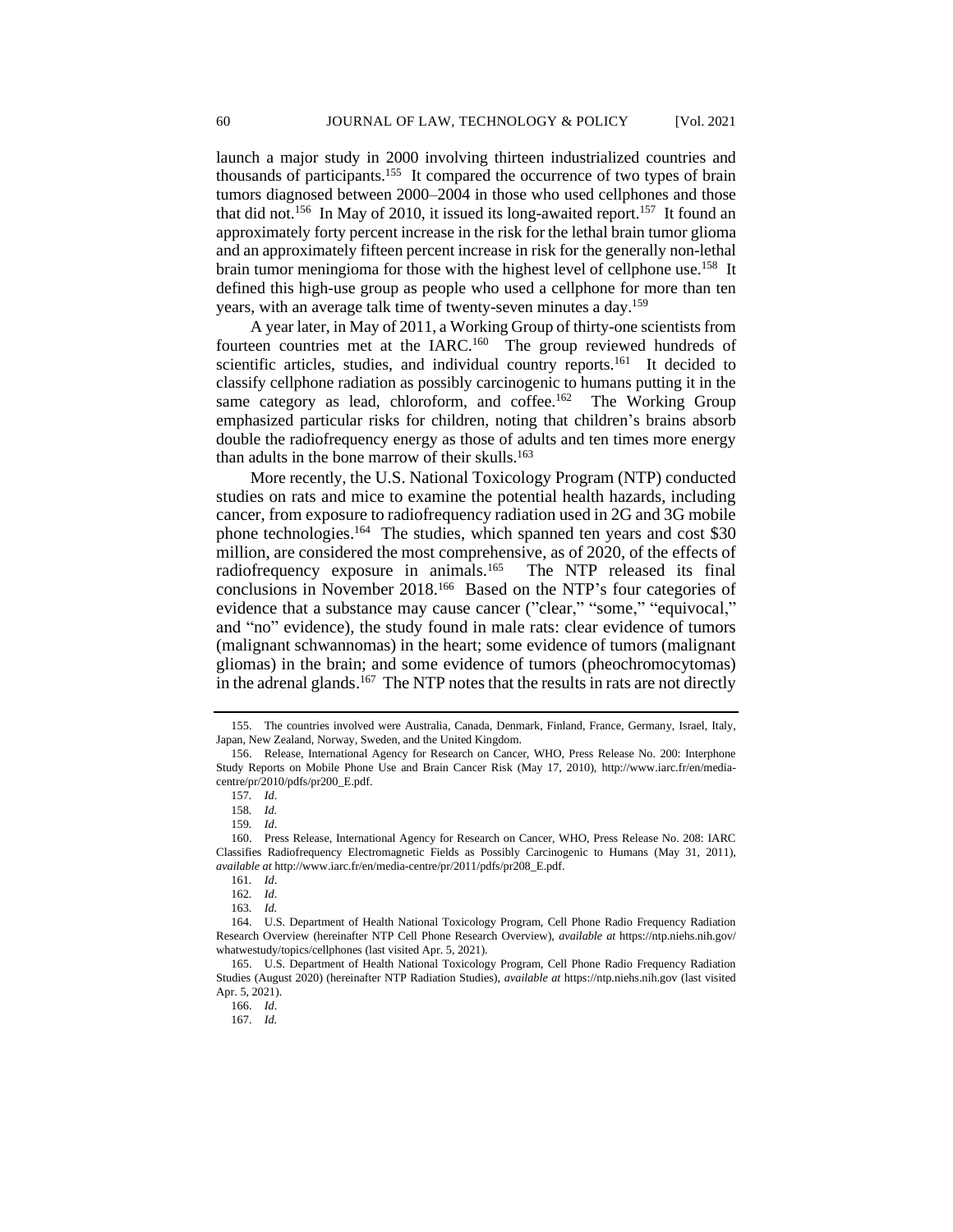applicable to humans as the exposure levels and duration exceeded that to which humans may experience from cellphones.<sup>168</sup> However, it states that the studies challenge "the long-held assumption that radio frequency radiation of cellphones is of no concern as long as the energy level is low and does not significantly heat the tissues*.*" <sup>169</sup> In 2019, the NTP released additional findings that exposure to radiofrequency radiation used in 2G and 3G technologies damaged DNA in both rats and mice.<sup>170</sup>

Cellphones pose potential health risks other than cancer. These include damaging sperm,<sup>171</sup> adversely affecting sleep,<sup>172</sup> compromising cognitive functions,<sup>173</sup> and doubling the risk of tinnitus (ringing of the ear).<sup>174</sup>

While the health risks of the cellphone remain uncertain and the subject of scientific disagreement,<sup>175</sup> its environmental hazards do not. Cellphones contain a toxic cocktail of lead, beryllium, arsenic, mercury, antimony, and cadmium.<sup>176</sup> These materials when released into the environment poison plants, animals, and humans.<sup>177</sup> People in industrialized countries discard their cellphones more often than any other electronic device, purchasing a new cellphone every twentyone to twenty-eight months on average.<sup>178</sup> Discarded cellphones leach. A test

172. Alexander A. Borbély et al., *Pulsed High Frequency Electromagnetic Field Affects Human Sleep and Sleep Electroencephalogram*, 275 NEUROSCIENCE LETTERS 207, 207 (1999); Reto Huber et al., *Electromagnetic Fields, Such as Those From Mobile Phones Alter Regional Cerebral Blood Flow and Sleep and Waking EEG*, 11 J. SLEEP RES. 289, 289 (2002); Reto Huber et al., *Exposure to Pulsed High Frequency Electromagnetic Field During Waking Affects Human Sleep EEG*, 11 NEUROREPORT 3321, 3321 (2000); Reto Huber et al., *Exposure to Pulse-Modulated Radio Frequency Electromagnetic Fields Affects Regional Cerebral Blood Flow*, 21 EUR. J. NEUROSCIENCE 1000, 1000 (2005); Ching-Sui Hung et al., *Mobile Phone 'Talk-Mode' Signal Delays EEG-Determined Sleep Onset*, 421 NEUROSCIENCE LETTERS 82, 82 (2007); *Cellphone Radiation Linked to Insomnia, Confusion, Headaches, Depression*, FOX NEWS (Jan. 20, 2008), http://www.foxnews.com/story/ 0,2933,324140,00.html. *But see* Christian Haarala, *Pulsed and Continuous Wave Mobile Phone Exposure Over Left Versus Right Hemisphere: Effects on Human Cognitive Function*, 28 BIOELECTROMAGNETICS 289, 289 (2007) (failing to find any effect on sleep or other cognitive function from pulsed RF exposure).

173. Roy Luria et al., *Cognitive Effects of Radiation Emitted By Cellular Phones: the Influence of Exposure Side and Time*, 30 BIOELECTROMAGNETICS 198, 198 (2009).

174. Institute of Environmental Health at the Medical University of Vienna (June 2010).

175. *Mobile Phones and Health: Where Do We Stand*?, EUR. PARL., https://www.europarl.europa.eu/ RegData/etudes/BRIE/2019/635598/EPRS\_BRI(2019)635598\_EN.pdf at 3–7 (hereinafter "*Mobile Phones and Health: Where Do We Stand?*") (last visited Mar. 10, 2021).

176. Nicola J. Templeton, *The Dark Side of Recycling and Reusing Electronics: Is Washington's E-Cycle Program Adequate?,* 7 SEATTLE J. SOC.JUST. 763, 766 (2009); Manasvini Krishna & Pratiksha Kulshrestha, *The Toxic Belt: Perspectives on E-Waste Dumping in Developing Nations*, 15 U.C. DAVIS J. INT'L. POL'Y 71, 73 (2008).

177. Templeton, *supra* note 176, at 766–67.

178. Abigail Ng, *Smartphone Users are Waiting Longer Before Upgrading-Here's Why*, CNBC.COM (May 16, 2019), https://www.cnbc.com/2019/05/17/smartphone-users-are-waiting-longer-before-upgrading-hereswhy.html (China-21 months; U.S-24.7 months; France, Germany, England, Italy, Spain-26.2 months).

<sup>168.</sup> *Id*.

<sup>169.</sup> *Id.*

<sup>170.</sup> *Id*.

<sup>171.</sup> Ashok Agarwal et al., *Effects of Radiofrequency Electromagnetic Waves (RF-EMW) from Cellular Phones on Human Ejaculated Semen: An in Vitro Pilot Study*, 92 FERTILITY & STERILITY 1318, 1318 (2009); I. Fejes et al., *Is There a Relationship Between Cellphone Use and Semen Quality?*, 51 ARCHIVES ANDROLOGY 385, 385 (2005); Geoffry N. De Iuliis et al., *Mobile Phone Radiation Induces Reactive Oxygen Species Production and DNA Damage in Human Spermatozoa* In Vitro, 4 PLOS ONE 1, 1 (2009); A. Otitoloju et al., *Preliminary Study on the Induction of Sperm Head Abnormalities in Mice,* Mus musculus*, Exposed to Radiofrequency Radiations from Global System for Mobile Communication Base Stations*, 84 BULL. ENV'T CONTAMINATION & TOXICOLOGY 51, 51 (2009).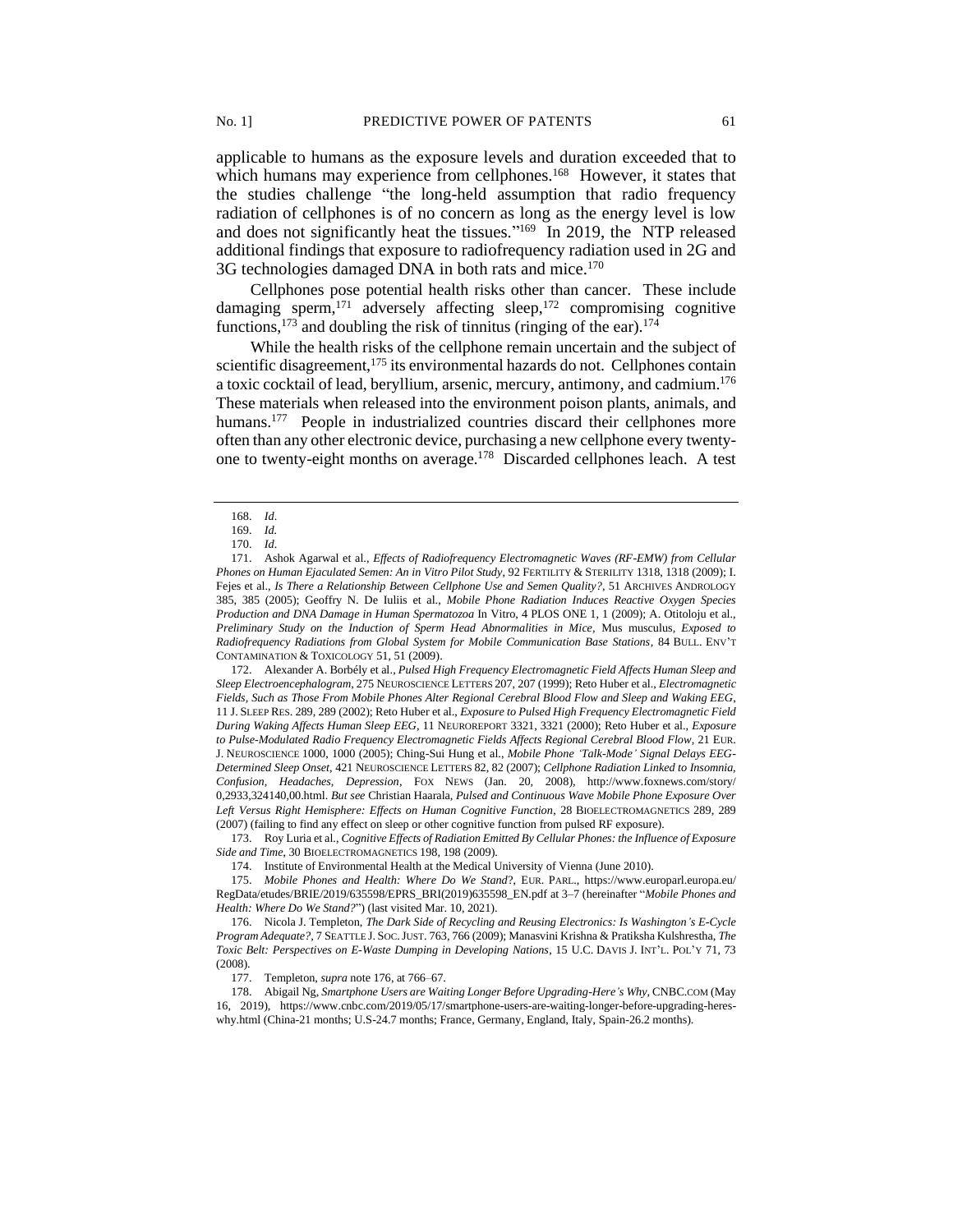conducted by the U.S. Environmental Protection Agency, for example, found that all tested cellphones leached hazardous amounts of lead into landfills at levels on average more than seventeen times the federal threshold for hazardous waste.<sup>179</sup>

Industrialized countries often ship disposed cellphones to third world countries for recycling.<sup>180</sup> The largest portion of these have ended up in Agbogbloshie, Ghana or the Chinese village of Guiyu.<sup>181</sup> This has turned Agbogbloshie and Guiyu into the most polluted places on earth.<sup>182</sup> Guiyu residents have blood levels of lead alone that are dozens of times higher than the maximum safety level set by the U.S. Centers for Disease Control.<sup>183</sup> A 2018 ban by China on the direct importation of e-waste has diverted much of this waste to dumps in Hong Kong.<sup>184</sup> The Democratic Republic of the Congo has undergone environmental havoc wrought by the mining of coltan, a relatively rare material used in cellphones.<sup>185</sup> Huge swaths of riverbeds have been cleared of all vegetation and animal life to mine the material.<sup>186</sup> This has decimated, among other things, the world's gorilla population in the Congo.<sup>187</sup>

#### *3. Nanotechnology*

Working at the nanoscale and building material atom by atom, as if by Lego bricks, allows human beings to fashion matter with greater precision and complexity than previously fathomed.<sup>188</sup> It enables the construction of new super-materials that are one hundred times stronger than steel, lighter than aluminum and able to transmit a tremendous amount of current or heat without melting.<sup>189</sup> Miniscule nanobots may diagnose and even treat diseases with minimal pain to patients.<sup>190</sup>

Nanotechnology's risks stem from its promise: the smallness of nanoparticles and their high surface area-to-mass ratio. Materials that may be

<sup>179.</sup> *The Environmental Costs of Our Cellphones*, TREEHUGGER, http://www.treehugger.com/files/2009/ 09/cell-phones-changing-the-world-for-good-and-bad-and-how-we-can-use-them.php.

<sup>180.</sup> Templeton, *supra* note 176, at 763; *see* Bryan Schnedeker, *E-Waste in the U.S. and Internationally*  (2011) (unpublished student paper) (on file with author) (discussing issues with electronics waste in developing countries); *see also* Krishna & Kulshrestha, *supra* note 176 (discussing issues with electronics waste in developing countries).

<sup>181.</sup> Meghan McElligott, *A Framework for Responsible Solar Panel Waste Management in the United States*, 5 ONE J: OIL & GAS, NAT. RES., & ENERGY J., 491 (Jan. 2020).

<sup>182</sup>*. Id*.

<sup>183.</sup> U.S. GOV'T. ACCOUNTABILITY OFF., GAO-08-1044, *Electronic Waste: EPA Needs to Better Control Harmful US Exports through Stronger Enforcement and More Comprehensive Regulation* 18 (2008).

<sup>184.</sup> McElligott, *supra* note 181.

<sup>185.</sup> DEVRA DAVIS, DISCONNECT: THE TRUTH ABOUT CELL PHONE RADIATION, WHAT THE INDUSTRY HAS DONE TO HIDE IT, AND HOW TO PROTECT YOUR FAMILY 240 (2010).

<sup>186</sup>*. Id*.

<sup>187.</sup> According to the United Nations Environmental Program, the number of eastern lowland gorillas in the Congo's national parks has declined by ninety percent; only three thousand gorillas survive. *Id.*

<sup>188.</sup> Mandel, *supra* note 17, at 1329; Reynolds, *supra* note 17 at 182.

<sup>189.</sup> Mandel, *supra* note 17, at 1330.

<sup>190.</sup> Dawn L. Nida et. Al., *Flourescent Nanocrystals for Use in Early Cervical Cancer Detection, 99*  GYNECOLOGIC ONCOLOGY S89 (2005)*;* Rick Weiss, *Nanotech Poses Big Unknown to Science,* WASH. POST (Feb. 1, 2004), https://www.washingtonpost.com/archive/politics/2004/02/01/nanotech-poses-big-unknown-toscience/d4c653e5-bb98-4a86-bbba-3bd0de57b017/.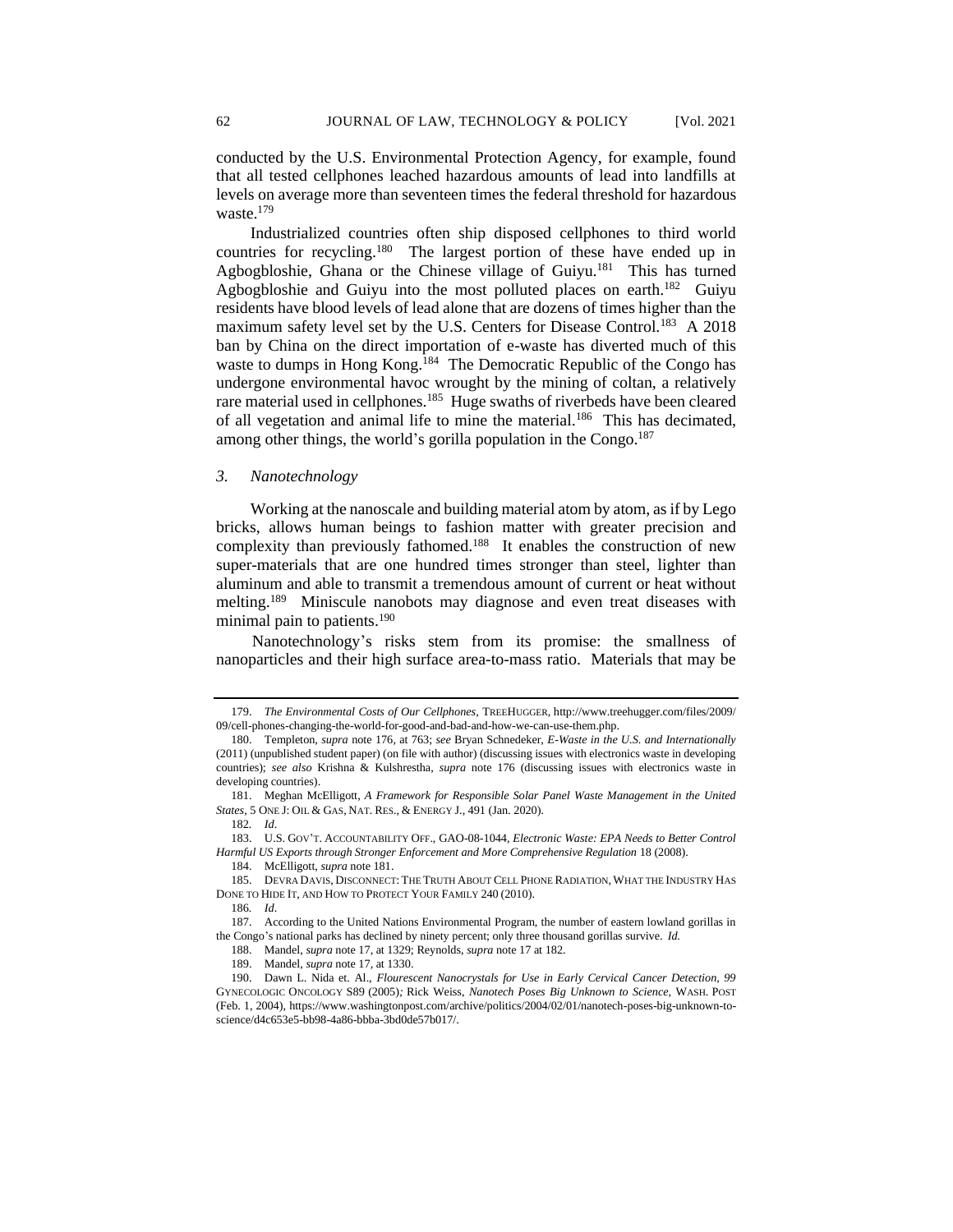safe on the macroscale could prove toxic at the nanoscale.<sup>191</sup> In general, studies have shown that the smaller the particle and the larger its particle surface area, the greater its potential toxicity.<sup>192</sup> Moreover, due to their small size and large surface area-to-mass ratio, nanoparticles might remain airborne longer than macroparticles as well as avoid filtration.<sup>193</sup> This combination makes them more susceptible to human inhalation.<sup>194</sup> Coupled with their potentially increased toxicity, nanoparticles could prove particularly harmful to the lungs, raising fears that they could become the next asbestos.<sup>195</sup> Just as worrying, inhaled nanoparticles may migrate from the respiratory system to the blood, to other organs and even to the brain as their small size might enable them to dodge the body's internal filters.<sup>196</sup> Nanoparticles incorporated into sunscreens to improve ultraviolet protection could penetrate the skin and prove toxic.<sup>197</sup> In addition, nanoparticles might deform DNA by preventing it from properly replicating, which could lead to genetic mutations that can cause cancer.<sup>198</sup> Nanoparticles may also compromise the body's immune systems.<sup>199</sup>

While nanoparticles hold great potential to sanitize the environment and enable pollution remediation, their small size may involve greater toxicity and may facilitate the spread of the very pollutants to which they bind.<sup>200</sup> Their miniscule size may enable them to linger in the environment longer than large particles. One study found them to damage the brains of fish and to destroy entire populations of water fleas.<sup>201</sup> Another study found that aluminum oxide nanoparticles penetrated crop roots and stunted their growth.<sup>202</sup> Nanomaterials can disintegrate into even smaller particles that might interact with the environment and existing contaminants in unpredictable harmful ways.<sup>203</sup>

#### *B. National and International Regulatory Response*

How will domestic regulators as well as the international community address the bevy of uncertain risks presented by these and other major emerging

196. INST. OF MED., IMPLICATIONS OF NANOTECHNOLOGY FOR ENV'T HEALTH RSCH. 34 (2005).

199*. Id.*

<sup>191</sup>*. Id.*

<sup>192.</sup> EPA, 100/B–07/001, NANOTECHNOLOGY WHITE PAPER 54 (2007), https://www.epa.gov/sites/ production/files/2015-01/documents/nanotechnology\_whitepaper.pdf.

<sup>193.</sup> Mandel, *supra* note 17, at 1342.

<sup>194.</sup> EPA,*supra* note 192, at 13.

<sup>195.</sup> Barnaby J. Feder, *Nanotechnology Has Arrived: A Serious Opposition is Forming,* N.Y. TIMES (Aug. 19, 2002), https://www.nytimes.com/2002/08/19/business/new-economy-nanotechnology-has-arrived-aserious-opposition-is-forming.html.

<sup>197.</sup> Robin Fretwell Wilson, *Nanotechnology: The Challenge of Regulating Known Unknowns,* 34 J. L. MED. & ETHICS 704, 706 (2006).

<sup>198.</sup> Jessica K. Fender, *The FDA and Nano: Big Problems with Tiny Technology*, 83 CHI. KENT L. REV. 1063, 1068 (2008).

<sup>200.</sup> Thompson, *supra* not[e 17](#page-3-0) at 644–45.

<sup>201.</sup> Rick Weiss, *Nanoparticles Toxic in Aquatic Habitat, Study Finds,* WASH. POST (Mar., 29, 2004), https://www.washingtonpost.com/archive/politics/2004/03/29/nanoparticles-toxic-in-aquatic-habitat-studyfinds/0414b33f-0817-4be7-bdaa-9a7e32318480/.

<sup>202.</sup> Rick Weiss, *Nanotechnology Regulation Needed, Critics Say*, WASH. POST (Dec. 5, 2005), https://www.washingtonpost.com/archive/politics/2005/12/05/nanotechnology-regulation-needed-criticssay/2c56568f-f11b-4260-b5a9-748b114f697e/.

<sup>203.</sup> Mandel, *supra* note 17, at 1345.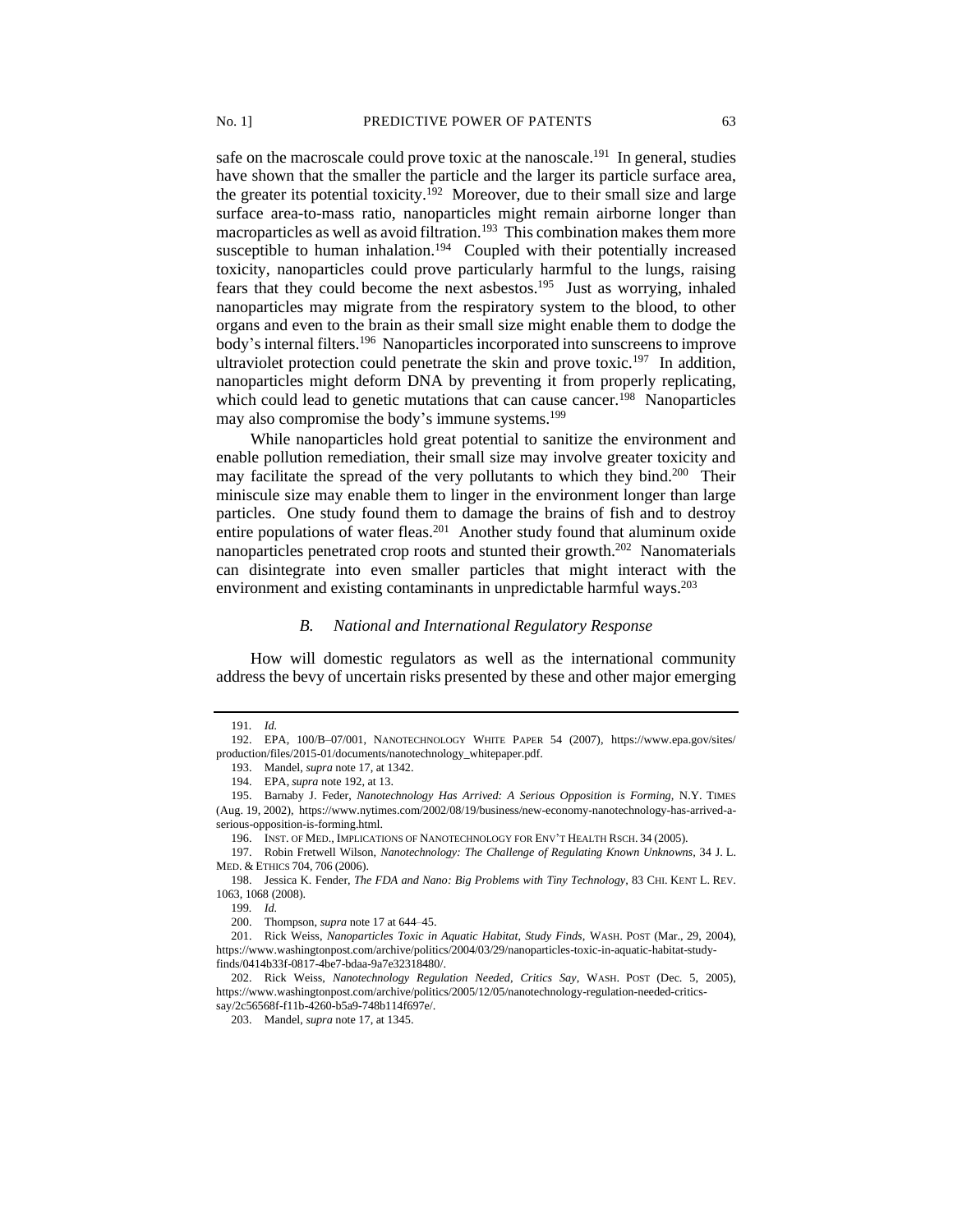technologies? Should they adopt a precautionary, better safe than sorry approach, or more of a wait and see approach? The predictive power of patents theory hypothesizes that major emerging technologies characterized by geographic diversity in patent footprints will not trigger an overly restrictive regulatory regime across nations or as a matter of international law. Conversely, major emerging technologies with low diversity in patent footprints, or even more importantly by a technological hegemon, present great risk of igniting a strenuous regulatory regime across nations lacking a meaningful innovative presence in those technologies and as a matter of international law. The discussion below tests the predictive power of patents theory against the three technologies. It illustrates how geographic diversity in patent footprints or lack thereof can help predict the stringency of regulatory response.

## *1. Agricultural Biotechnology*

As unearthed above in Part II, the patent footprints for agricultural biotechnology reveal a lack of geographic diversity and that the United States held an outsized innovative position as compared to other nations. Consistent with the predictive power of patents hypothesis, agricultural biotechnology found itself the early subject of strenuous domestic regulation as well as restrictive international regulation. The United States' outlier presence in the patent office was matched by its outlier position when it came to the regulation of the technology.

The United States first tackled the regulation of biotechnology in 1986 and took the position that the technology was not inherently risky.<sup>204</sup> The United States decided that existing agencies under existing statutes could regulate biotechnology and that regulation and oversight should base itself on assessing the safety of the *products* of biotechnology rather than the *process* by which they were made.<sup>205</sup> Like the United States, the European Union also turned to the regulation of biotechnology in 1986.<sup>206</sup> Unlike the United States, however, the EU decided that that bioengineered crops and foods inherently differed from their conventional counterparts and necessitated new and special regulations.<sup>207</sup>

The EU proceeded to subject agricultural biotechnology to an increasingly strict web of regulations, replete with multilayered approval processes and risk assessments for bioengineered seed, food, and even animal feed.<sup>208</sup> In 1997, it tightened its regulations even further to encompass foods derived from genetically modified grains, even if they no longer contained any genetically-

<sup>204</sup>*. See* Coordinated Framework for Regulation of Biotechnology, 51 Fed. Reg. 23302 (June 26, 1986) (requiring the review of safety and efficacy of biotechnology products); Statement of Policy: Foods Derived from New Plant Varieties, 57 Fed. Reg. 22984, 22984-23001 (1992) (describing "scientific considerations that are important in evaluating the safety and nutritional value of foods for consumption by humans or animals"). 204*. See, e.g.*, Commission of the European Communities, A Community Framework for the Regulation

of Biotechnology, COM (86) 573 Final (1986).

<sup>205</sup>*. Id.*

<sup>206</sup>*. See, e.g.*, Commission of the European Communities, A Community Framework for the Regulation of Biotechnology, COM (86) 573 Final (1986).

<sup>207</sup>*.* Pollack & Shaffer, *supra* note 11 at 60.

<sup>208</sup>*. Id.* at 60–61.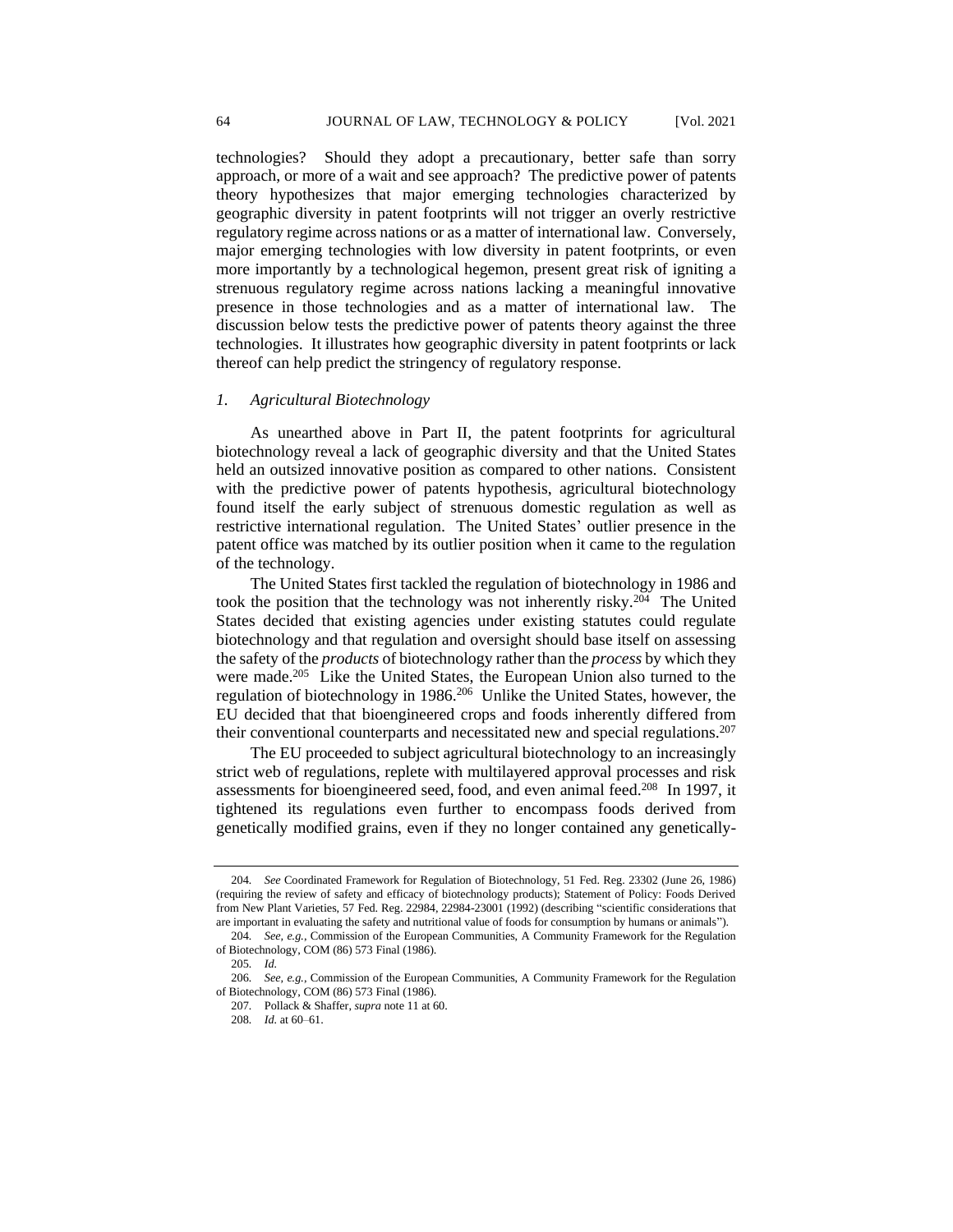modified material, such as processed oils.<sup>209</sup> It also mandated the labeling of all  $foods<sup>210</sup>$  and  $feed<sup>211</sup>$  containing genetically-modified organisms as well as products derived from them, even if those products lacked any detectable amounts of GM DNA or proteins.<sup>212</sup>

It did not take long for agricultural biotechnology to become the object of international regulatory concern. Developing countries joined by the European Union and many other nations called for the strenuous regulation of biotechnology at the international level. Although not a single genetically modified food had yet to be commercialized, at the seminal 1992 Rio Earth Summit, over one hundred and sixty participating nations adopted provisions of the Convention on Biological Diversity (CBD) that required countries to regulate biotechnology domestically and laid the foundation for a subsequent protocol to regulate it as a matter of international law. <sup>213</sup> Veit Koester of Denmark, one of the three vice-chairmen for the negotiation of the CBD describes how, while other controversial issues in the negotiation of the CBD reflected tensions and ultimate concessions between developing and developed countries, in the case of biosafety and the need for the international regulation of bioengineered organisms, "the confrontation was between the US being against such a system on the one side, and the rest of the world on the other side favoring—at that time at least—that system."<sup>214</sup>

As soon as the CBD entered into force in 1993, its Parties began work $^{215}$ on the protocol.<sup>216</sup> The "Biosafety Protocol" was adopted in 2000 and entered into force in 2003.<sup>217</sup> Today, it boasts an impressive one hundred and seventythree parties.<sup>218</sup> The Protocol spans forty articles and has three annexes.<sup>219</sup> It establishes an advanced informed agreement system for genetically modified organisms intended for release into the environment, such as seeds for planting.<sup>220</sup> It also provides for risk assessments on bulk commodities intended for processing, such as corn for processing into  $oil.$ <sup>221</sup> It further provides for the labeling of genetically-modified goods and requires nations to share regulatory

<sup>209.</sup> Council Regulation (EC) No. 258/97 of the European Parliament and of the Council concerning Novel Foods and Novel Food Ingredients of Jan. 27, 1997, 1997 O.J. (L 43) 1–6.

<sup>210</sup>*. Id.*

<sup>211.</sup> Council Regulation (EC) No. 183/2003 on Fixing the Maximum Aid for Concentrated Butter for the 284th Special Invitation to Tender Opened under the Standing Invitation to Tender Provided for in Regulation (EEC) No 429/90 of Jan. 31, 2003, 2003 O.J. (L 27) 6; PEW INITIATIVE ON FOOD AND BIOTECHNOLOGY, *U.S. VS. EU AN EXAMINATION OF THE TRADE ISSUES SURROUNDING GENETICALLY MODIFIED FOOD* 5 (2005).

<sup>212</sup>*. Id.*

<sup>213</sup>*.* Convention on Biological Diversity, art. 8(g); art. 19(3), June 5, 1992, 31 I.L.M. 818, 823 (1992). With 196 parties, the CBD is one of the most widely joined treaties ever. As of Aug. 12, 2020, only the United States and the Holy See have not joined.

<sup>214.</sup> Veit Koester, *The Biodiversity Convention Negotiation Process and Some Comments on the Outcome,*  27/3 ENV'T. POLICY & L. 175, 180 (1997). Mr. Koester subsequently chaired the negotiations of the Biosafety Protocol.

<sup>215.</sup> COP 1 Decision I/9 (Bahamas, December 9, 1994) (establishing a biosafety experts group).

<sup>216.</sup> COP 2 Decision II/5 (Jakarta, November 17, 1995) (authorizing a protocol on biosafety).

<sup>217</sup>*.* Biosafety Protocol, *supra* note 28.

<sup>218</sup>*.* Biosafety Protocol, List of Parties, cbd.org (last visited April 19, 2021).

<sup>219</sup>*.* Biosafety Protocol, *supra* note 28.

<sup>220</sup>*. Id*. at arts. 7–10, 15.

<sup>221</sup>*. Id*. at art. 11.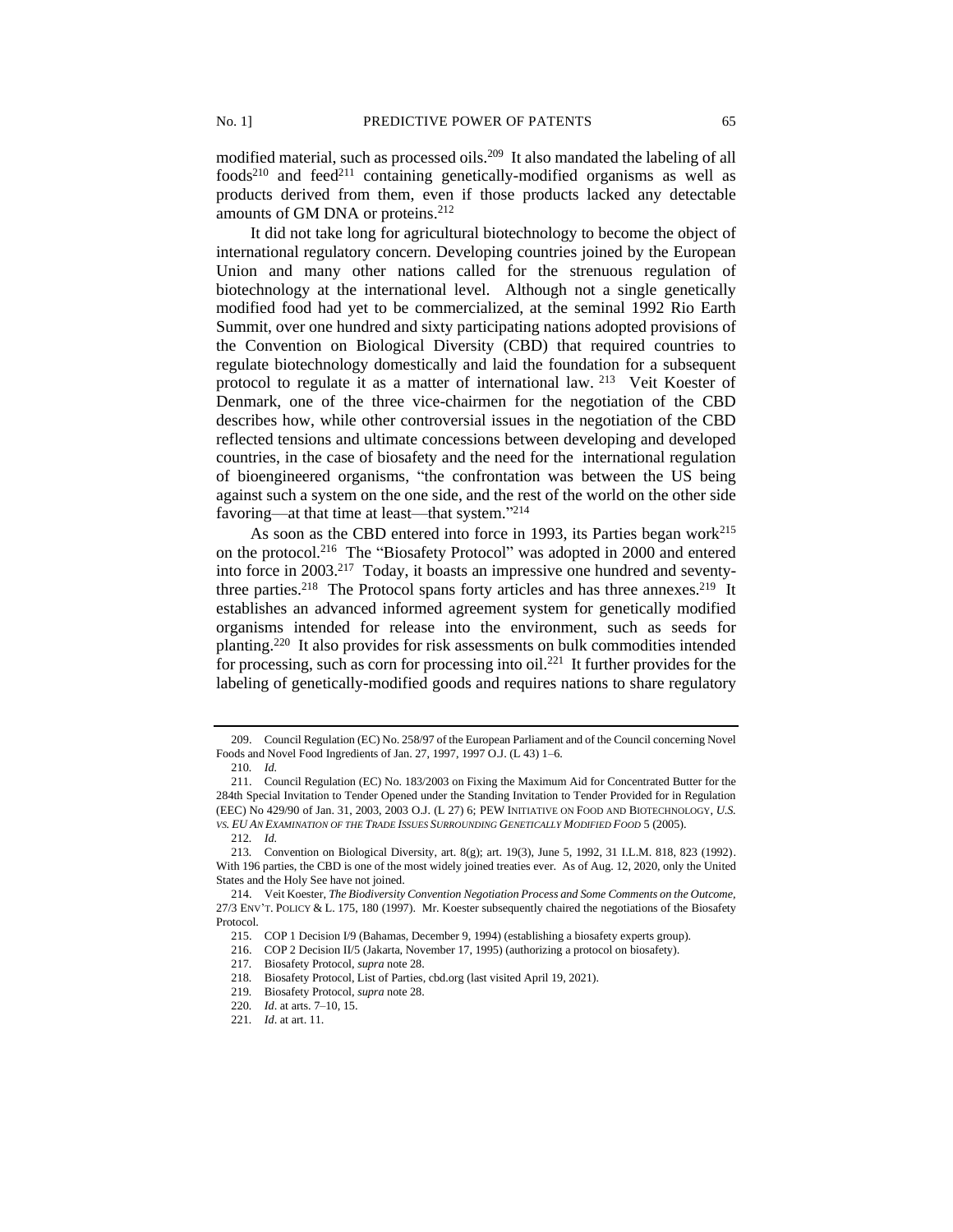decisions about genetically modified organisms through an impressive biosafety clearinghouse.<sup>222</sup> The Parties to the Protocol have held numerous meetings, where they have established, *inter alia*, detailed requirements for the labeling of genetically modified foods.<sup>223</sup> They have even adopted a Supplementary Protocol to the Biosafety Protocol to establish liability and redress for any damage to biodiversity caused by genetically modified organisms.<sup>224</sup>

In contrast to agricultural biotechnology, more nations, in particular European nations, innovated and therefore had a stake in bioengineered pharmaceuticals. While championing the inclusion of human health in the Protocol, the European Union paradoxically sought to exclude bioengineered pharmaceutical goods, products clearly implicating human health, from the Protocol's ambit.<sup>225</sup> Developing countries who produced neither bioengineered food nor bioengineered drugs wanted the Protocol to cover both.<sup>226</sup> In the end, the Protocol expressly excludes bioengineered pharmaceuticals from its regulatory scope.<sup>227</sup>

In a similar vein, the European Union expressly exempted genetically modified food enzymes from its domestic GM approval and labeling requirements. The European Union has one of the largest GM enzymeproducing industries in the world. GM enzymes help produce such goods as cheese and beer. Beer, cheese and other foods produced using GM enzymes do not come with labels in Europe, even though other GM-derived foods do.<sup>228</sup>

As a matter of international law and the domestic laws of approximately ninety nations, the release of genetically modified organisms into the environment requires an environmental risk assessment and government approval before such release.<sup>229</sup> In addition, over eighty countries regulate genetically modified organisms intended solely for food, feed, or processing.<sup>230</sup>

## *2. The Cellphone*

The patent footprints for cellphone technology, which reveal geographic diversity in inventive activity, could not have differed more than the patent

<sup>222</sup>*. Id*. at art. 20.

<sup>223</sup>*. Meetings of the COP-MOP*, CONVENTION ON BIOLOGICAL DIVERSITY, https://bch.cbd.int/protocol/ cpb\_mopmeetings.shtml (last updated July 27, 2020) (listing the different meetings by the Biosafety Protocol). 224. The Nagoya-Kuala Lumpar Supplementary Protocol on Liability and Redress to the Cartagena

Protocol on Biosafety art. 1, *adopted* Oct. 16, 2010, 50 I.L.M. 105 [hereinafter Supplementary Protocol].

<sup>225.</sup> Sabrina Safrin, *The Un-Exceptionalism of U.S. Exceptionalism,* 41 VAND. J. INTL. L. 1307, 1332 (2008).

<sup>226</sup>*. Id*. at 1344.

<sup>227.</sup> Biosafety Protocol *supra* note 28, art. 5.

<sup>228.</sup> POLLACK & SHAFFER, *supra* note 11, at 71.

<sup>229.</sup> See Second National Report Analyzer, Biosafety Clearing-House, http://bch.cbd.int/database/ reports/results (last visited Sept. 25, 2014) (stating that of the 150 out of 163 parties surveyed, eighty-seven report that they have established domestic regulations for the intentional introduction into the environment of genetically modified organisms (question 30), eighty-five report that they have implemented the Protocol's advanced informed agreement system (question 29), and ninety-seven have established a mechanism for conducting risk assessments (question 81); *see also* ROBERT L. PAARLBERG, THE POLITICS OF PRECAUTION: GENETICALLY MODIFIED CROPS IN DEVELOPING COUNTRIES (Steven A. Vosti et. Al. eds., 2001) (explaining the regulation of biotechnology in the developing world).

<sup>230</sup>*. Id*.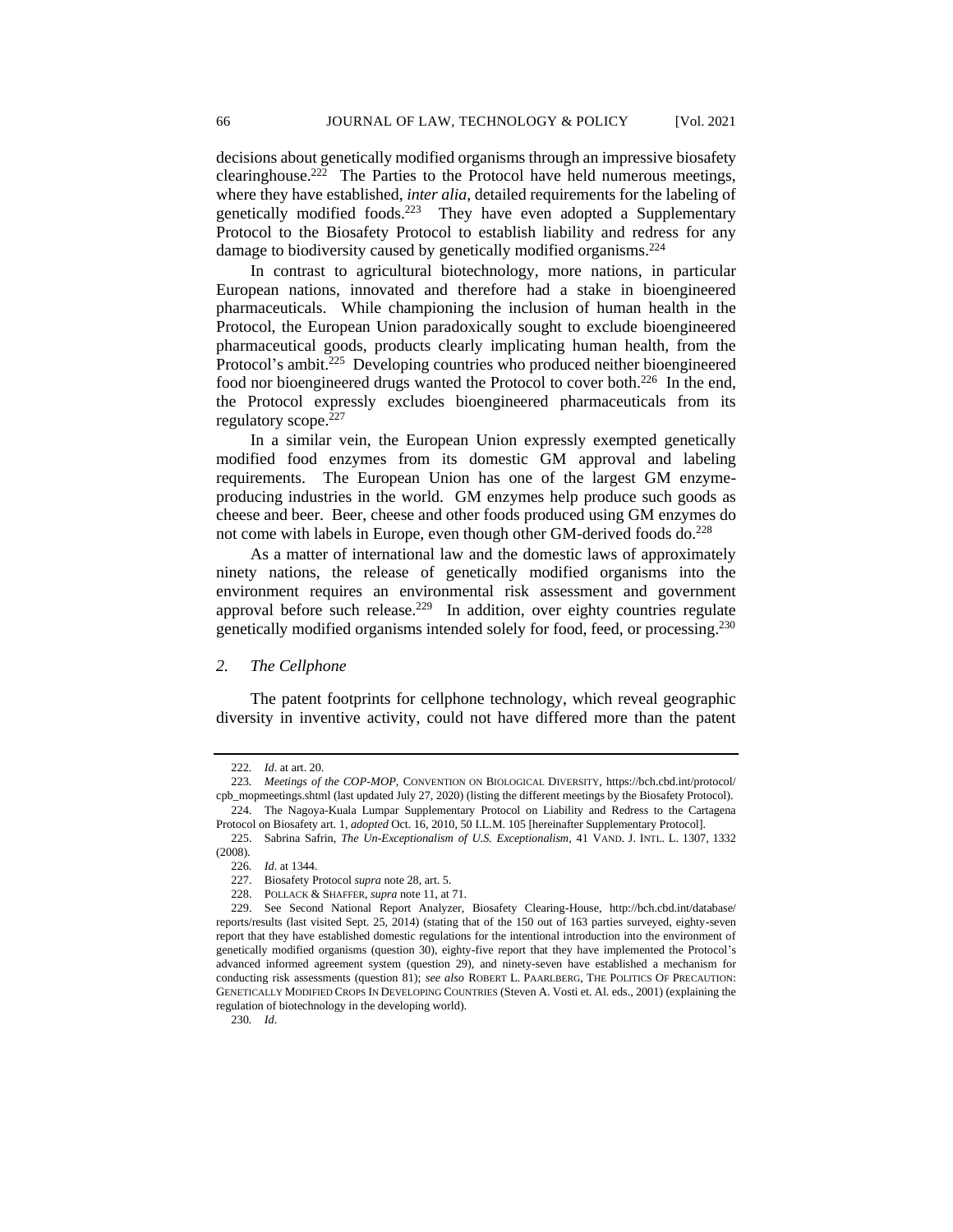footprints for agricultural biotechnology, which lacked such diversity. As anticipated by the predictive power of patents theory, the international and national response to the regulation of the health and environmental risks of the cellphone could similarly not have been more different. Although numerous studies had begun to point to the serious health risks of holding cellphones to the head, nations have taken few steps to regulate cellphones domestically and no steps to regulate them internationally.<sup>231</sup> The primary international response to the cellphones has been the conduct of studies that lag behind technological advances in cellphones.<sup>232</sup> From a global perspective, the prevailing national and international response has been to facilitate rather than to restrain the technology.

While the European Union had extensively regulated agricultural biotechnology, not until 1999 did it take any action to regulate the cellphone.<sup>233</sup> In July of that year, the European Union Council issued a non-binding recommendation that European member states restrict the sale of cellphones whose bodily absorption rate exceeds 2 Watts per kilogram, averaged over 10 grams of tissue.<sup>234</sup> Despite the soaring use of cellphones, the European Union left the issue of cellphone radiation untouched for a decade. In April of 2009, the European Parliament noted that scientific concern over the safety of cellphone radiation had intensified and that many more people, including children, were using the devices.<sup>235</sup> It refrained, however, from taking further action to protect citizens from potential health risks specifically posed by cellphone radiation. Most European nations have adopted the 1999

<sup>231</sup>*. See Regulation and Legislation Lag Behind Constantly Evolving Technology*, BLOOMBERG L. (Sept. 27, 2019), https://pro.bloomberglaw.com/regulation-and-legislation-lag-behind-technology (last visited Jan. 26, 2021) (discussing the slowed response of regulation and law to cellphone technology).

<sup>232</sup>*. Id*.

<sup>233.</sup> Council Recommendation 1999/519/EC of 12 July 1999 on the Limitation of Exposure of the General Public to Electromagnetic Fields (0 Hz to 300 GHz), 1999 O.J. (L 199) 59 [hereinafter Council Recommendation 1999/519 EC].

<sup>234</sup>*. Id*. at 65.

<sup>235.</sup> European Parliament, *European Parliament Resolution of 2 April 2009 on Health Concerns Associated with Electromagnetic Fields*.

<sup>236</sup>*. Id. and Mobile Phones and Health: Where Do We Stand*?, *supra* note 175, at 8 (reporting that EU last acted on radiation exposure from cellphones in July of 1999 and revealing the lack of cellphone specific regulation since). In April of 2014, the EU Parliament did issue a directive updating its rules on the harmonization of laws pertaining to radio equipment in general, which while not cellphone specific would apply to cellphones. European Parliament and Council Directive 2014/53/EU on the Harmonization of Laws of the Member States Relating to the Making Available on the Market of Radio Equipment and Repealing Directive 1999/5/EC (April 16, 2016). That directive generally intends to ensure the efficient operability of radio devices within the EU free from spectrum interference. It does have a general provision on the health and safety of radio devices which provides that "[w]hen deemed appropriate with regard to the risks presented by radio equipment, manufacturers shall, to protect the health and safety of end-users, carry out sample testing of radio equipment made available on the market. . . ." Article 10(5), *id.* In addition, in February of 2014 the EU adopted a general directive updating its rules on electrical equipment (which might encompass cellphones). European Parliament and Council Directive 2014/35/EC on the Harmonization of Laws of the Member States Relating to the Making Available on the Market of Electrical Equipment Designed for Use Within Certain Voltage Limits and (Feb. 26, 2014). That directive has a general provision which provides that manufacturers of electrical equipment shall design and manufacture electrical equipment so that persons are "protected against non-electrical dangers of such electrical equipment which are revealed by experience." Annex I, para 2(a).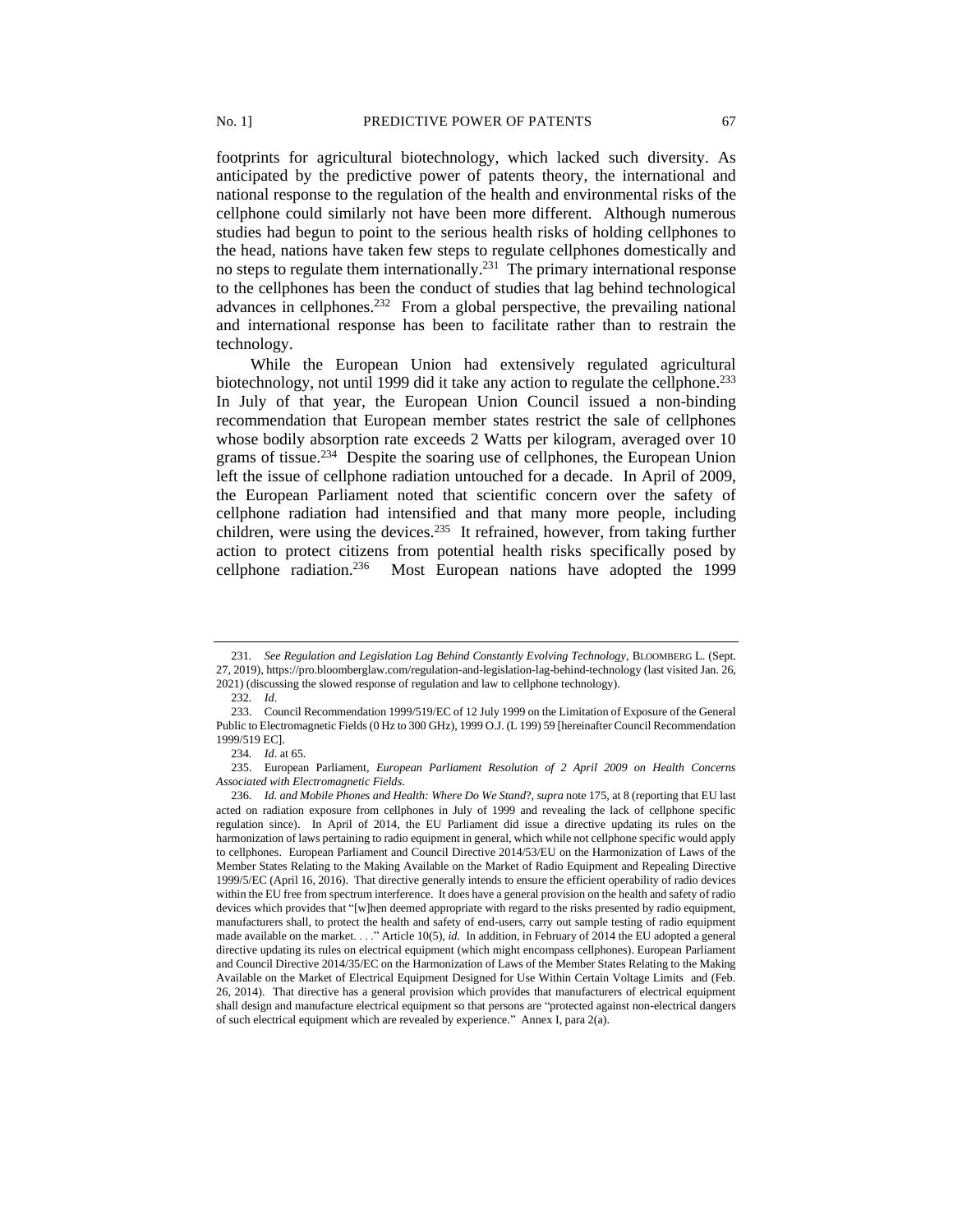recommendations. 237 Many other nations have also imposed slight limitations on the SAR emissions of cellphones.<sup>238</sup> No nation, however, requires even the simplest of precautionary safety measures—that cellphones come with headsets, much as cars come with seatbelts.<sup>239</sup>

While the European Union, Australia, Japan, and Korea mandate the labeling of bioengineered foods and the Biosafety Protocol contemplates some labeling, $240$  we are not aware of any nation that requires labels on cellphones clearly telling consumers how much SAR the phones emit, and any disclosure requirements were only imposed more than a decade after labeling requirements for GMO foods and the widespread adoption of cellphones.<sup>241</sup> Similarly, few nations require that cellphones or smartphones come with labels warning parents to limit their use by children or to advise that customers use headsets or that men refrain from keeping cellphones in their front pant pockets to avoid damaging sperm.<sup>242</sup> Many cellphones have small print warnings buried in their instruction manuals improbably advising customers to hold the cellphone one inch away from their head and to keep the phone away from their bodies.<sup>243</sup>

The discrepancy between the strict labeling requirements for bioengineered food and the lack of labeling for cellphones is even more perplexing when one

239. *See, e.g.*, Patrick Holland, *The Galaxy Note 20 Doesn't Come with Headphones and That's a Good Thing*, CNET (Aug. 24, 2020, 2:33 PM), https://www.cnet.com/news/the-galaxy-note-20-ultra-doesnt-comewith-headphones-thats-a-good-thing (mentioning how new cellphone models are not coming with headphones).

<sup>237.</sup> *Mobile Phones and Health: Where do We Stand, id.* and Commission of the European Communities, *Report from the Commission on the Application of Council Recommendation of 12 July 1999 (1999/519/EC) on the Limitation of the Exposure of the General Public to Electromagnetic Fields* at 6 (September 1, 2008) (listing countries that have followed the 1999 recommendations).

<sup>238.</sup> Jorge Contreras & Rohini Lakshane have shown how few Indian nationals have patented technology covering cellphones even in India. Contreras & Lakshane, *supra* note 55*.* Consistent with the predictive power of patents hypothesis, in 2012, India adopted in its words "one of the most stringent Electro Magnetic Field exposure norms in the world." Id. As of September 1, 2013, only mobile handsets with a revised SAR value of 1.6 w/kg may be manufactured or imported in India, and all new handset designs must comply with this standard as of September 2012. India checks cellphones for compliance. GOVERNMENT OF INDIA DEPARTMENT OF TELECOM, *Ensuring Safety From Radiations: Mobile Towers and Handsets* available at https://dot.gov.in/sites/default/ files/advertisement\_0.pdf (last visited Dec.11, 2020). It was also one of the first countries to require disclosure of SAR values at point of sale, *id.,* though these disclosures may be difficult to ascertain, *see infra.*

<sup>240.</sup> Biosafety Protocol, *supra* note 28, art. 18.

<sup>241</sup>*. See* GOV'T OF INDIA DEP'T OF TELECOMM., *supra* note 238 (announcing that in 2012, India required that information on SAR values be available at the point of sale.); *see* Priya Pathak, *Will Your Phone Give You Cancer? Here is How to Check Phone's Radiation aka SAR Value,* INDIA TODAY (Sept. 19, 2017), https://www.indiatoday.in/technology/tech-tips/story/will-your-phone-give-you-cancer-here-is-how-to-checkphones-radiation-aka-sar-value-1048005-2017-09-19 (describing how "today" cellphone users can check their cellphone's SAR on the manufacturer's website or "behind cellphone packaging"); Joel Moskowitz & Larry Junck, *Should Cellphones Have Warning Labels?*, MARKETWATCH (June 11, 2016), www.marketwatch.com/ story/should-cellphones -have-warning labels-2016-06-11 (explaining that Radio Frequency disclosures are "buried in user manuals with tiny print, hidden within smartphones, or made available on the internet." In 2015 Consumer Reports recommended the prominent display of safety information cellphones to no avail).

<sup>242.</sup> Ronny Linder, *Knesset Backs Bill Requiring Cell Phones to Bear Health Hazard Warning*, HAARETZ (Feb. 29, 2012), https://www.haaretz.com/israel-news/business/1.5199833 (writing that in March of 2012, Israel will pass a law requiring that cellphones sold in Israel bear a warning label that reads "[w]arning-the Health Ministry cautions that heavy use and carrying the device next to the body may increase the risk of cancer, especially among children.").

<sup>243</sup>*. The Fine Print Warnings Manufacturers State to "Keep a Distance" in the Manual*, PARENTS FOR SAFE TECH., http://www.parentsforsafetechnology.org/cell-phone-and-wireless-fine-print-warnings.html (last visited Jan. 26, 2021); Moskowitz & Junck, *supra* note 241.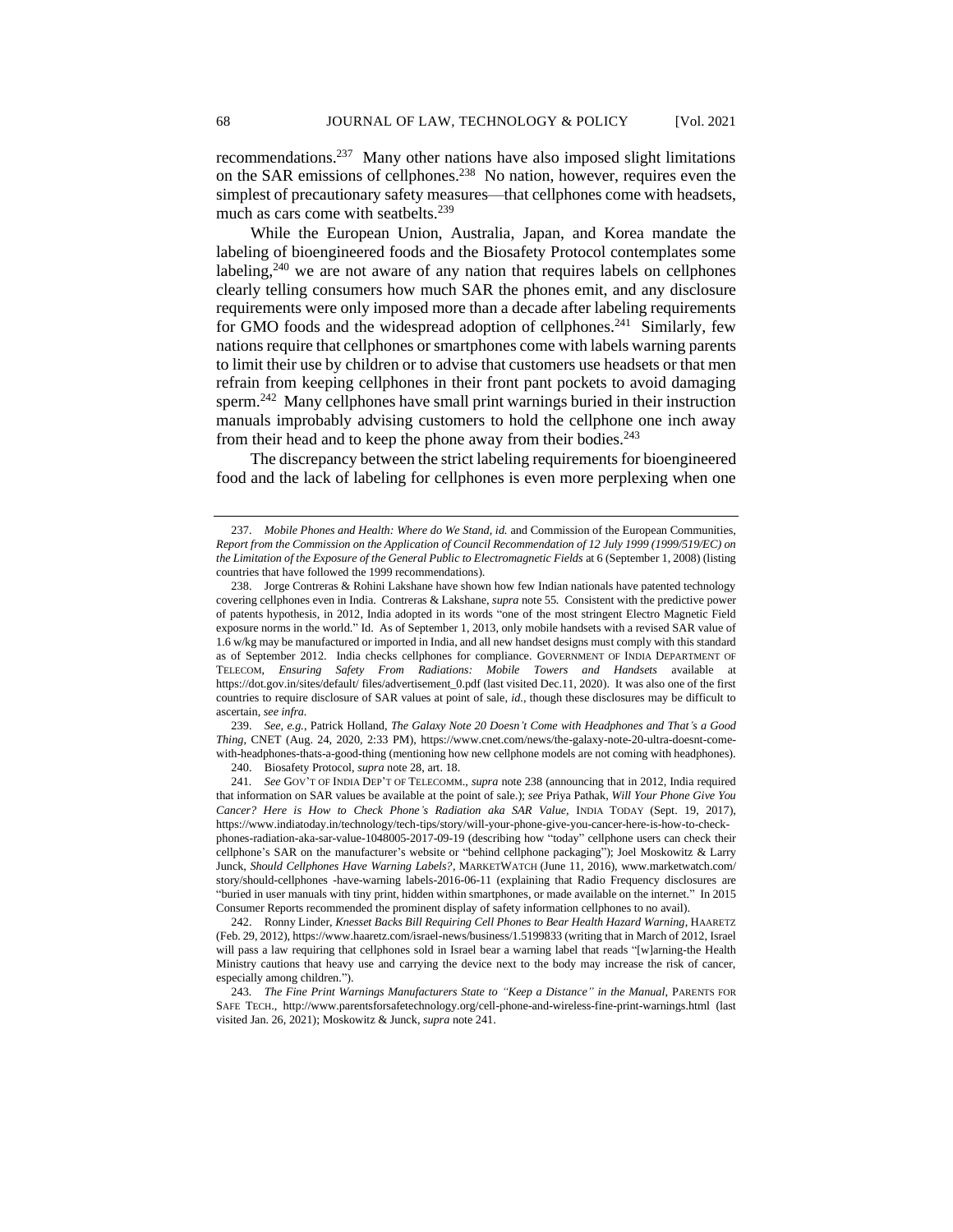considers cost. Labeling bioengineered food necessitates the segregation of the food supply between bioengineered grain and traditional varieties. It is, therefore, quite expensive,<sup>244</sup> potentially increasing costs by twenty-five percent or more.<sup>245</sup> Unlike grains, cellphones are not co-mingled during production or distribution. Cellphone packaging could easily display SAR levels as well as a few recommended safety measures. Both cellphone producers and GMO food producers oppose labels on the ground that labels suggest that their products are unsafe, provide information of little or no use, and will dampen sales.<sup>246</sup> Despite the similar nature of the concerns, many countries require labels on GMO foods but do not require them on cellphones.

If anything, the response by nations and the international community to the cellphone has been to facilitate rather than to regulate it. In the mid-1990's, while the groundwork for the Biosafety Protocol was being laid, the International Telecommunications Union (ITU), a UN specialized agency, sought to facilitate the development of the next generation of cellphones. $247$  It did so by indicating which cellphone standards to admit into usage and by encouraging more uniform operating standards around the world.<sup>248</sup>

#### *3. Nanotechnology*

Based on nanotechnology's patent footprint, we hypothesize that it will engender a measured regulatory response and a lack of stringent international regulation rather than a robust international legal reaction as generated by agricultural biotechnology. Some have called for nanotechnology regulation based on a forward-leaning precautionary approach; $^{249}$  others suggest that governments implement a *sui generis* system, as the EU did with biotechnology, to regulate nanotechnology;<sup>250</sup> still others stress the need for the international regulation of nanotechnology given that nanomaterials cross borders and present risks worldwide.<sup>251</sup>

<sup>244.</sup> POLLACK & SHAFFER*, supra* note 11, at 156 (citing Nicholas Kalaitzandonakes, *Cartagena Protocol: A New Trade Barrier,* 29 REGUL. 18–25 (2006)).

<sup>245.</sup> *Id*. at 337, n. 175.

<sup>246</sup>*. See* Andrew Pollack, *F.D.A. Hearing Focuses on the Labeling of Genetically Engineered Salmon*, N.Y. TIMES (Sept. 22, 2010), https://www.nytimes.com/2010/09/22/business/ 22salmon.html (discussing unintended consequences of warning labels); *see also* Chloe Albanesius, *CTIA Sues San Francisco over Cellphone Radiation Labeling Law*, PCMAG (July 23, 2010), http://www.pcmag.com/article2/ 0,2817,2366934,00.asp (describing backlash against San Francisco's labeling law); Kendra Srivastava, *Cellphone Radiation Law Delayed Indefinitely in San Francisco*, DAILY CELLULAR PHONES NEWS & CELL PHONES REVS. (May 6, 2011), http://daily-cellphones-news.blogspot.com/2011/05/cell-phone-radiation-lawdelayedfor.html (reporting on the subsequent shelving of San Francisco's labeling law).

<sup>247</sup>*.* KENNEDY, *supra* note 71 (outlining global standards on 3G use).

<sup>248.</sup> *Id.*

<sup>249.</sup> Albert C. Lin, *Size Matters: Regulating Nanotechnology*, 31 HARV. ENV'T L. REV. 349, 361–67 (2007) (discussing large companies fearing insufficient precautions taken by a start-up company could lead to a nanotechnology scare, resulting in a drop in public confidence and a push for excessive regulation).

<sup>250.</sup> Gary E. Marchant, Douglas J. Sylvester & Kenneth W. Abbott, 37 J.L. MED. & ETHICS 724, 726 (2009) (cautioning that "[p]roposals for *sui generis* regulation of nanotechnology products" could "create a similar risk of irrational discrimination," as occurred with bioengineered food).

<sup>251.</sup> Johnson, *supra* not[e 17.](#page-3-0)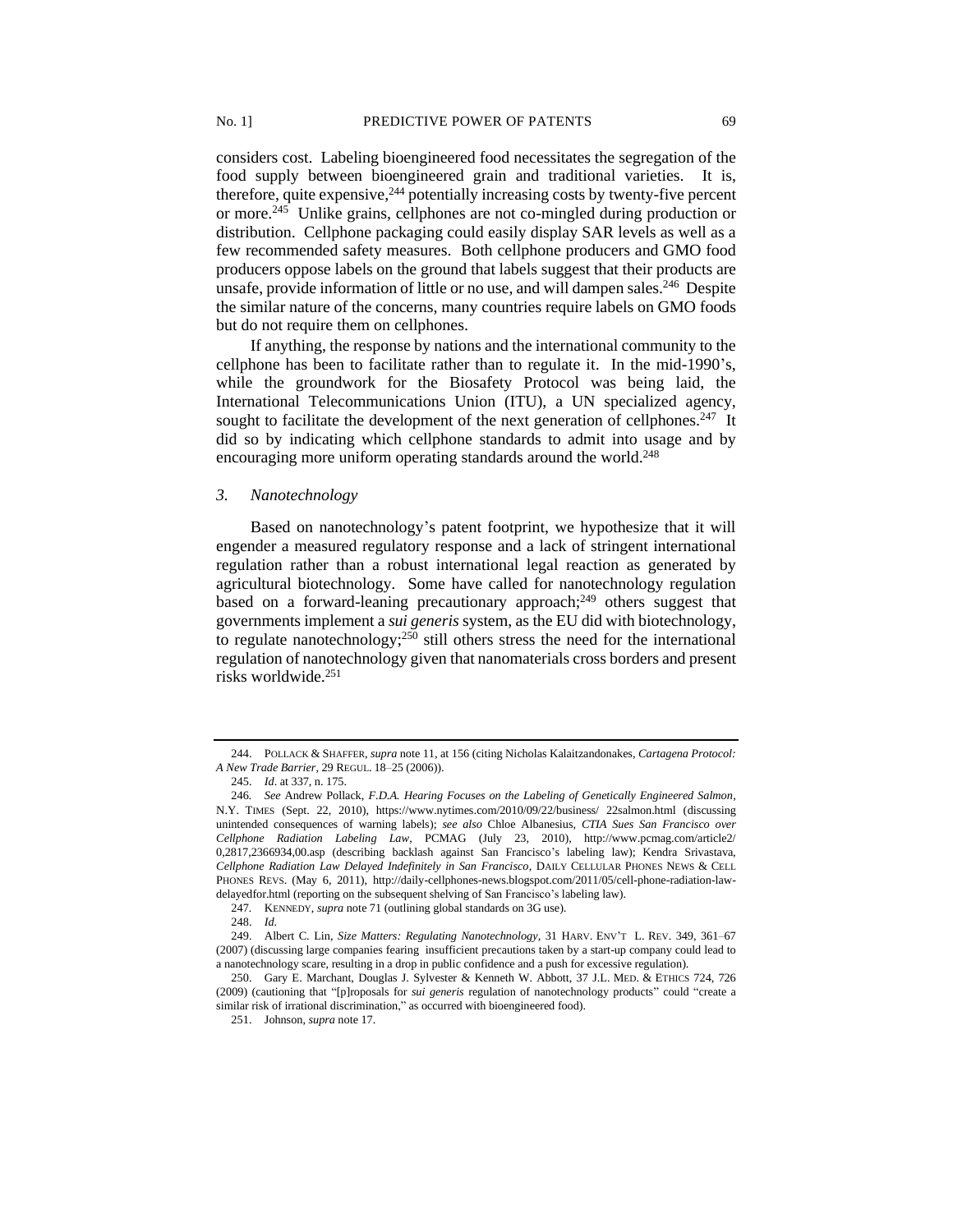We believe that nanotechnology's patent footprint signals that none of these more forward-leaning approaches will come to pass. This is not to say that governments will not regulate nanotechnology. They will. However, absent a headline catching disaster involving a nanotechnology product, governments will pursue a measured regulatory approach based on identified or likely risks. Some have cautioned that nanotechnology, if not managed internationally, might follow the path of agricultural biotechnology, creating major international tension and global trade wars.<sup>252</sup> Given nanotechnology's geographically diverse patent footprint, we do not believe that it will generate the kind of friction between nations or trade wars like that engendered by bioengineered food. As was true with the cellphone and in contrast to agricultural biotechnology, patent statistics reveal that numerous nations actively innovate in the nanotechnology space. Many nations therefore likely perceive themselves as having a stake in nanotechnology's future and will not want to hamper that future by encumbering it with strenuous domestic and international regulation as occurred with biotechnology.

Indeed, a review of transnational government approaches to nanotechnology reveals that, as was true with the cellphone, countries appear to be taking similar regulatory approaches to nanotechnology. First, in sharp contrast to agricultural biotechnology and similar to the cellphone, national strategies concerning the regulation of nanotechnology consistently emphasize the potential benefits of nanotechnology when discussing the potential risks. The European Union, for example, "has indicated in no uncertain terms that it wishes to pursue the development of nanotechnology applications, with a view to the realization of important benefits," <sup>253</sup> while addressing "any negative impact on public health, safety or the environment."254 The European Commission's first communications on nanotechnology identify nanotechnology "as a core research and development field" and emphasize "the technology's potential for international competition and [European] economic leadership."<sup>255</sup> Australia begins its 2005 report on nanotechnology by stressing the benefits of nanotechnology, including potential gains for the Australian economy, before noting that the government should examine options for a national strategy for nanotechnology that would ensure "an appropriate regulatory framework which safeguards the health and safety of Australians."256 Australia's 2008 National Nanotechnology Strategy has as its objective to

<sup>252</sup>*. See* ROBERT FALKNER ET AL., CONSUMER LABELLING OF NANOMATERIALS IN THE EU AND US: CONVERGENCE OR DIVERGENCE? 2 (Chatham House 2009) (warning of potential trade war between EU and US over labeling of nanomaterials); Marchant & Sylvester, *supra* note 26, at 4 (arguing that global harmonization of regulatory regimes for nanotechnology could prevent "the remarkable array" of international problems that occurred with GM foods). *See generally* James D. Thayer, *The SPS Agreement: Can It Regulate Trade in Nanotechnology?*, 4 DUKE L. & TECH. REV. 1 (2005) (discussing the applicability of the WTO's SPS Agreement regulating food safety to nanotechnology.).

<sup>253.</sup> PELLEY & SANER,*supra* note 26.

<sup>254.</sup> Commission of the European Communities, *Communication from the Commission, Towards a European Strategy for Nanotechnology*, at 21, COM (2004) 338 final (May 12, 2004).

<sup>255.</sup> Monika Kuruth, Micahel Nentwich, Torsten Fleischer & Iris Eisenbeger, *Cultures and Strategies in the Regulation of Nanotechnology in Germany, Austira, Switzerland and the European Union,* 8 NANOETHICS 121, 124 (2014) (first communications were in 2004 and 2005).

<sup>256.</sup> PELLEY & SANER, *supra* note 26.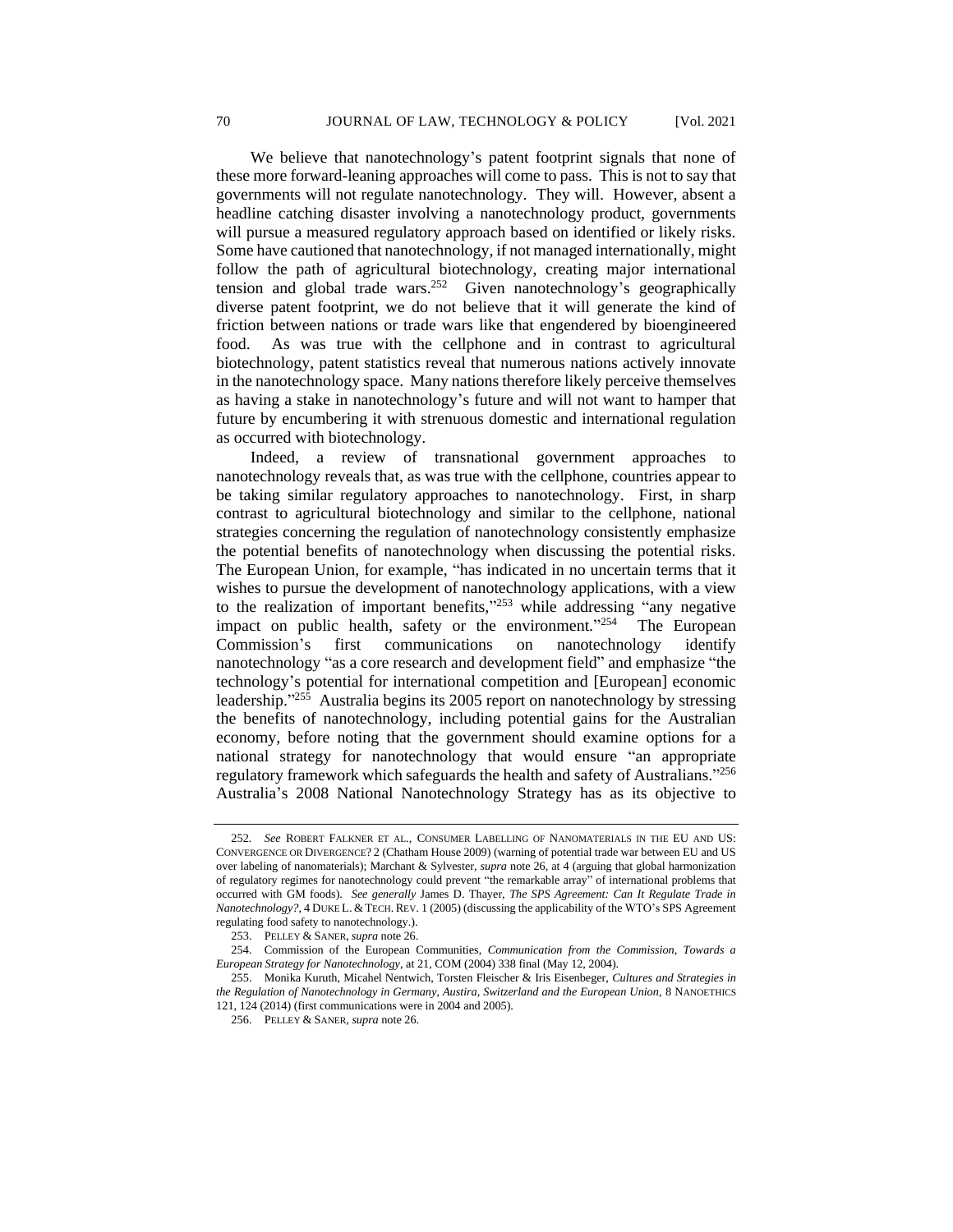"capture the potential benefits of nanotechnology while effectively addressing the issues impacting on the successful and responsible development of the technology." 257 The main goal of South Korea's Nanotechnology Initiative is for the country to stand among the top three countries in nanotechnology.<sup>258</sup>

While initial calls for the international regulation of biotechnology came from developing countries,  $259$  in the case of nanotechnology, the leading developing countries of India and China seek to establish themselves as world leaders in nanotechnology. In contrast to biotechnology, they have refrained from calling for its strenuous regulation either domestically or internationally. Instead, India has focused on investing and encouraging nanotechnology with a view to being at the technology's forefront so as "not to miss the bus" on the technology.<sup>260</sup> China has pursued nanotechnology with vigor and, since 2005, is second only to the United States in nanotechnology investment.<sup>261</sup>

Second, national regulatory approaches first stress the need for information gathering and studies to better understand and identify the risks of nanotechnology. The United States Environmental Protection Agency, which shoulders most of the initial regulatory burden for regulating nanotechnology materials, is illustrative. Its 2007 white paper repeatedly stresses the need to obtain more information on nanomaterials.<sup>262</sup> India has similarly stressed the need to gather information about the risks of nanotechnology.<sup>263</sup>

Third, and importantly, all nations are relying on existing regulatory frameworks, rather than on *sui generis* systems, to regulate nanotechnology.<sup>264</sup> The European Union, for example, is relying on its existing REACH initiative.<sup>265</sup> The U.S. is relying on its current regulatory system.<sup>266</sup>

Fourth, nations are beginning to regulate nanotechnology within their existing systems, but those regulations appear measured rather than having an overarching precautionary approach that would lead to bans on the technology. Moreover, as with the cellphone and in contrast to agricultural biotechnology, the emerging regulatory approaches appear to have more in common with each

262. U.S. EPA, EPA 100/B–07/001, NANOTECHNOLOGY WHITE PAPER (2007), *available* at https://www.epa.gov/sites/production/files/2015-01/documents/nanotechnology\_whitepaper.pdf.

263. Beuner & Bhattacharya, *supra* note 260, at 634.

264. Mantovani E., Porcari A., Morrison M. D. & Geertsma R. E., DEVELOPMENTS IN NANOTECHNOLOGIES REGULATION AND STANDARDS 2011 - REPORT OF THE OBSERVATORY NANO (July 2011) (explaining that China, Japan, India, Taiwan, Korea and Thailand [OECD1, OBS1] are not planning specific regulatory actions for nanotechnologies but are looking at European and U.S. approaches as a benchmark for the development of their own).

<sup>257.</sup> AUSTL. OFF. OF NANOTECHNOLOGY, NATIONAL NANOTECHNOLOGY STRATEGY IMPLEMENTATION PLAN (2008).

<sup>258.</sup> StatNano, *South Korea Plans to Stand Among World's Top 3 States in Nanotechnology*, NBIC+ (Dec. 28, 2013), http://statnano.com/news/45450.

<sup>259.</sup> Safrin, *supra* not[e 27.](#page-4-0)

<sup>260.</sup> Koen Beuner & Sujuit Bhattacharya, *Emerging Technologies in India: Developments, Debates and Silences about Nanotechnology,* 40 SCI. & PUB. POL'Y 628, 632 (2013).

<sup>261.</sup> Darryl S.L. Jarvis & Noah Richmond, *Regulation and Governance of Nanotechnology in China: Regulatory Challenges and Effectiveness,* 2 EUR.J.L. & TECH (2011).

<sup>265.</sup> The EU Commission's statements in 2004 and 2005 provided that the EU's existing regulatory framework sufficed to cover nanotechnology and any additional regulation must be embedded into the existing legal framework.

<sup>266</sup>*. Coordinated Framework*, *supra* note 11.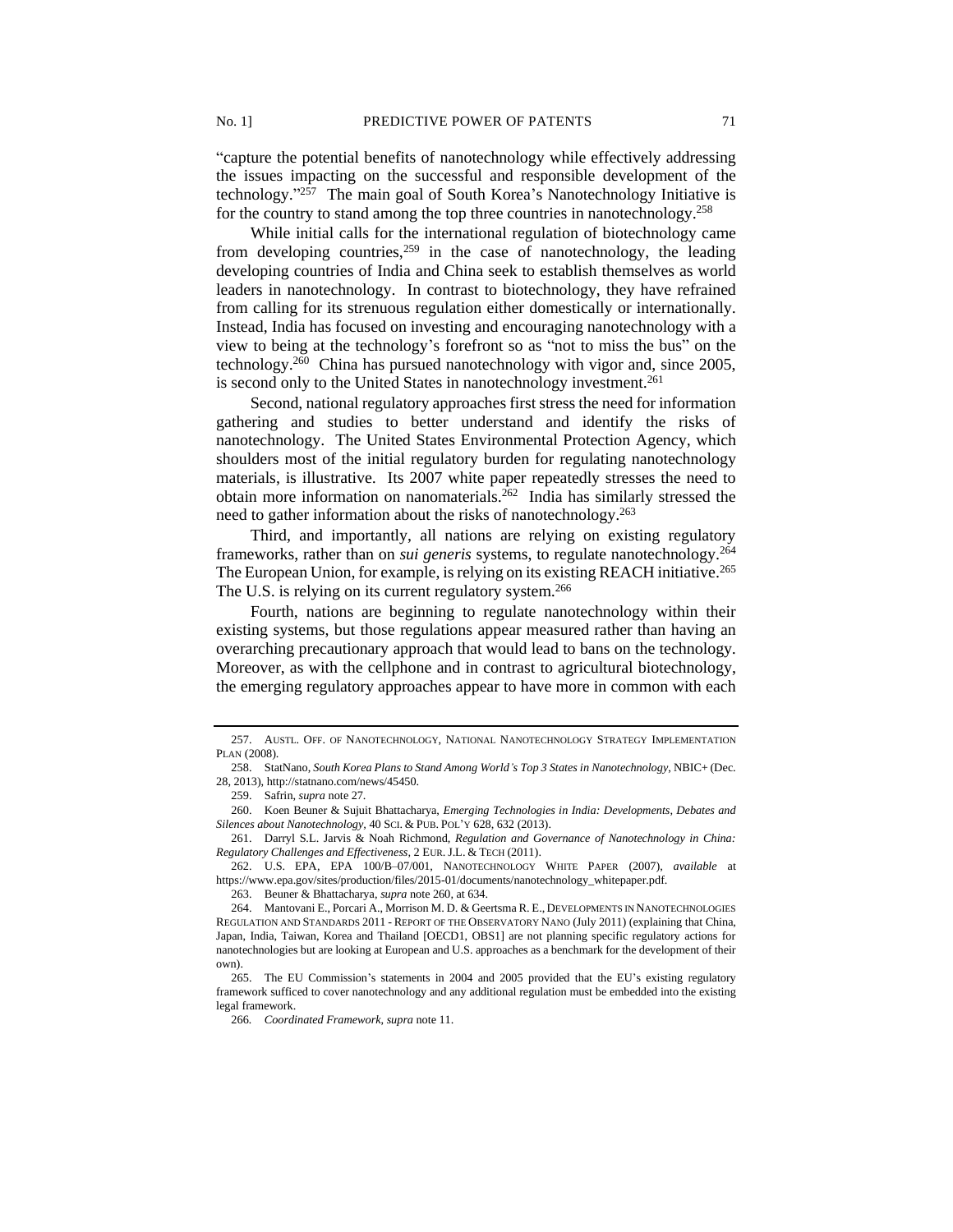other rather than not. This reduces the likelihood that nations would press for international rules that exceeded their own level of regulation or seek international rules to shield them from WTO trade sanctions. After all, nations do not assert that the environmental and health regulations taken by other nations violate the WTO's SPS Agreement, when those regulations are similar or identical to their own regulations.<sup>267</sup>

Overall, the European Union has adopted the strictest regulatory approach to nanotechnology, but the United States may not lag far behind. The EU regulates nanotechnology according to its application. As of January 1, 2013, cosmetics containing nanomaterials must be notified to regulators six months prior to their placement on the market.<sup>268</sup> Cosmetics containing nanomaterials must indicate their presence in the list of ingredients with the word "nano."<sup>269</sup> With respect to food, the EU considers nanoscale ingredients, even if previously approved at the macro scale, to be new food additives requiring regulatory approval. In 2014, the FDA issued non-binding guidance for nanotechnology food ingredients and nanotechnology substances that contact food.<sup>270</sup> Like the EU, the FDA has taken the position that food ingredients approved by the FDA at the macro scale do not thereby enjoy approval at the nanoscale. The FDA has made clear that nanomaterials do not enjoy a Generally Recognized as Safe ("GRAS") exclusion.<sup>271</sup> The FDA has not gone as far as the EU in characterizing all nanomaterials as food additives but has informed industry that it should consult with the FDA before putting any nanomaterials in or in contact with food, as those materials cannot be generally recognized as safe.<sup>272</sup> The EU requires nanomaterials in food to be identified in the list of ingredients as "nano."<sup>273</sup> The FDA does not mandate such listing.

In the summer of 2017, the EPA put into place rules that require manufacturers, processors, or importers of nanomaterials to report nanoscale chemical substances in commerce to the EPA, ostensibly for informational purposes.<sup>274</sup> It further requires manufacturers of new nanotech chemical substances to provide information for review by the EPA prior to introducing them into commerce.<sup>275</sup> The EPA has subjected some nanomaterials to regulatory review for safety, such as nanosilver, which acts as an antimicrobial

<sup>267</sup>*. See* Thayer, *supra* note 252 (discussing the applicability of the SPS agreement to nanotechnology). 268. Aida Maria Ponce Del Castillo, *The European and Member States' Approaches to Regulating* 

*Nanomaterials: Two Levels of Governance,* 7 NANOETHICS 189, 191 (2013).

<sup>269</sup>*. Id.*

<sup>270.</sup> Ctr. for Food Safety and Applied Nutrition, *Guidance for Industry: Assessing the Effects of Significant Manufacturing Process Changes, Including Emerging Technologies, on the Safety and Regulatory Status of Food Ingredients and Food Contact Substances, Including Food Ingredients that Are Color Additives*, FDA (June 27, 2014), https://www.fda.gov/regulatory-information/search-fda-guidance-documents/guidanceindustry-assessing-effects-significant-manufacturing-process-changes-including-emerging2014).

<sup>271</sup>*. Id*.

<sup>272</sup>*. Id.*

<sup>273.</sup> Del Castillo, *supra* note 268, at 192.

<sup>274</sup>*. Control of Nanoscale Materials Under the Toxic Substances Control Act*, EPA*,* https://www.epa.gov/ reviewing-new-chemicals-under-toxic-substances-control-act-tsca/control-nanoscale-materials-under (last modified Nov. 30, 2017).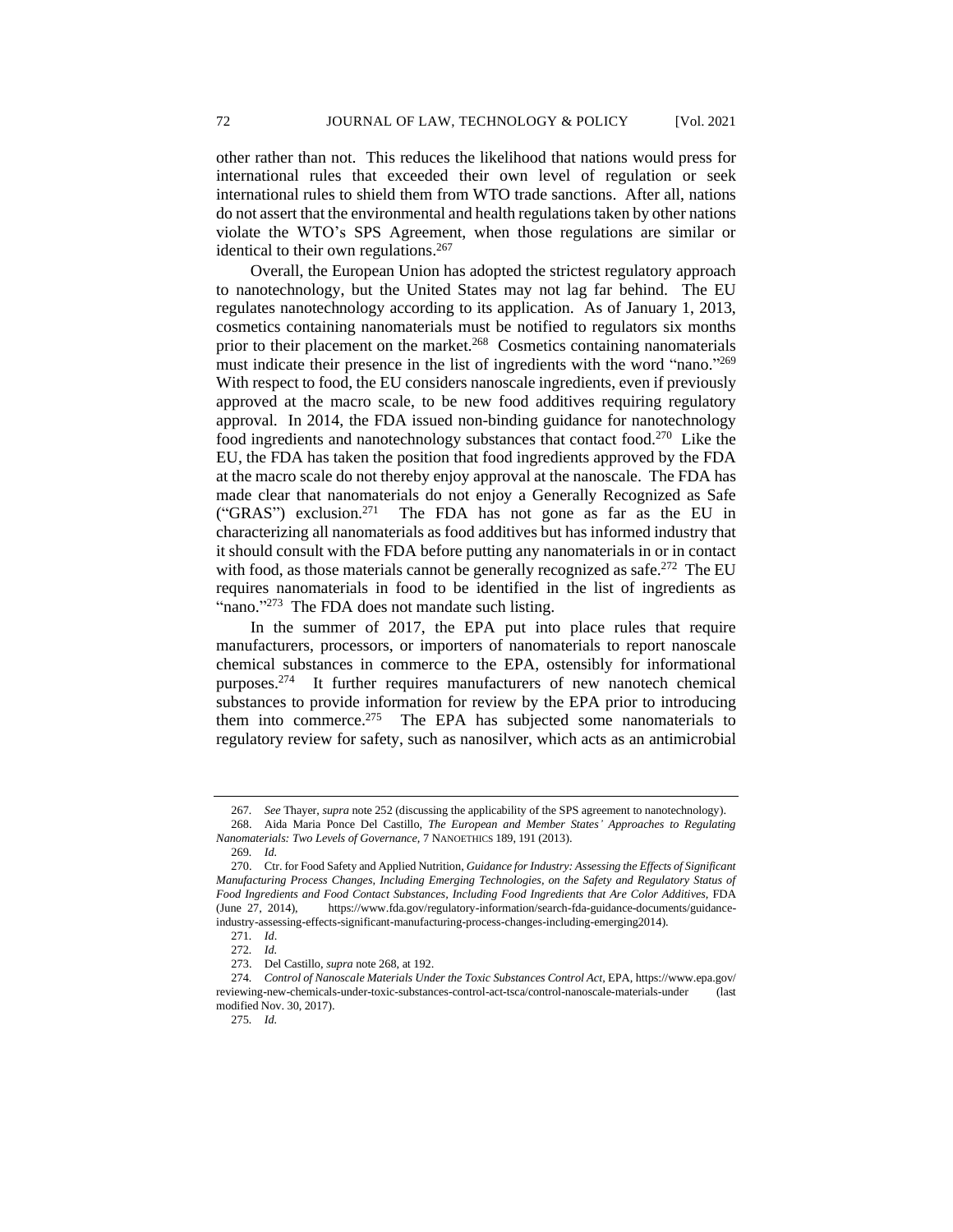agent.<sup>276</sup> The EPA has also required the use of personal protective equipment for those working with nanomaterials.<sup>277</sup> The EU has decided not to regulate nanomaterials in electronics.<sup>278</sup>

Other countries are cautiously beginning to regulate nanotechnology, with most adopting a "wait and see" approach. We are aware of no country that has officially called for the international regulation of nanotechnology. In contrast to biotechnology, international organizations are not in the process of laying the foundation for any kind of binding rules to regulate nanotechnology.

## V. CONCLUSION

Emerging technologies present the challenge of whether and how to regulate the unknown. Their dangers are often hypothetical, and governments must choose whether to adopt a precautionary, better-safe-than-sorry approach or more of a wait-and-see-approach. The fog of ambiguity creates space for regulatory discretion.

This article has explained and provided some suggestive illustrations of how nations' patent footprints can serve as an early and unexpected predictor of how governments will regulate disruptive technologies in the face of ambiguity both as a matter of domestic and international law. An examination of the patent footprints in agricultural biotechnology revealed that from the earliest days of the technology, the United States exercised a hegemonic innovative presence in the technology. It had the incentive to avoid over-regulating the technology and arguably even to under-regulate it. Other countries, in contrast, had an incentive to pursue international rules that would slow the United States and lacked powerful domestic innovators to push for more moderate standards in their own countries.

Patent footprints for cellphone technology indicate the opposite. Numerous countries were innovating in the technology from its earliest days. They had incentive to see the technology flourish and to resist its strenuous environmental, health and safety regulation in the face of uncertain risk both domestically and internationally.

Based on the geographic diversity in patent footprints for nanotechnology, this article anticipates that governments will continue to pursue a measured level of domestic regulation for the disruptive technology. They will tailor regulations to address specific risks rather than take a more precautionary approach. Even more so, the geographic diversity in nanotechnology foreshadows little appetite on the part of governments to regulate nanotechnology as a matter of international law.

The lessons from these three technologies can be applied to other disruptive technologies in the future. The experience of the United States in the context of agricultural biotechnology should serve as a cautionary tale to China as it emerges as an innovative powerhouse. Just as the United States' patent footprint

<sup>276.</sup> U.S. EPA, NANOMATERIAL CASE STUDY: NANOSCALE SILVER IN DISINFECTANT SPRAY (2012).

<sup>277</sup>*. Control of Nanoscale Materials Under the Toxic Substances Control Act*, *supra* note 274.

<sup>278.</sup> Del Castillo, *supra* note 268.